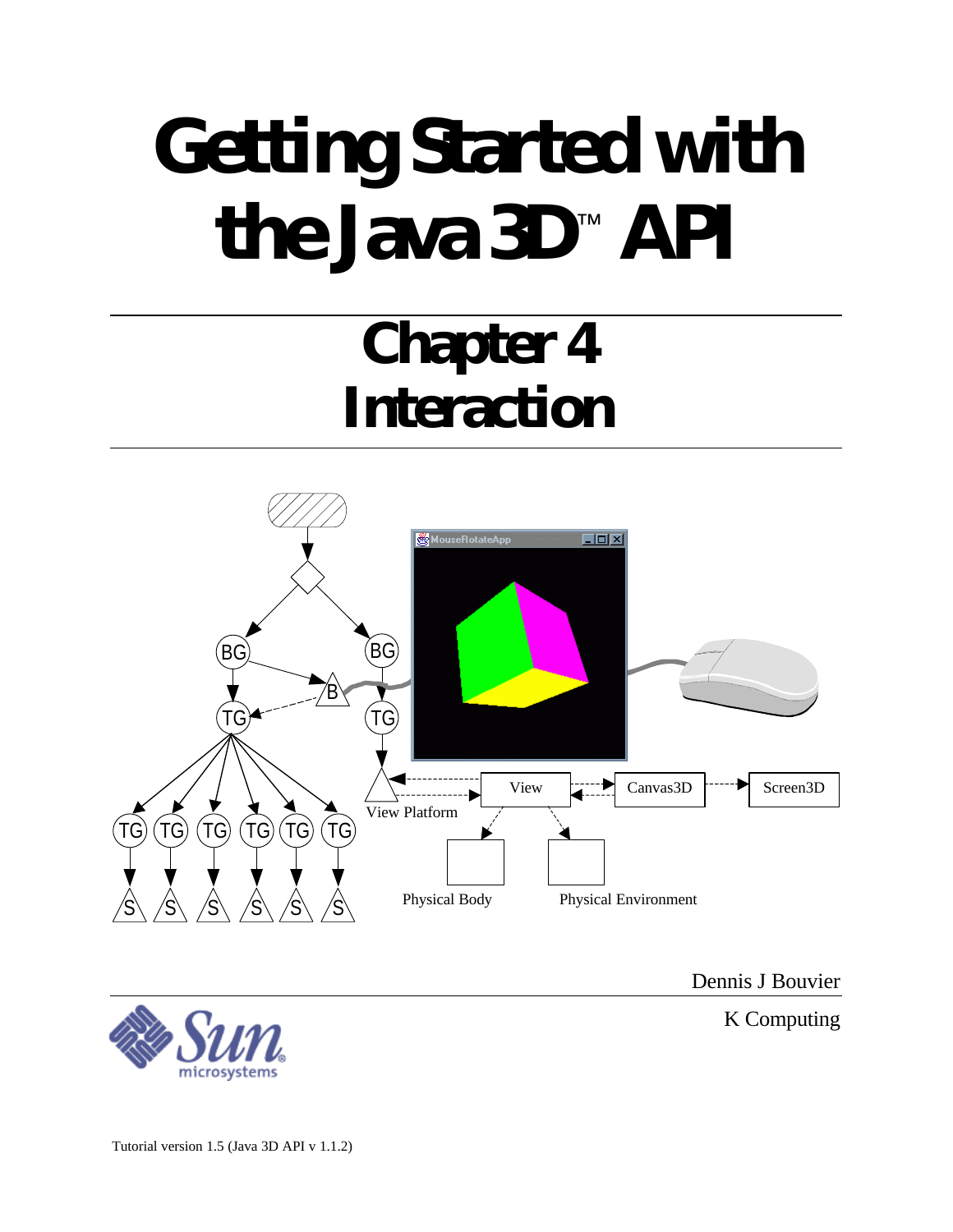© Sun Microsystems, Inc. 2550 Garcia Avenue, Mountain View, California 94043-1100 U.S.A All Rights Reserved.

The information contained in this document is subject to change without notice.

SUN MICROSYSTEMS PROVIDES THIS MATERIAL "AS IS" AND MAKES NO WARRANTY OF ANY KIND, EXPRESSED OR IMPLIED, INCLUDING, BUT NOT LIMITED TO, THE IMPLIED WARRANTIES OF MERCHANTABILITY AND FITNESS FOR A PARTICULAR PURPOSE. SUN MICROSYSTEMS SHALL NOT BE LIABLE FOR ERRORS CONTAINED HEREIN OR FOR INCIDENTAL OR CONSEQUENTIAL DAMAGES (INCLUDING LOST PROFITS IN CONNECTION WITH THE FURNISHING, PERFORMANCE OR USE OF THIS MATERIAL, WHETHER BASED ON WARRANTY, CONTRACT, OR OTHER LEGAL THEORY).

THIS DOCUMENT COULD INCLUDE TECHNICAL INACCURACIES OR TYPOGRAPHICAL ERRORS. CHANGES ARE PERIODICALLY MADE TO THE INFORMATION HEREIN; THESE CHANGES WILL BE INCORPORATED IN NEW EDITIONS OF THE PUBLICATION. SUN MICROSYSTEMS, INC. MAY MAKE IMPROVEMENTS AND/OR CHANGES IN THE PRODUCT(S) AND/OR PROGRAM(S) DESCRIBED IN THIS PUBLICATION AT ANY TIME.

Some states do not allow the exclusion of implied warranties or the limitations or exclusion of liability for incidental or consequential damages, so the above limitations and exclusion may not apply to you. This warranty gives you specific legal rights, and you also may have other rights which vary from state to state.

Permission to use, copy, modify, and distribute this documentation for NON-COMMERCIAL purposes and without fee is hereby granted provided that this copyright notice appears in all copies.

This documentation was prepared for Sun Microsystems by K Computing (530 Showers Drive, Suite 7-225, Mountain View, CA 94040, 770-982-7881, www.kcomputing.com). For further information about course development or course delivery, please contact either Sun Microsystems or K Computing.

Java, JavaScript, Java 3D, HotJava, Sun, Sun Microsystems, and the Sun logo are trademarks or registered trademarks of Sun Microsystems, Inc. All other product names mentioned herein are the trademarks of their respective owners.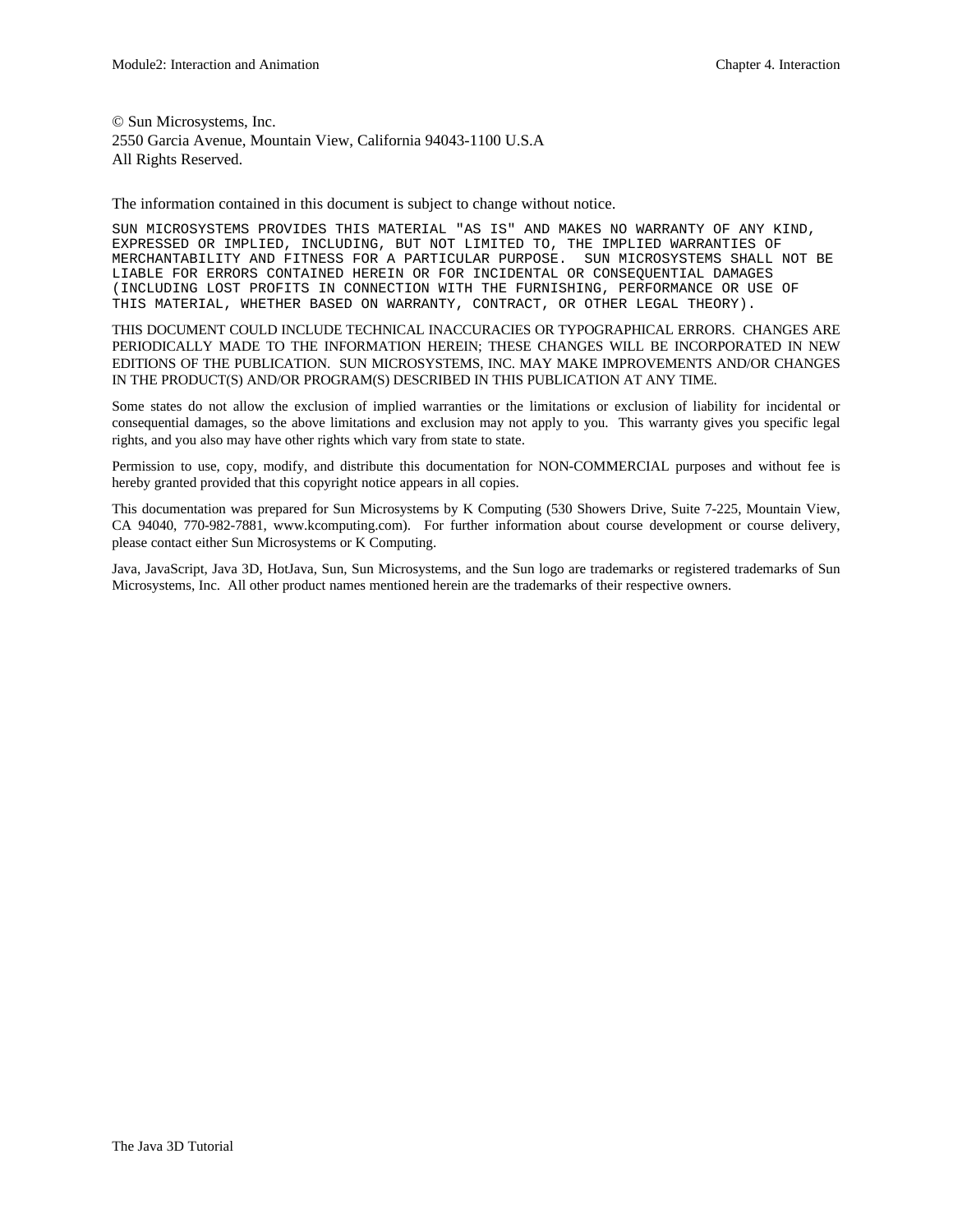## **Table of Contents**

| Chapter 4:     |  |
|----------------|--|
|                |  |
|                |  |
| 4.1.1          |  |
| 4.1.2          |  |
|                |  |
| 4.2.1          |  |
| 4.2.2          |  |
| 4.2.3          |  |
|                |  |
|                |  |
| 4.3.1<br>4.3.2 |  |
| 4.3.3          |  |
| 4.3.4          |  |
|                |  |
|                |  |
| 4.4.1          |  |
| 4.4.2          |  |
|                |  |
| 4.5.1          |  |
| 4.5.2          |  |
| 4.5.3          |  |
| 4.5.4          |  |
|                |  |
| 4.6.1          |  |
| 4.6.2          |  |
| 4.6.3          |  |
| 4.6.4          |  |
|                |  |
|                |  |
|                |  |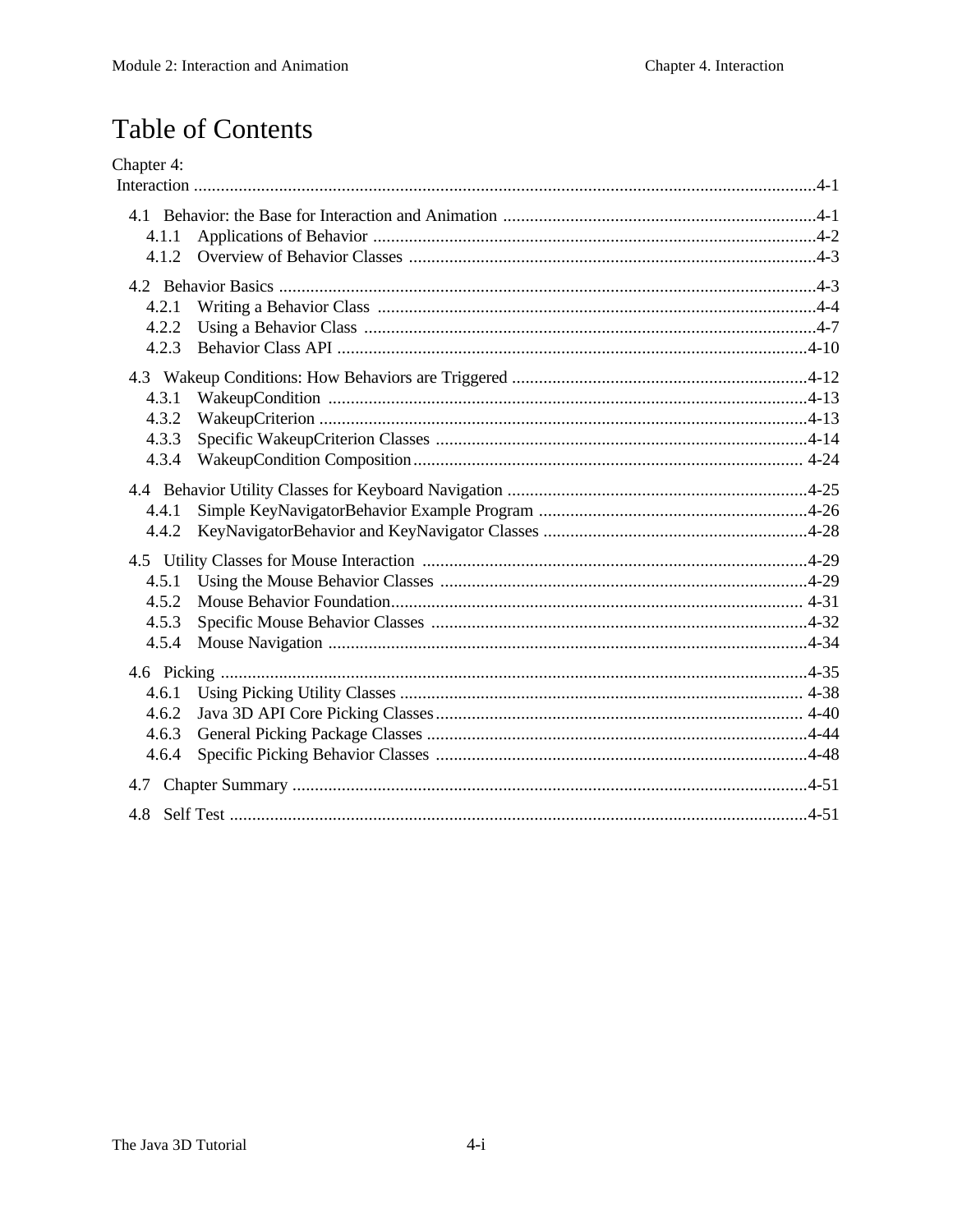## List of Figures

| Figure 4-4 Scene Graph Diagram of the Content Branch Graph Created in SimpleBehaviorApp.java4-8  |  |
|--------------------------------------------------------------------------------------------------|--|
| Figure 4-5 An Alternative Scene Graph Placement for the Behavior Object in SimpleBehaviorApp4-10 |  |
|                                                                                                  |  |
| Figure 4-7 The Java 3D API Class Hierarchy for WakeupCondition and Related Classes4-13           |  |
| Figure 4-10 The Basic View Branch Graph Showing the View Platform Transform 4-26                 |  |
|                                                                                                  |  |
|                                                                                                  |  |
|                                                                                                  |  |
| Figure 4-14 Scene Graph Diagram for a Cube Composed of Discrete Shape 3D Plane Objects4-36       |  |
|                                                                                                  |  |
|                                                                                                  |  |

### List of Tables

| Table 4-1 Applications of Behavior Categorized by Stimulus and Object of Change4-2 |  |
|------------------------------------------------------------------------------------|--|
|                                                                                    |  |
|                                                                                    |  |
|                                                                                    |  |

## List of Code Fragments

| Code Fragment 4-3 Outline of OpenBehavior Class, an Example of Coordinated Behavior Classes4-17       |  |
|-------------------------------------------------------------------------------------------------------|--|
| Code Fragment 4-4 Code using OpenBehavior and CloseBehavior, Coordinated Behavior Classes4-17         |  |
|                                                                                                       |  |
|                                                                                                       |  |
|                                                                                                       |  |
| Code Fragment 4-8 Using Mouse Behavior Classes for Interactive Navigation of the Virtual World.  4-35 |  |
| Code Fragment 4-9 The createSceneGraph Method of the MousePickApp Example Program4-39                 |  |

## List of Reference Blocks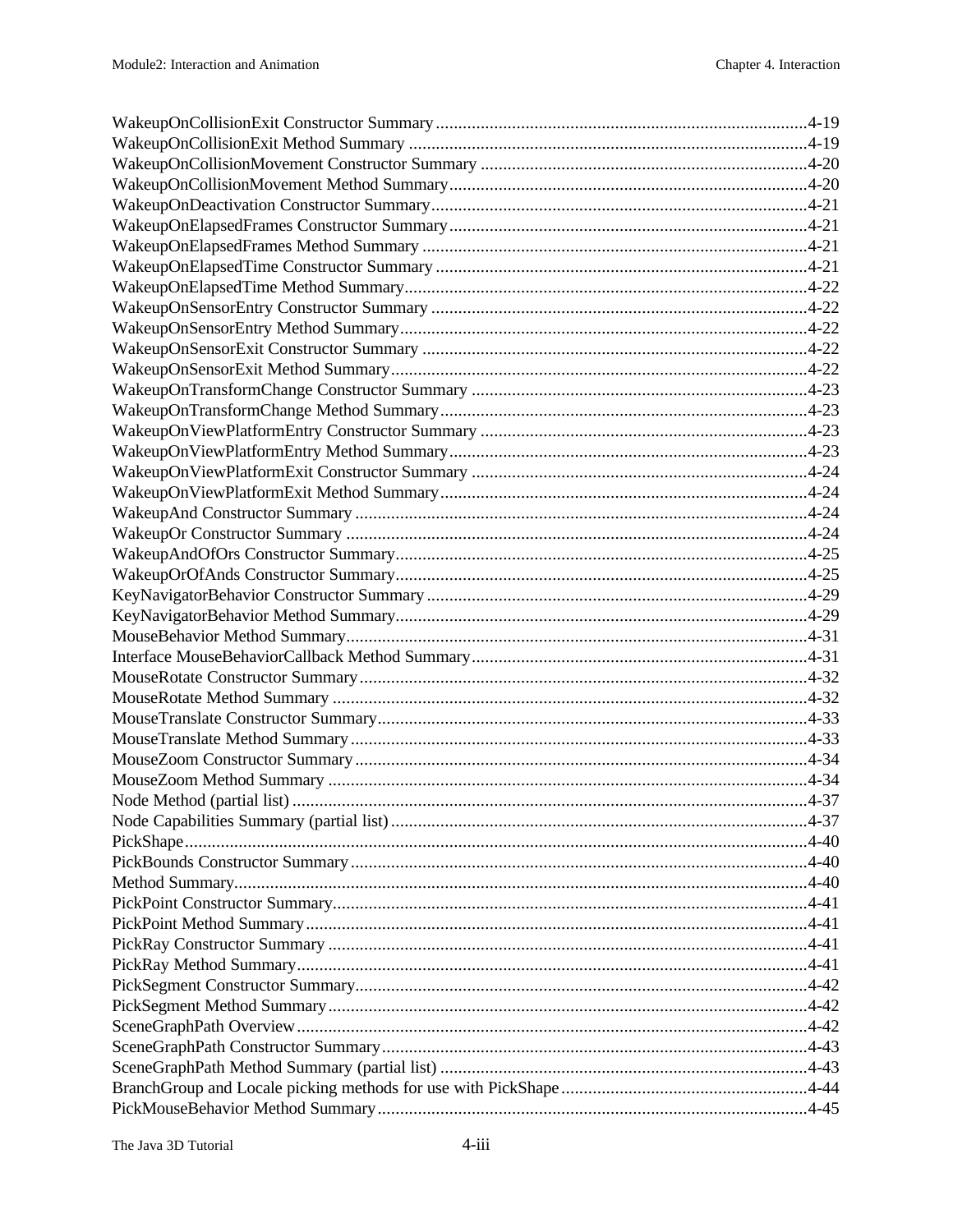#### **Preface to Chapter 4**

This document is one part of a tutorial on using the Java 3D API. You should be familiar with Java 3D API basics to fully appreciate the material presented in this Chapter. Additional chapters and the full preface to this material are presented in the Module 0 document available at: http://java.sun.com/products/javamedia/3d/collateral

#### **Cover Image**

The cover image represents the interaction possible in Java 3D through the use of the mouse. The mouse appears to be connected to the window with a visual, the cube, but the wire proceeds to the scene graph diagram to the Behavior object. The scene graph diagram represents a cube created with six individual shape objects (each of the six faces of the cube is a plane – of course you don't have to do this). The image of the application is from an early version of MouseRotateApp.java, an example program included in the examples jar available with this tutorial. The image of the mouse is from the clip art distributed with Microsoft Office 97.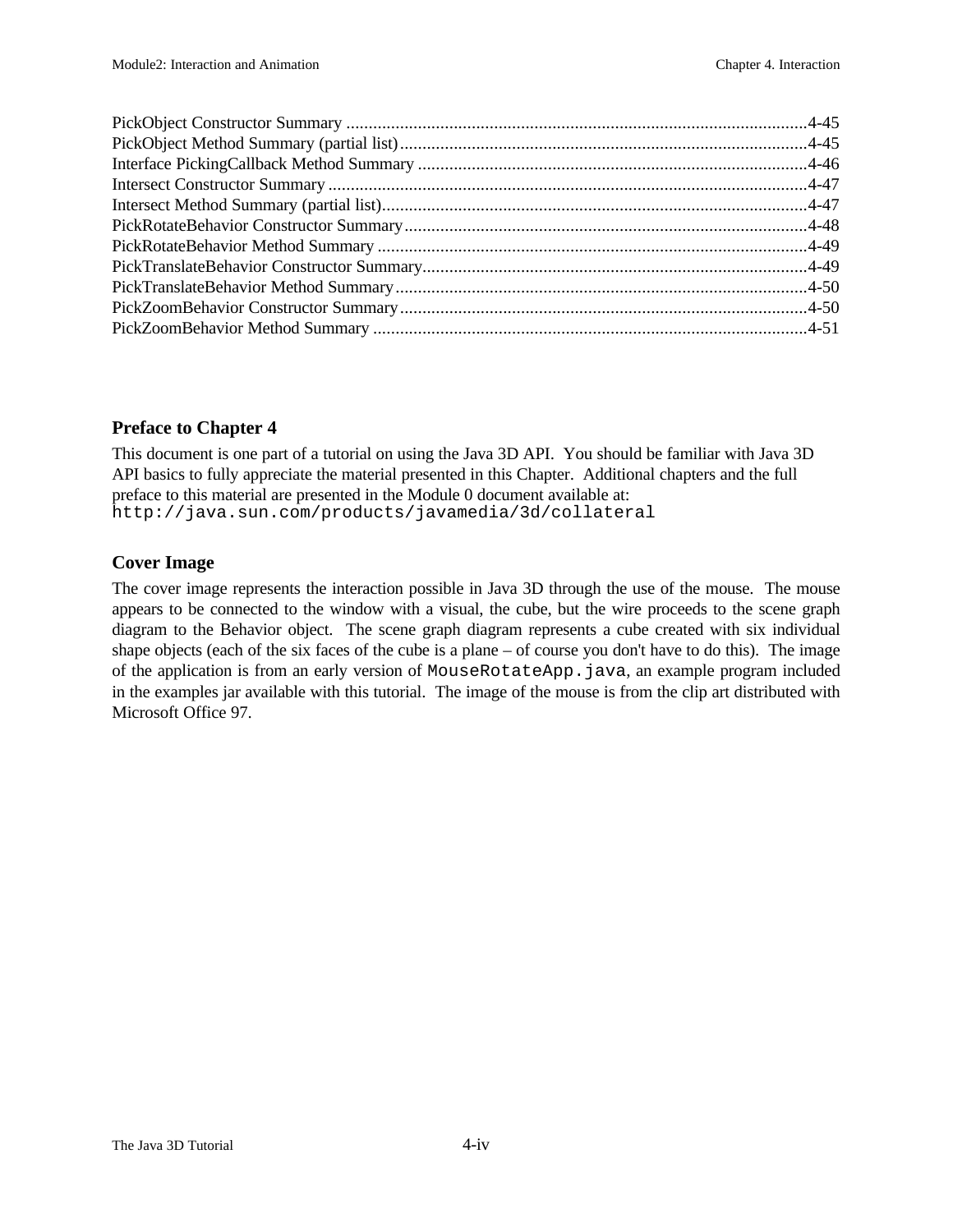## CHAPTER 4 Interaction



#### **Chapter Objectives**

After reading this chapter, you'll be able to:

- Appreciate the Behavior Class as the foundation for interaction and animation
- Create custom behavior classes
- Incorporate behavior objects into virtual worlds to provide interaction
- Use utility classes for keyboard navigation
- Use utility classes for mouse interaction
- Use utility picking classes

In the previous chapters of the tutorial, the Java 3D virtual universes are almost all static. For Java 3D worlds to be more interesting, and more useful, interaction and animation are necessary. Interaction is when the imagery changes in response to user action. Animation is defined as changes in the imagery without direct user action, and usually corresponds with the passage of time.

In Java 3D, both interaction and animations are specified through the use of the Behavior class. This chapter introduces the Behavior class and explains its use in interactive programs. The next chapter, Animation, continues with animation examples and explanations.

#### 4.1 Behavior: the Base for Interaction and Animation

Both interaction and animation are specified with Behavior objects. The Behavior class is an abstract class that provides the mechanism to include code to change the scene graph. The Behavior class, and its descendants, are links to user code providing changes to the graphics and sounds of the virtual universe.

The purpose of a Behavior object in a scene graph is to change the scene graph, or objects in the scene graph, in response to some stimulus. A stimulus can be the press of a key, a mouse movement, the collision of objects, the passage of time, some other event, or a combination of these. Changes produced include adding objects to the scene graph, removing objects from the scene graph, changing attributes of objects in the scene graph, rearranging objects in the scene graph, or a combination of these. The possibilities are only limited by the capabilities of the scene graph objects.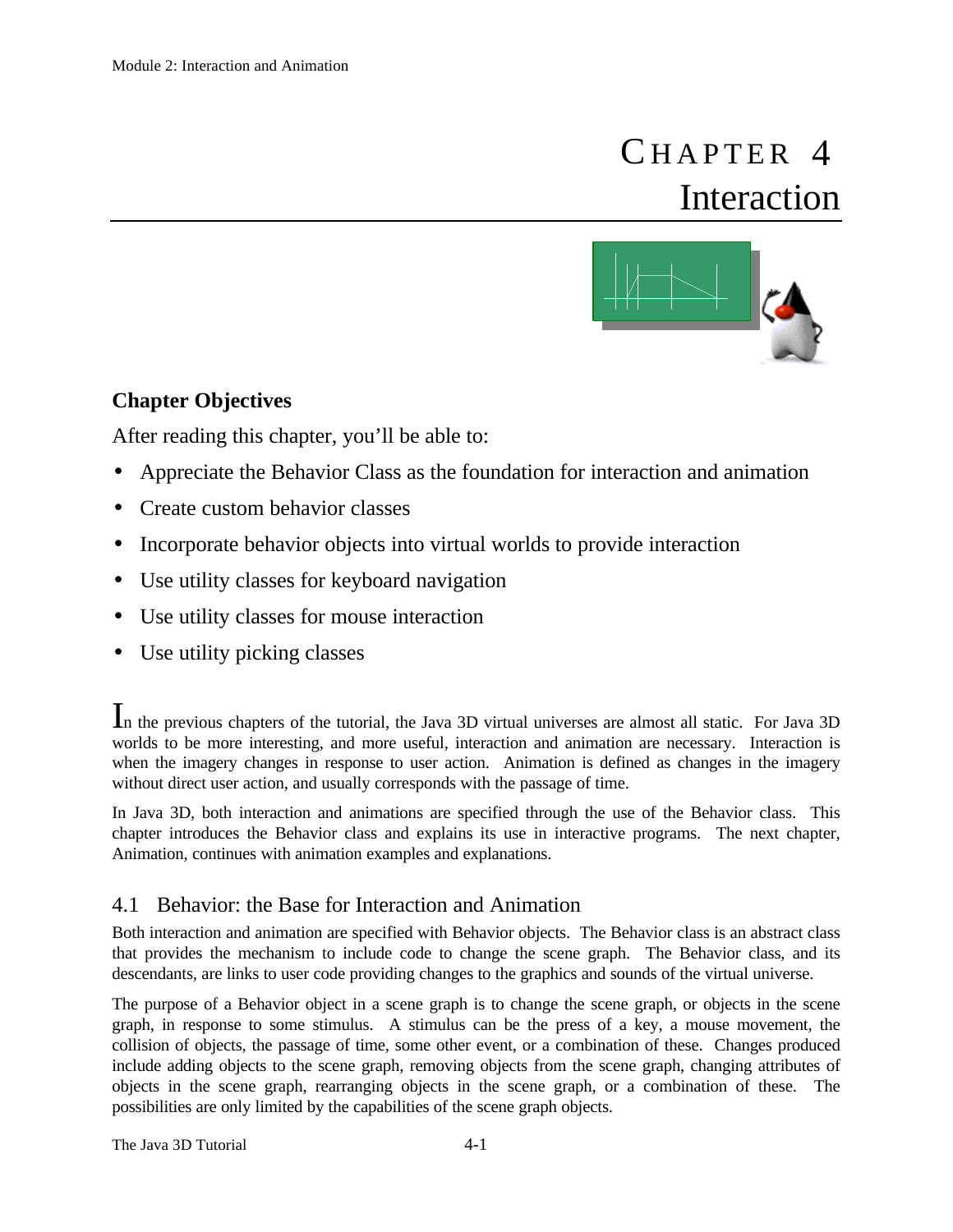#### **4.1.1 Applications of Behavior**

Since a behavior is a link between a stimulus and an action, considering all the combinations of possible stimuli and possible actions is to consider the many applications of Behavior objects. The following table surveys the realm of possibilities with Behavior, listing possible stimuli down the left column and possible changes across the top.

The table does not list all possible applications of Behavior, only the simple ones (one stimulus results in one change). Some combinations of stimulus and change only make sense in a specific setting; these are listed as 'application specific'. Furthermore, combinations of stimuli and combinations of actions are possible.

|                                    | object of change                                                     |                                                       |                                                            |                                                    |  |
|------------------------------------|----------------------------------------------------------------------|-------------------------------------------------------|------------------------------------------------------------|----------------------------------------------------|--|
| stimulus<br>(reason for<br>change) | TransformGroup<br>(visual objects change<br>orientation or location) | Geometry<br>(visual objects change<br>shape or color) | Scene Graph<br>(adding, removing, or<br>switching objects) | View<br>(change viewing)<br>location or direction) |  |
| user                               | interaction                                                          | application specific                                  | application specific                                       | navigation                                         |  |
| collisions                         | visual objects<br>change orientation<br>or location                  | visual objects<br>change appearance<br>in collision   | visual objects<br>disappear in<br>collision                | View changes with<br>collision                     |  |
| time                               | animation                                                            | animation                                             | animation                                                  | animation                                          |  |
| View location                      | <b>billboard</b>                                                     | level of detail<br>(LOD)                              | application specific                                       | application specific                               |  |

**Table 4-1 Applications of Behavior Categorized by Stimulus and Object of Change**

In Table 4-1 some of the possible behaviors are spelled out. For example, collision actions are described. Others, such as billboard or level of detail (LOD) behaviors, may not be familiar to you. Below are some quick explanations.

The chart does not include all applications of Behavior; combinations of stimuli and/or changes are not shown. *Picking* is also implemented using behaviors but is not listed in the table. Although listed in Table 4-1 and implemented in Java 3D API, collision detection is not addressed in this tutorial.

Natural things, such as trees, take a tremendous amount of geometry to accurately represent all of the branches, leaves and bark structure. One alternative is to use a textured polygon instead of the geometry. This technique is sometime referred to as the billboard approach. This is especially true when a behavior is used to automatically orient the textured polygon orthogonal to the viewer such that only the front textured face is viewed. This orienting behavior is called *billboard behavior*.

The billboard approach is effective when the object to be represented by the texture is distant so that the individual parts of the visual object represented by the texture would not easily be distinguished. For the tree example, if the viewer is so distant that branches are hardly distinguishable, it is hardly worth the memory and computation requirements to represent each leaf of the tree. This technique is recommended for any application requiring visually complex objects in a distance. However, if the viewer were able to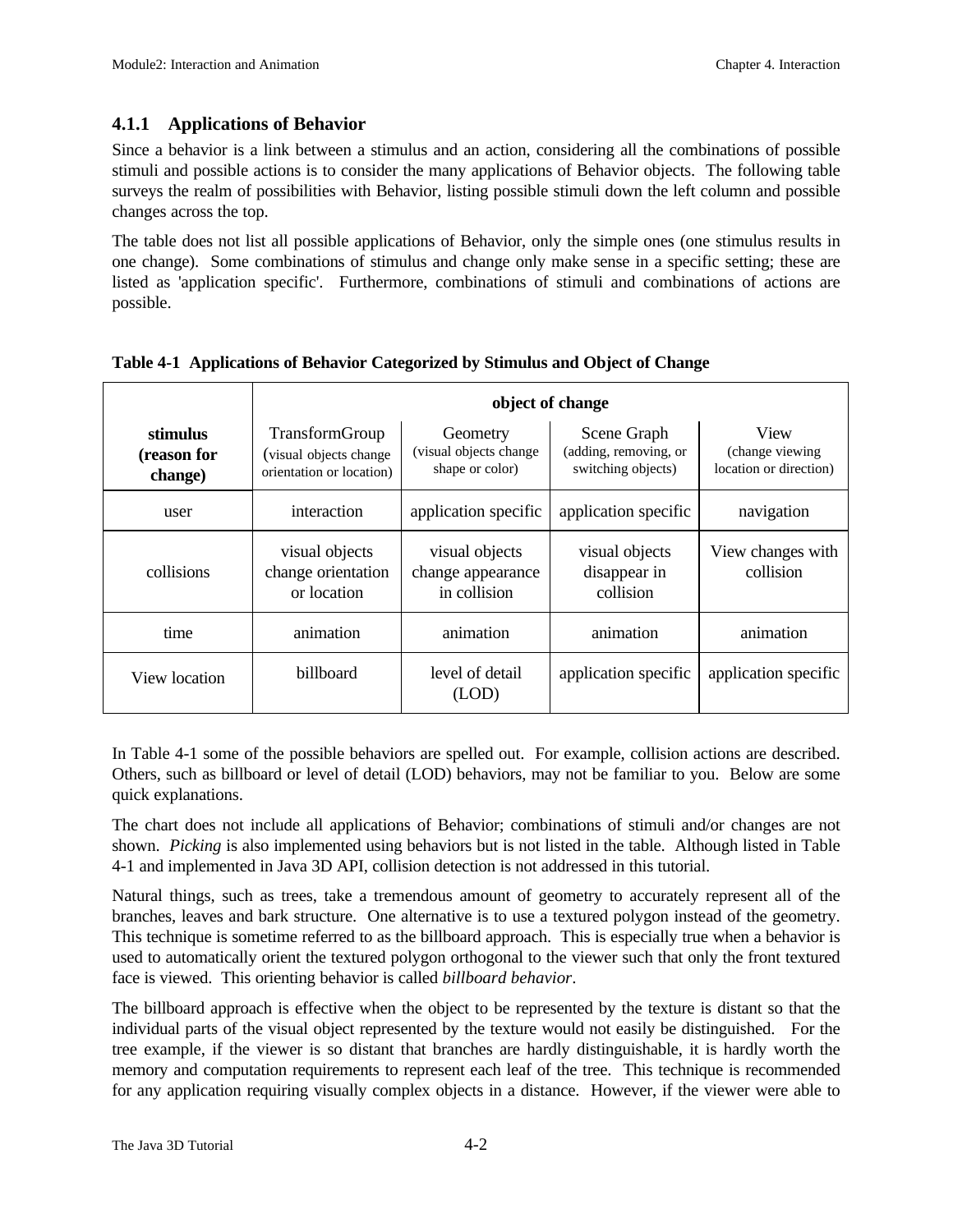approach the billboard, at some distance the lack of depth of the textured polygon would be detected by the viewer.

The *level of detail* (LOD) behavior has a related application. With LOD, visually complex objects are represented by multiple visual objects of varying levels of detail (hence the name). The visual object representation with the least detail is used when the viewer is far away. The most detailed representation is used when the viewer is close. The LOD behavior automatically switches between the representations based on the objects distance to the viewer.

Both the billboard and level of detail behaviors correspond to classes extended from Behavior which implement these common applications. Other specializations of behavior are possible and several are listed in Figure 4-1. For example, there are several MouseBehavior classes that manipulate a transform in response to mouse movements. Normally the view transform is changed by the mouse behavior to change the view in response to mouse actions.

Also note how the behaviors can chain. For example, mouse movements or key strokes can be used to change the view. In response to the movement of the view, billboard, level of detail, and/or other behaviors may take place. Fortunately, each behavior is specified separately.

#### **Animation Versus Interaction**

Since the distinction between animation and interaction used in this tutorial is fairly fine, here is an example to help clarify this distinction. If a user navigates in a program where such a behavior is provided, the view platform will move in response to the keyboard and/or mouse events. The motion of the view platform is an interaction because it is the direct result of the user action. However, other things may change as a result of the view platform motion (e.g., billboard and LOD behaviors). Changes as a result of the view platform motion are indirectly caused by the user and are therefore animations.

#### **4.1.2 Overview of Behavior Classes**

The following figure, Figure 4-1, shows specializations of behavior made in the Java 3D API core and utility packages. User defined specializations of Behavior are also possible and are only limited in functionality by the programmer's imagination. This module of the tutorial covers each of the classes in Figure 4-1. This chapter covers the shaded classes in the figure; Chapter 5 covers the remaining classes. This figure does not present the total coverage of the Java 3D API in Chapters 4 and 5; each chapter presents more than the classes in this figure.

#### 4.2 Behavior Basics

As explained in the previous section, Behavior classes are used in many Java 3D applications and in many ways. It is important to understand the workings and programming considerations of the behavior class. This section explains the Behavior class, gives a recipe for programming a custom behavior class, and gives a simple example application using a behavior class.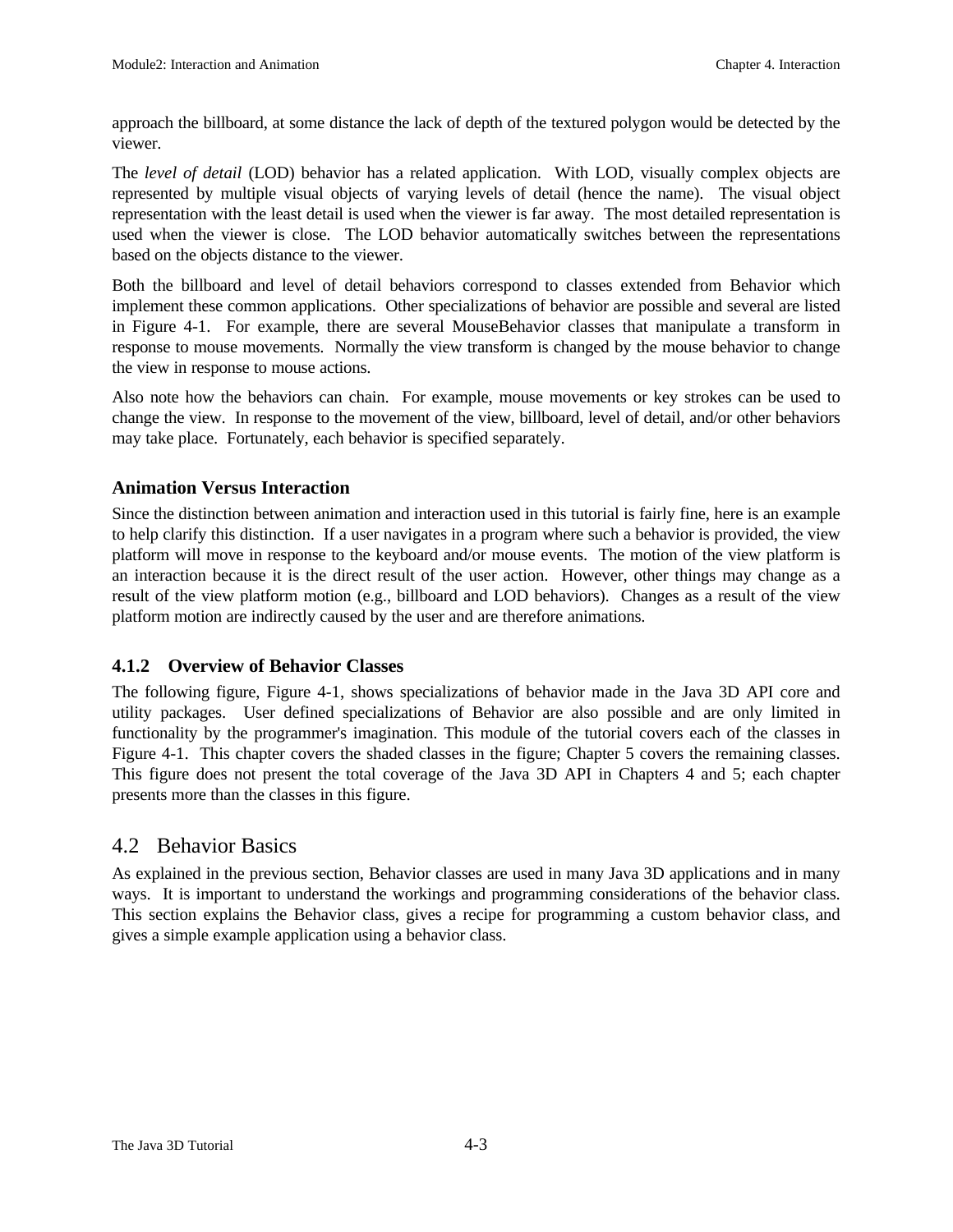

**Figure 4-1 Hierarchy of Subclasses of Behavior**

#### **4.2.1 Writing a Behavior Class**

This section explains how to write a custom behavior class. You know from Section 4.1 that there are behavior classes you can use without writing a class. However, in seeing how to create a Behavior class you learn how behaviors work. So even if you only plan to use a behavior class, you might want to read this section. Also, the class written in this section is used in the next section. (If you don't plan to write a Behavior class you can skip this section for now.)

#### **Mechanics of Behaviors**

A custom behavior class implements the initialization and processStimulus methods from the abstract Behavior class. Of course, the custom behavior class also has at least one constructor and may have other methods as well.

Most behaviors will act on a scene graph object to affect the behavior. In Table 4-1, the object a behavior acts upon is refered to as the *object of change*. It is through this object, or objects, that the behavior affects the virtual world. While it is possible to have a behavior that does not have an object of change, most do.

The behavior needs a reference to its object(s) of change to be able to make the behavioral changes. The constructor can be used to set the reference to the object of change. If it does not, another method in the custom behavior class must store this information. In either case, the reference is made at the time the scene graph is being constructed, which is the first computation of the behavior.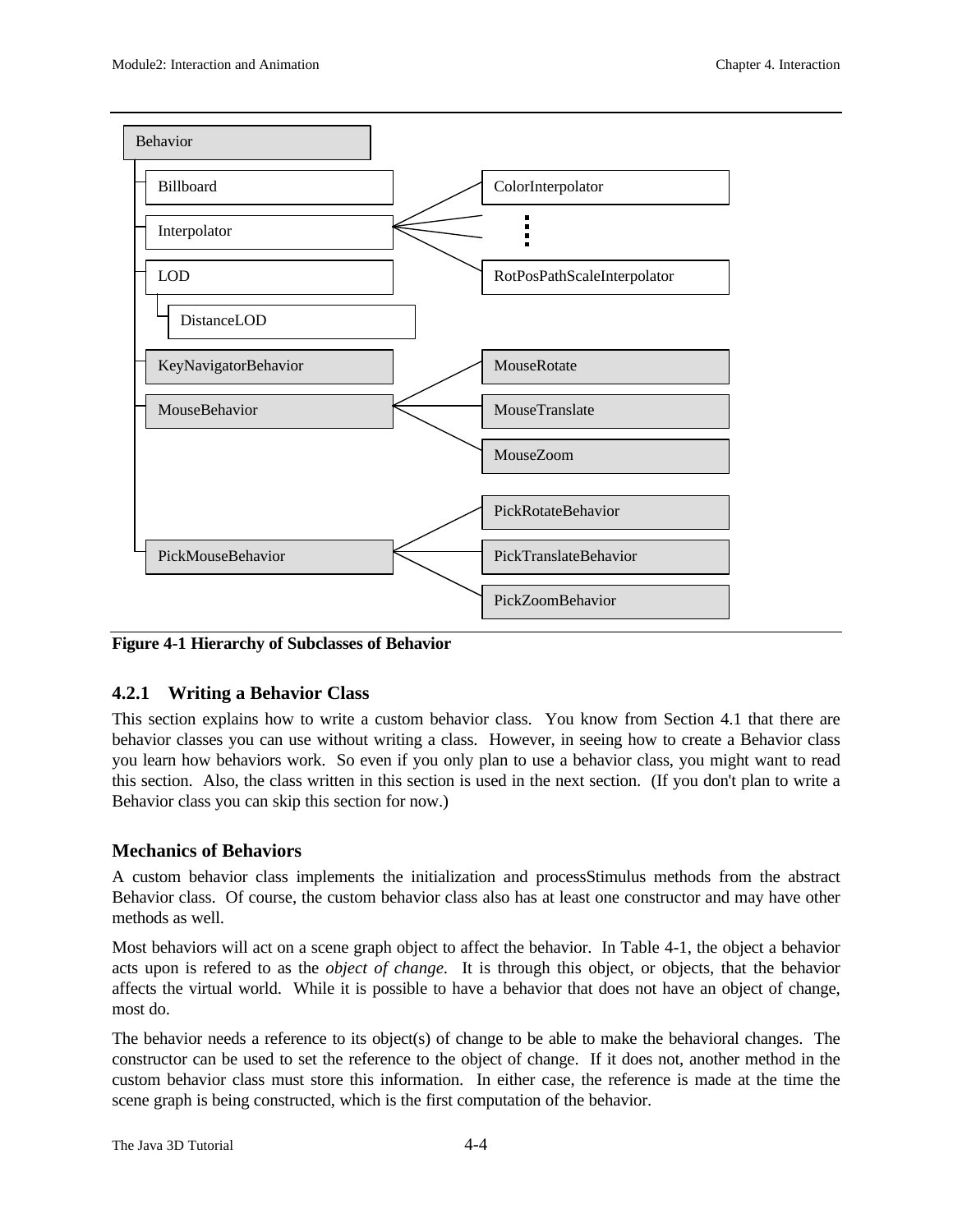The initialization method is invoked when the scene graph containing the behavior class becomes live. The initialization method is responsible for setting the initial trigger event for the behavior and setting the initial condition of the state variables for the behavior. The trigger is specified as a WakeupCondition object, or a combination of WakeupCondition objects.

The processStimulus method is invoked when the trigger event specified for the behavior occurs. The processStimulus method is responsible for responding to the event. As many events may be encoded into a single WakeupCondition object (e.g., a variety of keyboard actions may be encoded in a WakeupOnAWTEvent), this includes decoding the event. The processStimulus method responds to the stimulus, usually by changing its object of change, and, when appropriate, resets the trigger.

The information in this section, Mechanics of Behaviors, is summarized in a recipe for writing custom behavior classes. Figure 4-2 presents this recipe.

| 1. write (at least one) constructor       |  |  |
|-------------------------------------------|--|--|
| store a reference to the object of change |  |  |
| 2. override public void initialization()  |  |  |
| specify initial wakeup criteria (trigger) |  |  |
| 3. override public void processStimulus() |  |  |
| decode the trigger condition              |  |  |
| act according to the trigger condition    |  |  |
| reset trigger as appropriate              |  |  |

#### **Figure 4-2 Recipe for Writing a Custom Behavior Class**

The recipe of Figure 4-2 shows the basic steps for creating a custom behavior class. Complex behaviors may require more programming than is described in the recipe. Using a behavior object is another issue and is discussed in Section 4.2.2. But before using a behavior, this recipe is used in creating the following example custom behavior.

#### **Example Custom Behavior Class: SimpleBehavior**

As an example of using the custom behavior class recipe of Figure 4-2, this section goes through the process of writing a custom behavior class. For the example custom behavior, the class will implement a simple behavior of making something rotate in response to a keyboard key press.

To create such a behavior class, all that is needed is a reference to a TransformGroup (the object of change for this class), and an angle variable. In response to a key press, the angle variable is changed and the angle of the target TransformGroup is set to the angle. Since the behavior will act on a TransformGroup object, what is being rotated is not an issue.

To create this class nothing more than the three essential programming ingredients listed in the recipe are needed: a constructor, the initialization method, and the processStimulus method. The constructor will store a reference to the TransformGroup object of change. The initialization method sets the initial trigger to WakeOnAWTEvent, and sets the rotation angle to zero. As mentioned above, the stimulus to a behavior is specified as a WakeupCondition object. Section 4.3 introduces WakeupCondition classes.

Since there is only one possible triggering wakeup condition, the processStimulus method does not decode the triggering wakeup condition. It is possible to further decode the key press event to determine which key, or combination of keys, was pressed.

The processStimulus method always increments the angle variable, then uses it to adjust the TransformGroup object of change. The last job of the processStimulus method is to reset the trigger. In this example, the trigger is always reset to a key press. Behaviors can change their trigger event over time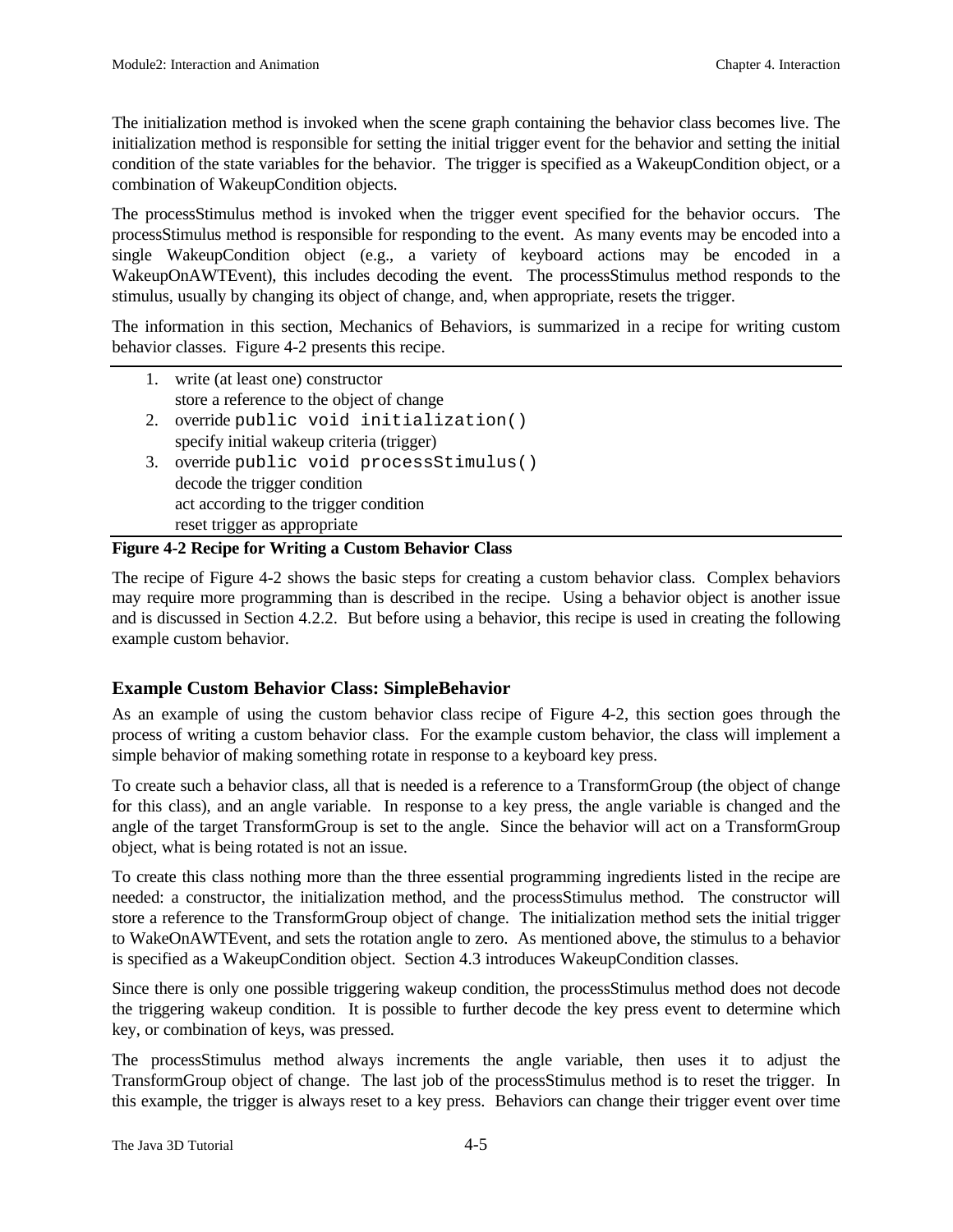for changing behaviors (another reason for having to decode the trigger event), or not set another trigger for one time behaviors.

Code Fragment 4-1 presents the SimpleBehavior class which is an implementation of the described custom behavior class. The import statements listed in Code Fragment 4-1 are necessary for the behavior class. The java.awt.event import is necessary for the keyboard interaction. The java.util.eumeration import is necessary for decoding the WakeupCondition; and therefore necessary for virtually any custom behavior class. The normal Java 3D API import statements are needed in addition to the listed import statements.

Code Fragment 4-1 is annotated with the step numbers from the recipe.

```
1. import java.awt.event.*;
2. import java.util.Enumeration;
3.
4. // SimpleBehaviorApp renders a single, rotated cube.
5.
6. public class SimpleBehaviorApp extends Applet {
7.
8. public class SimpleBehavior extends Behavior{
9.
10. private TransformGroup targetTG;
11. private Transform3D rotation = new Transform3D();
12. private double angle = 0.0;
13.
14. // create SimpleBehavior - set TG object of change
15. \bullet SimpleBehavior(TransformGroup targetTG){
16. this.targetTG = targetTG;
17. }
18.
19. // initialize the Behavior
20. // set initial wakeup condition
21. // called when behavior becomes live
22. \bullet public void initialize(){
23. // set initial wakeup condition
24. this.wakeupOn(new WakeupOnAWTEvent(KeyEvent.KEY_PRESSED));<br>25. \}25.26.
27. // called by Java 3D when appropriate stimulus occurs
28. \bullet public void processStimulus(Enumeration criteria){<br>29. \prime do what is necessary in response to stimulu
              // do what is necessary in response to stimulus
30. angle += 0.1;
31. rotation.rotY(angle);
32. targetTG.setTransform(rotation);
33. this.wakeupOn(new WakeupOnAWTEvent(KeyEvent.KEY_PRESSED));<br>34. }
34. }
35.36.36. } // end of class SimpleBehavior
```
**Code Fragment 4-1 SimpleBehavior Class in SimpleBehaviorApp.java**

This class is used in the SimpleBehaviorApp example found in the examples/Interaction directory.

This class only demonstrates the basic programming necessary for this simple behavior. Enhancements to this custom class are possible. For example, the angle of rotation and/or the axis of rotation could be set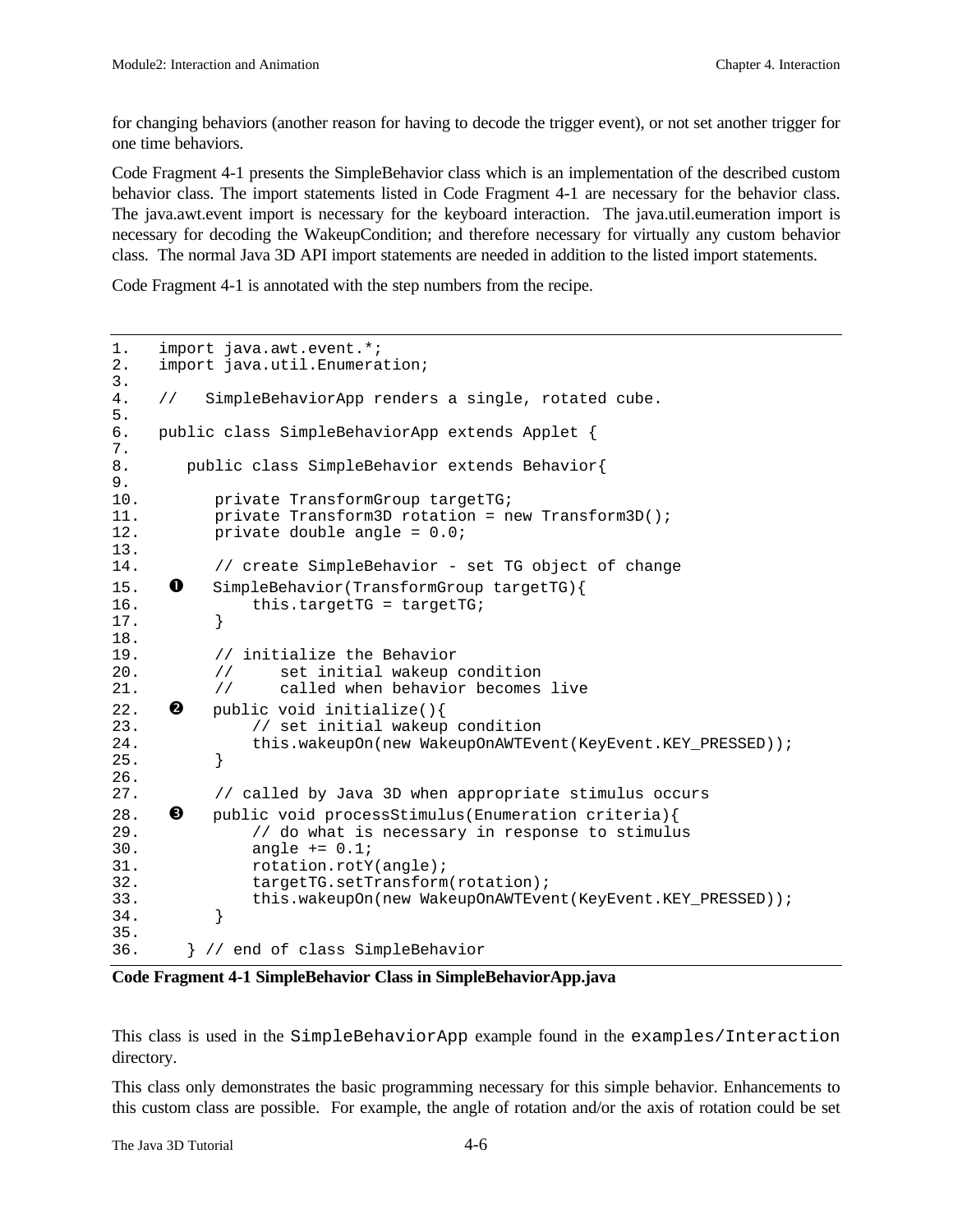by class methods. The behavior class could be further customizable with a method for setting a specific key, or set of keys, that it will respond to.

Another definite improvement in the class would prevent overflow of the angle variable. In the current class, the value of angle could grow without bound even though values of 0.0 to 2Π are all that is necessary. Although unlikely, it is possible for this variable to overflow and cause a run time exception.

#### **Programming Pitfalls of Writing Behavior Classes**

In the three steps of the custom behavior class recipe, the two most likely programming mistakes are:

- forgetting to set and reset the behavior trigger, and
- not returning from the behavior class methods.

Obviously, if an initial trigger is not set in the initialization method, the behavior will never be invoked. A little less obvious is that the trigger must be set again in the processStimulus method if a repeat behavior is desired.

Since both the initialization and processStimulus methods are called by the Java 3D system, they must return to allow the rendering to continue. For example, if a spinning behavior were desired, the angle and the TransformGroup would need to be updated periodically. If your behavior implemented this behavior without spawning a thread, nothing further would be rendered. Also, there is a much better way to achieve this type of behavior<sup>1</sup>.

#### **4.2.2 Using a Behavior Class**

Finding or writing the appropriate behavior class for your application is the beginning of writing an interactive Java 3D program. This section covers the programming issues in adding behavior objects to programs.

The first step in adding a behavior involves making sure the scene graph makes provisions for the behavior. For example, to use the SimpleBehavior class from the previous section there must be a TransformGroup in the scene graph above the object(s) to be rotated. Many behaviors need only a single TransformGroup object; however, scene graph requirements for a behavior is application and behavior dependent and may be more complex.

Having established the support for a behavior, an instance of the class must be added to the scene graph. Without being a part of a live scene graph, there is no way a behavior can be initialized. In fact, a behavior object that is not part of the scene graph will become garbage and be eliminated on the next garbage collection.

The last step for adding a behavior is to provide a scheduling bounds for the behavior. To improve efficiency, Java 3D uses the scheduling bounds to perform *execution culling*. Behavior is only *active* when its scheduling bounds intersects a ViewPlatform's activation volume. Only active behaviors are eligible to receive stimuli. In this way, stimuli can be ignored for some behaviors. The programmer has control over the execution culling through the selection of the scheduling bounds of the behavior.

Figure 4-3 summarizes the steps for using a behavior object in a recipe.

<u>.</u>

 $<sup>1</sup>$  A behavior based on time alone is an animation, and as such is discussed in Chapter 5.</sup>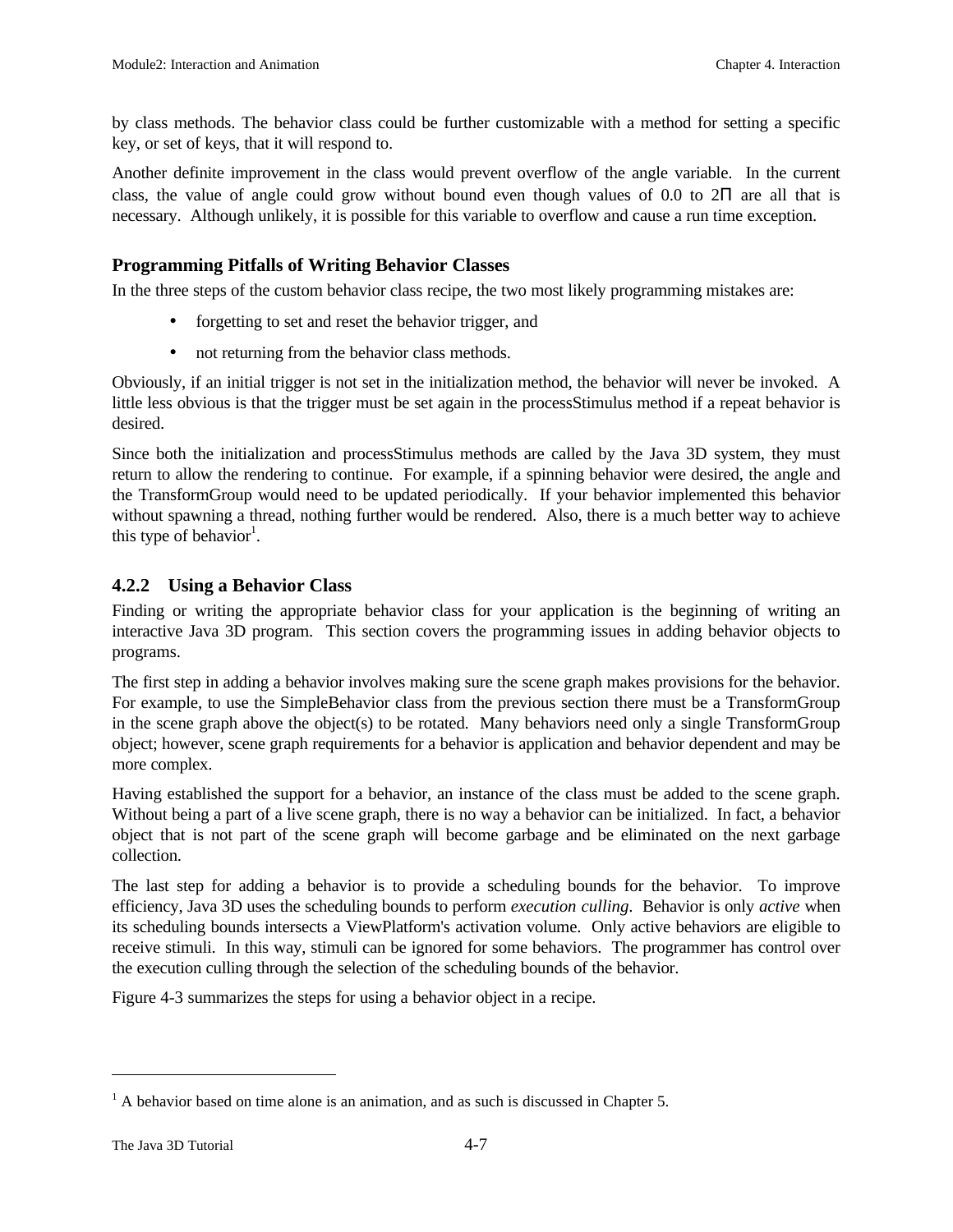- 1. prepare the scene graph (by adding a TransformGroup or other necessary objects)
- 2. insert behavior object in the scene graph, referencing the object of change
- 3. specify a scheduling bounds (or SchedulingBoundingLeaf)
- 4. set write (and read) capabilities for the target object (as appropriate)

#### **Figure 4-3 Recipe for Using a Behavior Class**

The following code fragment, Code Fragment 4-2, is annotated with the step numbers from the recipe. This code fragment is an except from the SimpleBehaviorApp example program found in the examples/Interaction directory. In this same application the SimpleBehavior class, found in Code Fragment 4-2, is defined. Code Fragment 4-2 continues where Code Fragment 4-1 ended and the line numbers are sequential for the two code fragments.

```
37. public BranchGroup createSceneGraph() {
38. // Create the root of the branch graph<br>39. BranchGroup objRoot = new BranchGroup(
        BranchGroup objRoot = new BranchGroup();
40.
41. \int TransformGroup objRotate = new TransformGroup();
42. \bullet objRotate.setCapability(TransformGroup.ALLOW_TRANSFORM_WRITE);
43. å
44. objRoot.addChild(objRotate);
45. objRotate.addChild(new ColorCube(0.4));
46.
47. SimpleBehavior myRotationBehavior = new SimpleBehavior(objRotate);
48. \Theta myRotationBehavior.setSchedulingBounds(new BoundingSphere());
49. \bullet objRoot.addChild(myRotationBehavior);
50.
51. // Let Java 3D perform optimizations on this scene graph.
52. objRoot.compile();
53.
54. return objRoot;
55. } // end of CreateSceneGraph method of SimpleBehaviorApp
```
#### **Code Fragment 4-2 CreateSceneGraph Method in SimpleBehaviorApp.java**

Very little code is needed to complete the program started in Code Fragment 4-1 and 4-2. The complete program, SimpleBehaviorApp, is found in the examples/Interaction directory. The complete application renders a ColorCube object in a static scene until a keyboard key is pressed. In response to any key press, the ColorCube rotates 0.1 radians (about 6°). Figure 4-4 shows the scene graph diagram for the content branch graph of this application.



**Figure 4-4 Scene Graph Diagram of the Content Branch Graph Created in SimpleBehaviorApp.java.**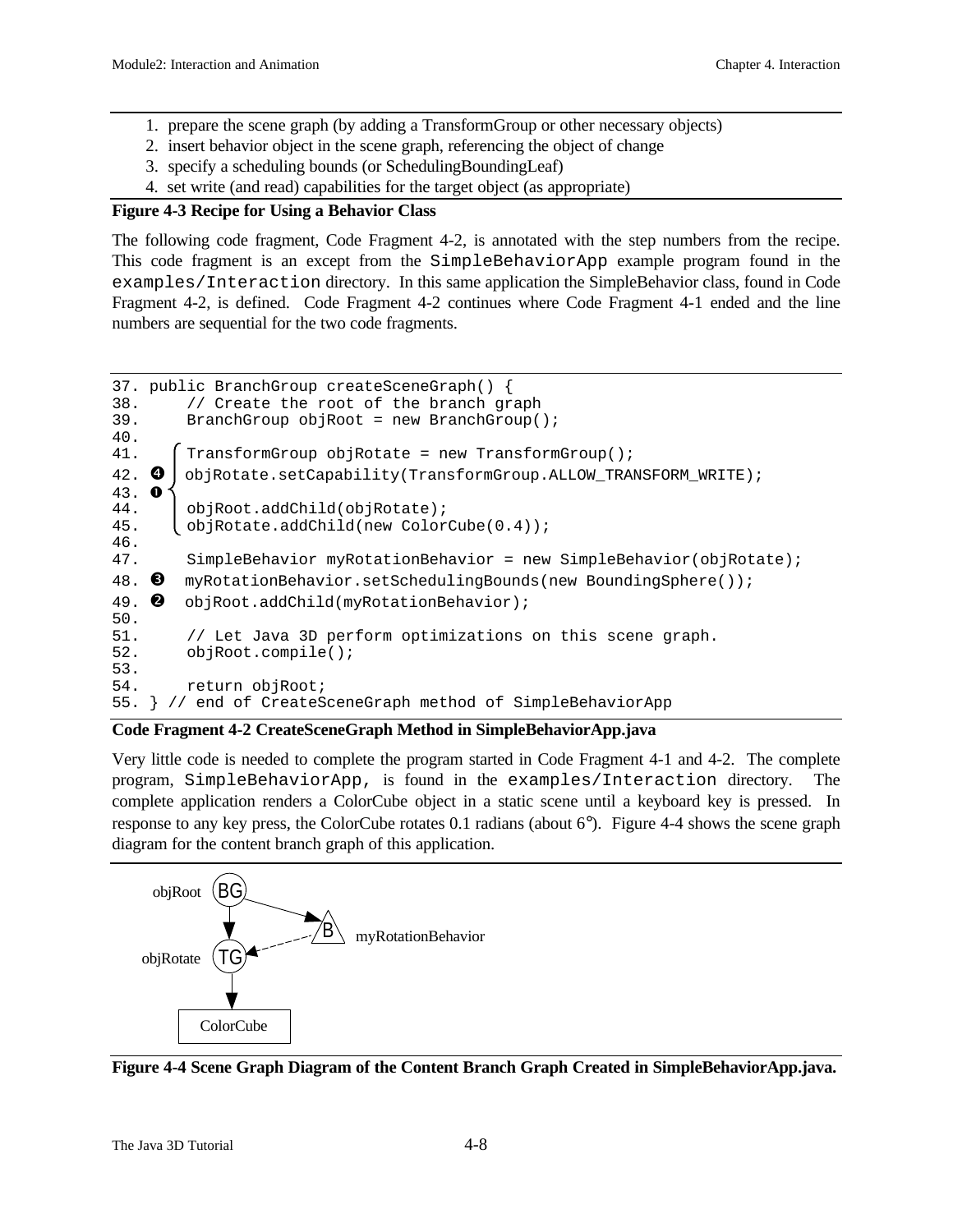The above scene graph diagram clearly shows the relationship between the behavior object and the object of change, the TransformGroup object. The example rotates a ColorCube, but the behavior class is not limited to this. It can rotate any visual object, or portion of a scene graph that is a child of a TransformGroup object.

This simple example is not intended to demonstrate all of the possibilities of behaviors; it is only a starting point in the exploration of behaviors. Section 4.2.3 presents the Behavior class API. Other behavior class programming considerations are discussed before that.

#### **Programming Pitfalls of Using Behavior Objects**

In the three steps of the using a behavior class recipe, the two most likely programming mistakes are:

- not specifying a scheduling bounds (correctly), and
- not adding a behavior to the scene graph.

The intersection of the scheduling bounds of a behavior with the activation volume of a view determines whether or not Java 3D even considers the trigger stimulus for the behavior. Java 3D will not warn you of a missing scheduling bounds - the behavior will never be triggered. Also, keep the scheduling bounds of each behavior object as small as possible for the best overall performance.

As mentioned above, a behavior object that is not part of the scene graph will be considered garbage and eliminated on the next garbage collection cycle. This, too, will happen without error or warning.

#### **Where in the Scene Graph Should a Behavior Object Go?**

Behaviors can be placed anywhere in the scene graph. The issues in picking a scene graph location for a behavior object are 1) the effect on the scheduling bounds, and 2) code maintenance.

The bounds object referenced by a behavior object is subject to the local coordinate system of the behavior object's position in the scene graph. In the scene graph created in SimpleBehaviorApp, the SimpleBehavior object and the ColorCube are not subject to the same local coordinate system. In the example application this does not create a problem. The TransformGroup object of the example only rotates the ColorCube so that the scheduling bounds for the myRotationBehavior object always encloses the ColorCube object allowing interaction with the ColorCube when it is visible<sup>2</sup>.

However, if the TransformGroup object were used to translate the ColorCube object, it would be possible to move the ColorCube out of the view. Since the bounds object stays with the behavior object in this scene, the user would be able to continue to translate the object. As long as the activation volume of a view still intersects the scheduling bounds for the behavior, the behavior is still active.

Being able to interact with a visual object that is not in the view is not bad (if that is what you want). The problem lies in that if the view were to change such that the activation volume no longer intersects the scheduling bounds of the behavior, even to include the visual object, the behavior is inactive. So the visual object you want to interact with may be in your view but not active. Most users will consider this a problem (even if it is intentional).

There two solutions to this problem. One is to change the scene graph to keep the scheduling bounds of the behavior with the visual object. This is easily accomplished as demonstrated in Figure 4-5. The alternative

 $\overline{a}$ 

<sup>&</sup>lt;sup>2</sup> The typical graphical application allows a user to interact with visible objects (visual objects that are in the view). If you want a different semantic, that is fine.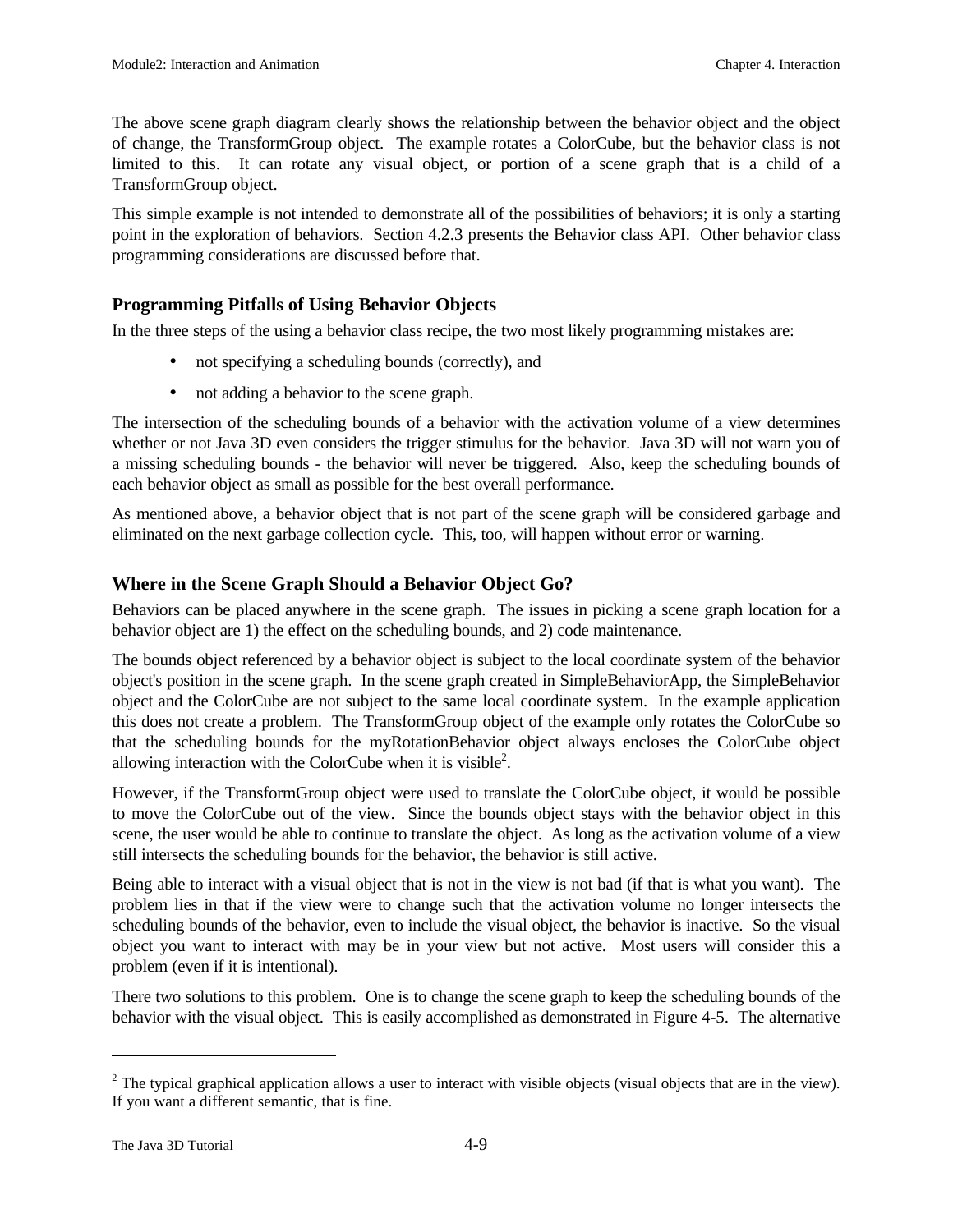solution uses a BoundingLeaf object for the scheduling bounds. Consult Section 3.7 or the Java 3D API Specification for information on the BoundingLeaf class.



**Figure 4-5 An Alternative Scene Graph Placement for the Behavior Object in SimpleBehaviorApp.**

#### **Behavior Class Design Recommendations**

The mechanics of writing a custom behavior are simple. However, you should be aware that a poorly written behavior can degrade rendering performance<sup>3</sup>. While there are other considerations in writing a behavior, two things to avoid are: *memory burn* and unnecessary trigger conditions.

'Memory burn' is the term for unnecessarily creating objects in Java. Excessive memory burn will cause garbage collections. Occasional pauses in rendering is typical of memory burn since during the garbage collection, the rendering will stop<sup>45</sup>.

Behavior class methods are often responsible for creating memory burn problems. For example, in Code Fragment 4-1 the processStimulus uses a 'new' in the invocation of wakeupOn (line 24). This causes a new object to be created each time the method is invoked. That object becomes garbage each time the behavior is triggered.

Potential memory burn problems are normally easy to identify and avoid. Look for any use of 'new' in the code to find the source of memory burn problems. Whenever possible, replace the use of the new with code that reuses an object.

Later, in Section 4.3,the classes and methods used in setting the trigger conditions for a behavior object are discussed. In that section, you will see it is possible to set a trigger condition that will wake a behavior every frame of the rendering. If there is nothing for the behavior to do, this is an unnecessary waste of processor power invoking the behavior's processStimulus method. Not to say that there isn't a good reason to trigger a behavior on every frame, just make sure you have the reason.

#### **4.2.3 Behavior Class API**

This section presents the detail of the Behavior class API. Figure 4-6 shows the Java 3D API class hierarchy including the Behavior class. As an abstract class, Behavior must be extended before a behavior

<u>.</u>

 $3$  The amount of performance degradation depends heavily on the execution environment. If you plan to distribute your applications, consider users with software rendering environments.

<sup>&</sup>lt;sup>4</sup> How often and how regular the pause depends on the execution environment.

<sup>&</sup>lt;sup>5</sup> You can diagnose a memory burn problem by invoking the Java virtual machine with the -verbose: gc command line option. If memory burn is the cause for rendering pauses, then the garbage collection report produced to the console will coinside with the pauses.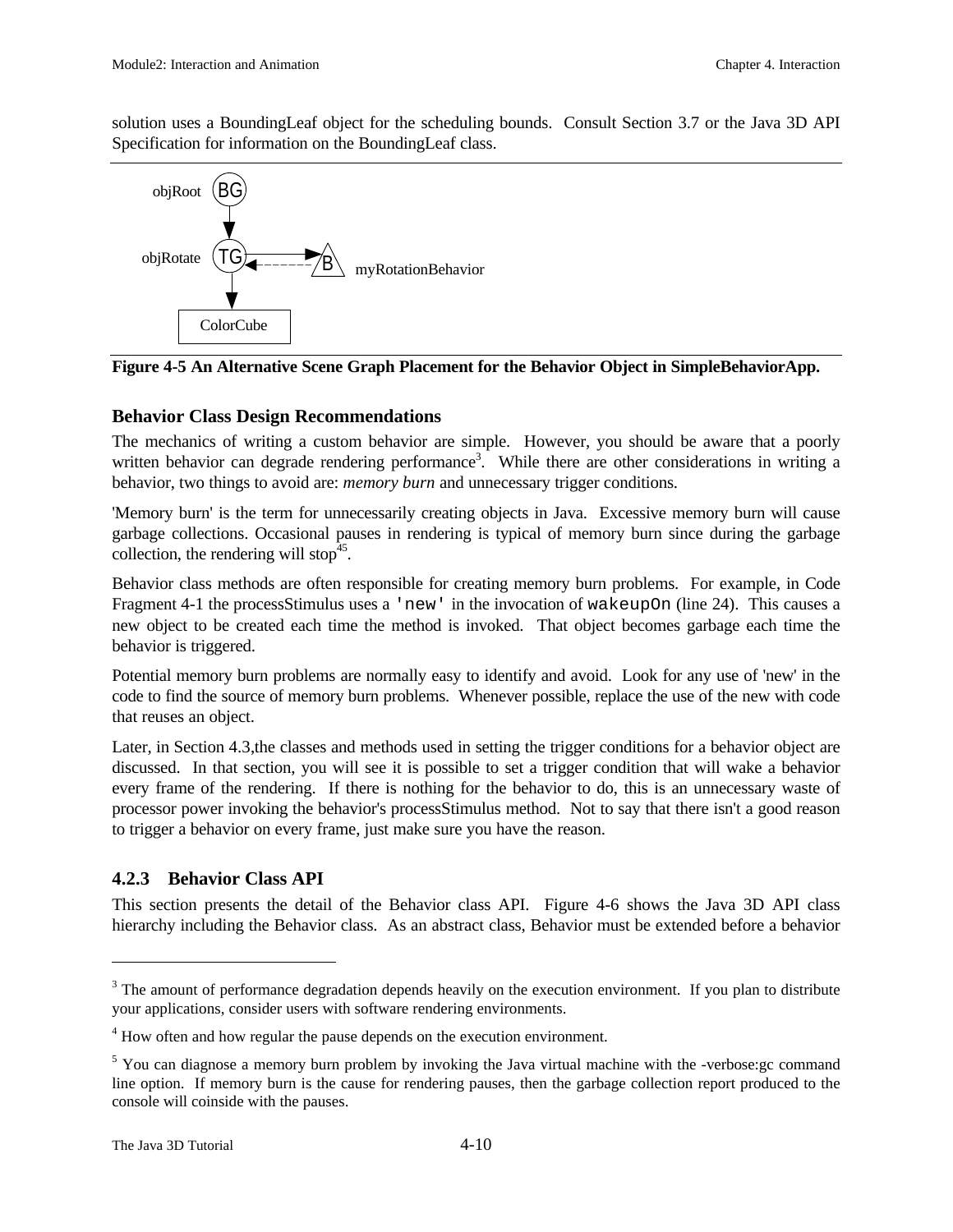object can be instantiated. Of course, you can write your own custom behavior classes. In addition, there are many existing behaviors in the Java 3D API utility packages. As an extension of Leaf, instances of classes that extend Behavior can be children of a group in a scene graph.



**Figure 4-6 API Class Hierarchy for Behavior**

As documented in Section 4.2.1, the processStimulus and initialize methods provide the interface Java 3D uses to incorporate behaviors in the virtual universe. The other Behavior class methods are discussed below. All Behavior class methods are listed in the Behavior Method Summary reference block on the next page.

The wakeupOn method is used in the initialize and processStimulus methods to set the trigger for the behavior. The parameter to this method is a WakeupCondition object. WakeupCondition, and related classes, are presented in Section 4.3.

The postId method allows a behavior to communicate with another method. One of the wakeup conditions is WakeupOnBehaviorPost. Behavior objects can be coordinated to create complex collaborations using the postId method in conjunction with appropriate WakeupOnBehaviorPost conditions. See page 4-16 for information on the WakeupOnBehaviorPost class

The setEnable method provides a way to disable a behavior even when the bounds makes it active. The default is true (i.e., the behavior object is enabled).

A behavior object is active only when its scheduling bounds intersects the activation volume of a View. Since it is possible to have multiple views in a virtual universe, a behavior can be made active by more than one view.

The getView method is useful with behaviors that rely on per-View information (e.g., Billboard, LOD) and with behaviors in general in regards to scheduling. This method returns a reference to the primary View object currently associated with the behavior. There is no corresponding setView method. The "primary" view is defined to be the first View attached to a live ViewPlatform, if there is more than one active View. So, for instance, Billboard behaviors would be oriented toward this primary view, in the case of multiple active views into the same scene graph.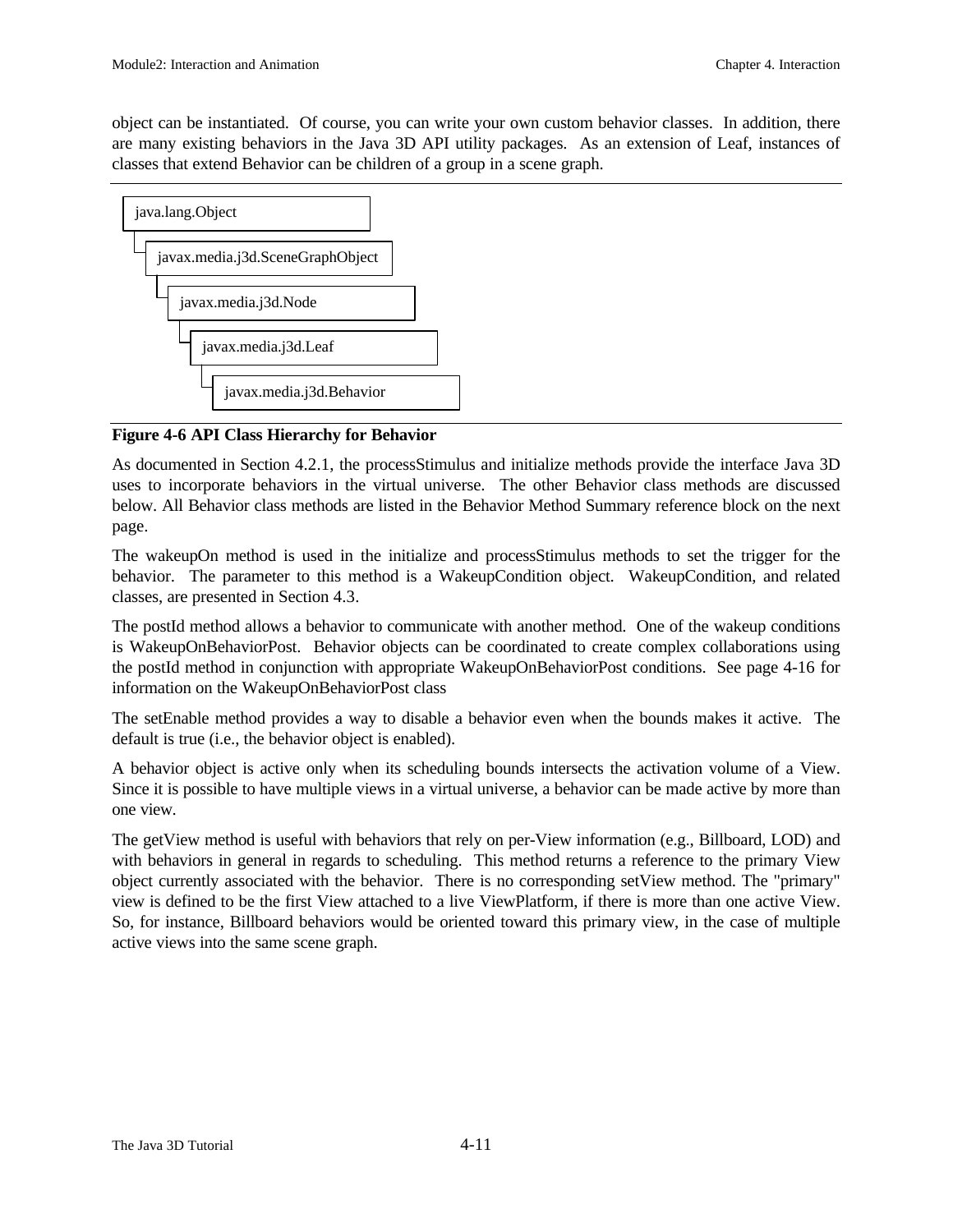#### **Behavior Method Summary**

Behavior is an abstract class that contains the framework for all behavioral components in Java 3D.

**View getView()** Returns the primary view associated with this behavior.

**void initialize()** Initialize this behavior.

**void postId(int postId)** Post the specified Id.

**void processStimulus(java.util.Enumeration criteria)** Process a stimulus meant for this behavior.

**void setEnable(boolean state)**

Enables or disables this Behavior.

**void setSchedulingBoundingLeaf(BoundingLeaf region)** Set the Behavior's scheduling region to the specified bounding leaf.

**void setSchedulingBounds(Bounds region)** Set the Behavior's scheduling region to the specified bounds.

**void wakeupOn(WakeupCondition criteria)** Defines this behavior's wakeup criteria.

#### **ViewPlatform API**

Behaviors are active (able to be triggered) only when their scheduling bounds (or BoundingLeaf) intersects the activation volume of a ViewPlatform.

#### **ViewPlatform Method Summary (partial list)**

These methods of the ViewPlatform class get and set the activation volume (sphere) radius. Default activation radius  $= 62$ .

#### **float getActivationRadius()**

Get the ViewPlatform's activation radius.

**void setActivationRadius(float activationRadius)**

Set the ViewPlatform's activation radius which defines an activation volume around the view platform.

#### 4.3 Wakeup Conditions: How Behaviors are Triggered

Active behaviors are triggered by the occurrence of a specified one or more wakeup stimuli. The wakeup stimuli for a behavior are specified using descendants of the WakeupCondition class.

The abstract class, WakeupCondition, is the base of the all the wakeup classes in the Java 3D API hierarchy. Five classes extend WakeupCondition, one is the abstract class WakeupCriterion, the other four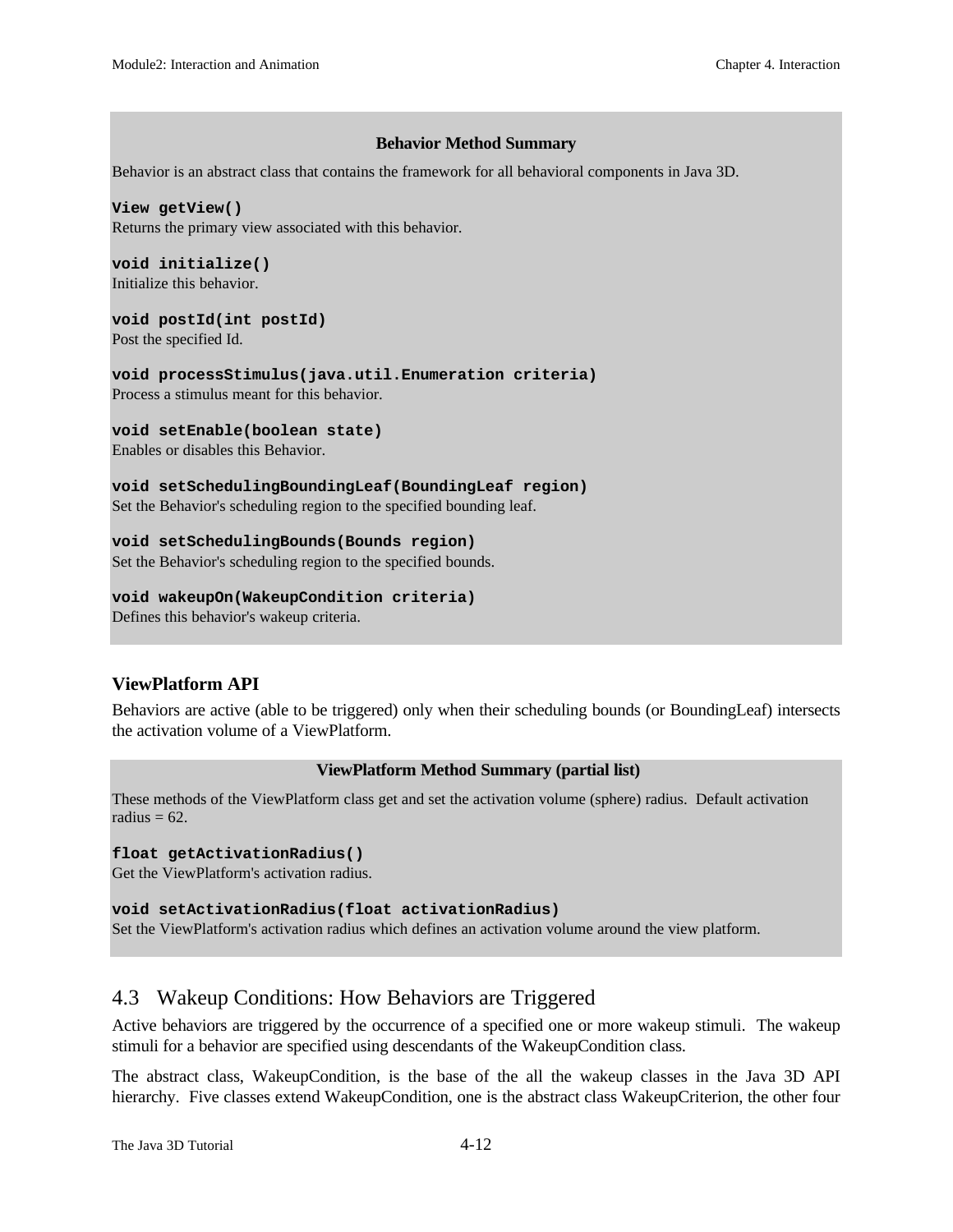allow the composition of multiple wakeup conditions in a single wakeup condition. Figure 4-7 shows the class hierarchy for these classes.



**Figure 4-7 The Java 3D API Class Hierarchy for WakeupCondition and Related Classes.**

A behavior object's wakeup condition can be specified as one of the specific wakeup criterion or as a combination of criteria using the wakeup composition classes. The following sections describe WakeupCondition and its descendant classes.

#### **4.3.1 WakeupCondition**

The WakeupCondition class provides two methods. The first method, allElements, returns the enumeration list of all wakeup criterion for the WakeupCondition object. The other method, triggeredElements, enumerates which of the wakeup criterion has caused the behavior to be triggered. This method may be useful in the processStimulus method of a Behavior object.

#### **WakeupCondition Method Summary**

The WakeupCondition abstract class is the base for all wakeup classes. It provides the following two methods.

#### **Enumeration allElements()**

Returns an enumeration of all WakeupCriterion objects in this Condition.

#### **Enumeration triggeredElements()**

Returns an enumeration of all triggered WakeupCriterion objects in this Condition.

#### **4.3.2 WakeupCriterion**

WakeupCriterion is an abstract method for the 14 specific wakeup criterion classes. WakeupCondition provides only one method: hasTriggered. You probably don't need to use this method as the triggeredElements method of WakeupCondition performs this operation for you.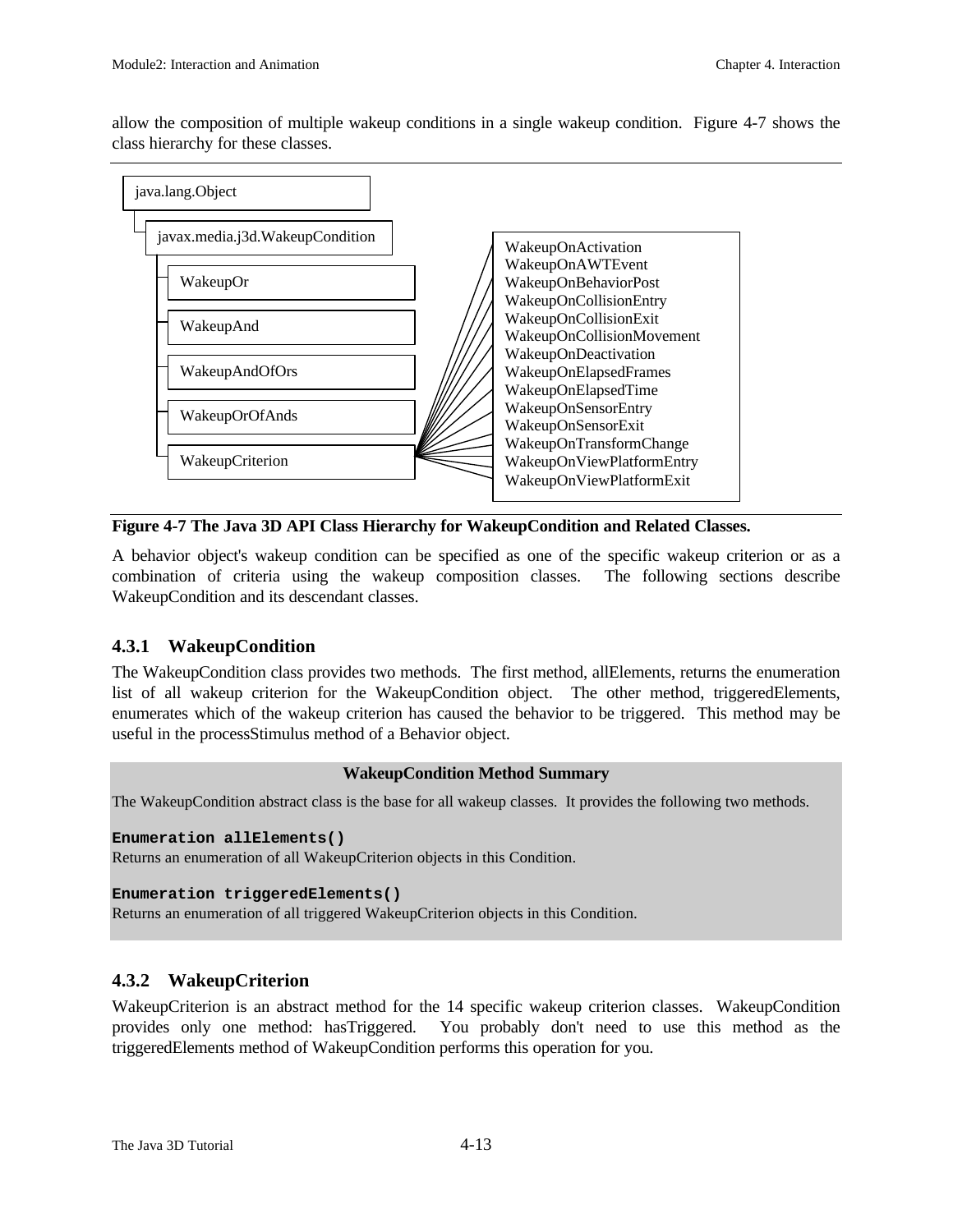#### **WakeupCriterion Method Summary**

#### **boolean hasTriggered()**

Returns true if this criterion triggered the wakeup.

#### **4.3.3 Specific WakeupCriterion Classes**

Table 4-2 presents the 14 specific WakeupCriterion classes. These classes are used to specify the wakeup conditions for behavior objects. Instances of these classes are used individually or in combinations when using the wakeup condition composition classes presented in Section 4.3.4.

| Table 4-2 The 14 Specific WakeupCriterion Classes |  |  |  |  |  |
|---------------------------------------------------|--|--|--|--|--|
|---------------------------------------------------|--|--|--|--|--|

| <b>Wakeup Criterion</b>   | <b>Trigger</b>                                                                                                 |          |
|---------------------------|----------------------------------------------------------------------------------------------------------------|----------|
| WakeupOnActivation        | on first detection of a ViewPlatform's activation volume<br>intersecting with this object's scheduling region. |          |
| WakeupOnAWTEvent          | when a specific AWT event occurs                                                                               | $4 - 15$ |
| WakeupOnBehaviorPost      | when a specific behavior object posts a specific event                                                         | $4 - 16$ |
| WakeupOnCollisionEntry    | on the first detection of the specified object colliding with any<br>other object in the scene graph           | $4 - 17$ |
| WakeupOnCollisionExit     | when the specified object no longer collides with any other<br>object in the scene graph                       | $4-19$   |
| WakeupOnCollisionMovement | when the specified object moves while in collision with any<br>other object in the scene graph                 | $4 - 20$ |
| WakeupOnDeactivation      | when a ViewPlatform's activation volume no longer intersects<br>with this object's scheduling region           | $4 - 21$ |
| WakeupOnElapsedFrames     | when a specific number of frames have elapsed                                                                  | $4 - 21$ |
| WakeupOnElapsedTime       | when a specific number of milliseconds have elapsed                                                            | $4 - 21$ |
| WakeupOnSensorEntry       | on first detection of any sensor intersecting the specified<br>boundary                                        | $4 - 22$ |
| WakeupOnSensorExit        | when a sensor previously intersecting the specified boundary no<br>longer intersects the specified boundary    | $4 - 22$ |
| WakeupOnTransformChange   | when the transform within a specified TransformGroup<br>changes                                                | $4 - 23$ |
| WakeupOnViewPlatformEntry | on first detection of a ViewPlatform activation volume<br>intersecting with the specified boundary             | $4 - 23$ |
| WakeupOnViewPlatformExit  | when a View activation volume no longer intersects the<br>specified boundary                                   |          |

Reference blocks for the individual WakeupCriterion classes appear on the next ten pages. Some WakeupCriterion classes have very simple APIs. For example, the WakeupOnActivation class has just one constructor. The scheduling region, a parameter of this wakeup condition, is specified in the behavior object that uses this criterion.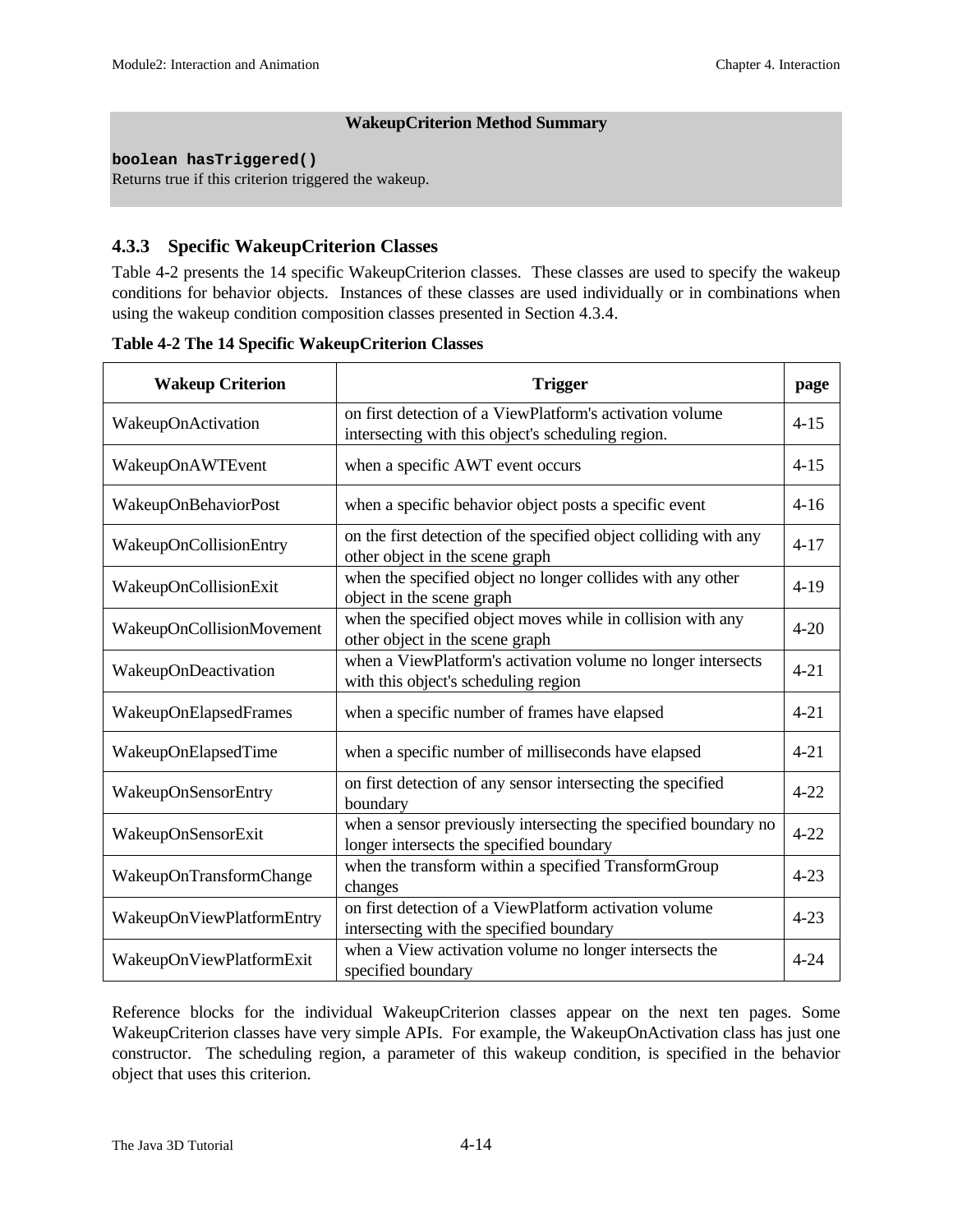#### **General WakeupCriterion Comments**

A number of WakeupCriterion classes trigger on the "first detection" of an event. What this means is the criterion will trigger only once for the event. For example, a WakeupOnActivation object will trigger the intersection of the activation volume of a ViewPlatform and the scheduling region of the associated behavior object is detected. As long as this intersection persists, the WakeupCondition does not trigger again. The same is true for each of the sequentially following frames. Not until Java 3D detects that the volumes no longer intersect can this WakeupCondition trigger again.

Also, there are a number of WakeupCriterion classes in matched pairs (Entry/Exit or Activation/Deactivation). These criteria only trigger in strict alternation beginning with the Entry or Activation criterion.

#### **WakeupOnActivation**

It is possible for a scheduling region to intersect a ViewPlatform's activation volume so briefly that it is not detected. Consequently, neither the Activation nor Deactivation conditions are triggered. Under these circumstances, the behavior does not become active either.

#### **WakeupOnActivation Constructor Summary**

extends: WakeupCriterion

Class specifying a wakeup on first detection of a ViewPlatform's activation volume intersection with this object's scheduling region. WakeupOnActivation is paired with WakeupOnDeactivation which appears on page 4-21.

#### **WakeupOnActivation()**

Constructs a new WakeupOnActivation criterion.

#### **WakeupOnAWTEvent**

Several of the WakeupCriterion classes have trigger dependent constructors and methods. For example, WakeupOnAWTEvent has two constructors and a method. The constructors allow the specification of AWT events using AWT class constants. The method returns the array of consecutive AWT events that caused the trigger.

#### **WakeupOnAWTEvent Constructor Summary**

extends: WakeupCriterion

Class that specifies a Behavior wakeup when a specific AWT event occurs. Consult an AWT reference for more information.

#### **WakeupOnAWTEvent(int AWTId)**

Constructs a new WakeupOnAWTEvent object, where AWTId is one of KeyEvent.KEY\_TYPED, KeyEvent.KEY\_PRESSED, KeyEvent.KEY\_RELEASED, MouseEvent.MOUSE\_CLICKED, MouseEvent.MOUSE\_PRESSED, MouseEvent.MOUSE\_RELEASED, MouseEvent.MOUSE\_MOVED, MouseEvent.MOUSE\_DRAGGED, or one of many other event values.

#### **WakeupOnAWTEvent(long eventMask)**

Constructs a new WakeupOnAWTEvent object using ORed EVENT\_MASK values. AWT EVENT\_MASK values are: KEY\_EVENT\_MASK, MOUSE\_EVENT\_MASK, MOUSE\_MOTION\_EVENT\_MASK, or other values.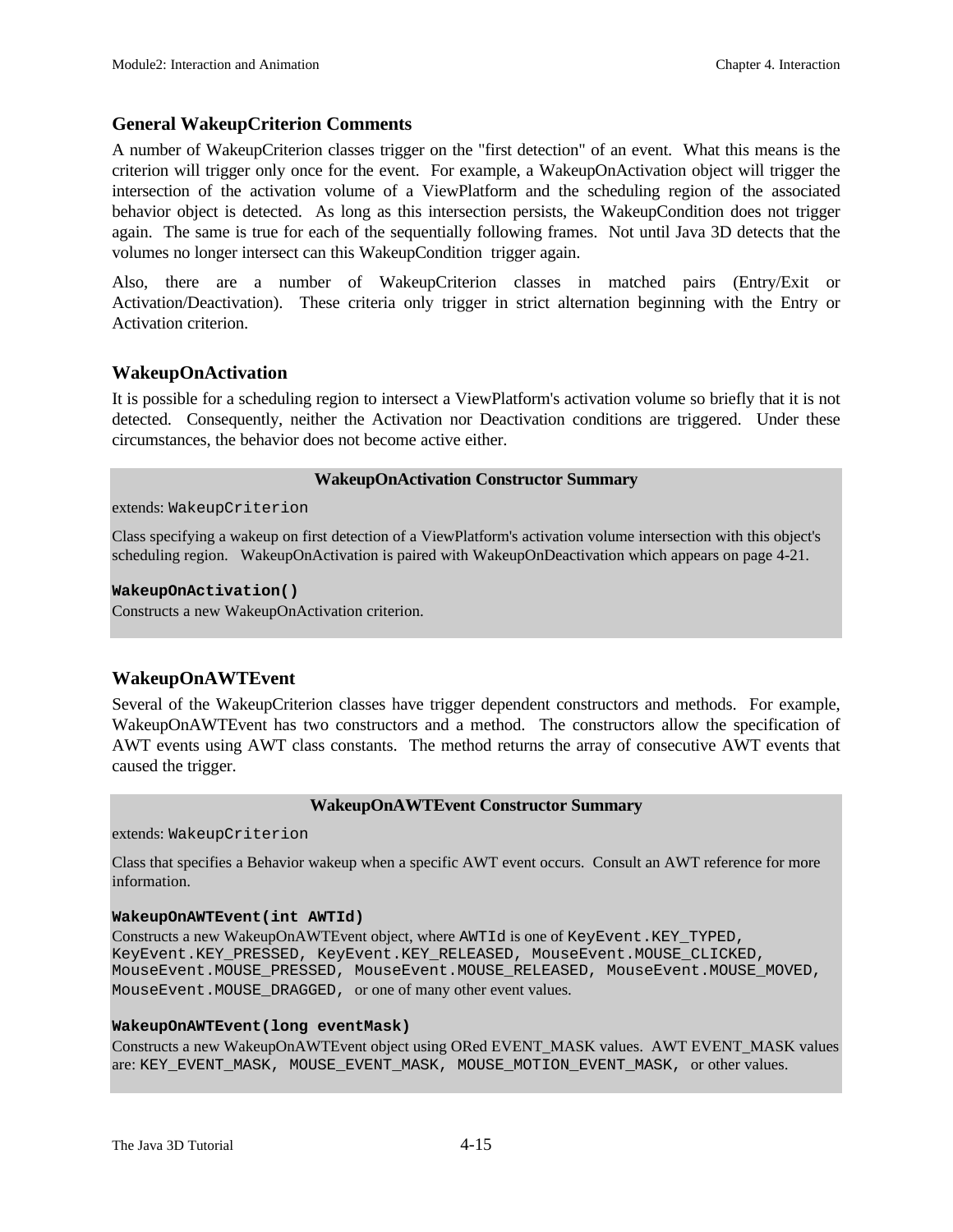#### **WakeupOnAWTEvent Method Summary**

#### **AWTEvent[] getAWTEvent()**

Retrieves the array of consecutive AWT events that triggered this wakeup.

#### **WakeupOnBehaviorPost**

The WakeupOnBehaviorPost condition together with the postID method of the Behavior class provides a mechanism through which behaviors can coordinate. A Behavior object can post a particular integer ID value. Another behavior can specify its wakeup condition, using a WakeupOnBehaviorPost, as the posting of a particular ID from a specific behavior object. This allows for the creation of parenthetical behavior objects such as having one behavior open a door and different one closing it. For that matter, even more complex behaviors can be formulated using behaviors and post coordination.

#### **WakeupOnBehaviorPost Constructor Summary**

extends: WakeupCriterion

Class that specifies a Behavior wakeup when a specific behavior object posts a specific event.

#### **WakeupOnBehaviorPost(Behavior behavior, int postId)**

Constructs a new WakeupOnBehaviorPost criterion.

Since a WakeupCondition can be composed of a number of WakeupCriterion objects, including more than one WakeupOnBehaviorPost, the methods to determine the specifics of the triggering post are necessary to interpret a trigger event.

#### **WakeupOnBehaviorPost Method Summary**

**Behavior getBehavior()** Returns the behavior specified in this object's constructor.

**int getPostId()** Retrieve the WakeupCriterion's specified postId

**Behavior getTriggeringBehavior()** Returns the behavior that triggered this wakeup.

**int getTriggeringPostId()** Returns the postId that caused the behavior to wakeup.

Code Fragment 4-3 and Code Fragment 4-4 show a partial code for an example program of using behavior posting for coordinated behaviors. The example is that of opening and closing a door. The code fragments includes one class: OpenBehavior, and code that creates the two behavior objects. The second object is an instance of CloseBehavior, which is almost and exact duplicate of OpenBehavior. In CloseBehavior, the condition is swapped in the initialization method (and the opposite behavior performed).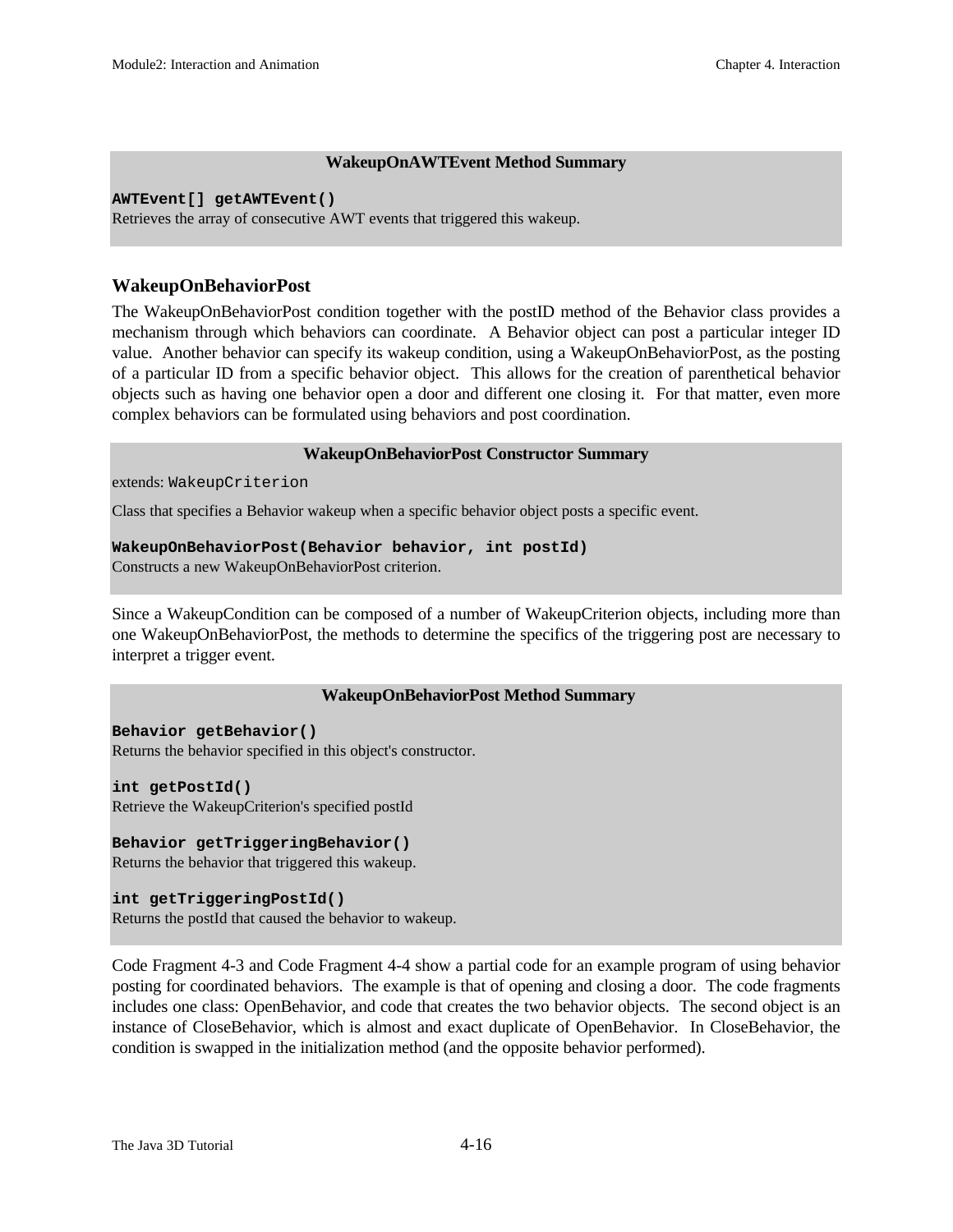```
1. public class OpenBehavior extends Behavior{
2.
3. private TransformGroup targetTG;
4. private WakeupCriterion pairPostCondition;
5. private WakeupCriterion AWTEventCondition;
6.
7. OpenBehavior(TransformGroup targetTG){
8. this.targetTG = targetTG;
9. AWTEventCondition = new WakeupOnAWTEvent(KeyEvent.KEY_PRESSED);
10. }
11.
12. public void setBehaviorObjectPartner(Behavior behaviorObject){
13. pairPostCondition = new WakeupOnBehaviorPost(behaviorObject, 1);
14. }
15.
16. public void initialize(){<br>17. this.wakeupOn(AWTEven
          this.wakeupOn(AWTEventCondition);
18. }
19.
20. public void processStimulus(Enumeration criteria){<br>21. if (AWTEventCondition.hasTriqqered()){
          21. if (AWTEventCondition.hasTriggered()){
22. // make door open – code excluded
23. this.wakeupOn(pairPostCondition);
24. postId(1);25. } else {
26. this.wakeupOn(AWTEventCondition);
27. }
28. }
29.
30. } // end of class OpenBehavior
```
**Code Fragment 4-3 Outline of OpenBehavior Class, an Example of Coordinated Behavior Classes**

```
1. // inside a method to assemble the scene graph ...
2.
3. \frac{1}{2} create the relevant objects<br>4. TransformGroup doorTG = n
       TransformGroup doorTG = new TransformGroup();
5. OpenBehavior openObject = new OpenBehavior(doorTG);
6. CloseBehavior closeObject = new CloseBehavior(doorTG);
7.
8. //prepare the behavior objects
9. openObject.setBehaviorObjectPartner(closeObject);
10. closeObject.setBehaviorObjectPartner(openObject);
\frac{11}{12}.
       12. // set scheduling bounds for behavior objects – code excluded
\frac{13}{14}.
       // assemble scene graph - code excluded
15.
```
#### **Code Fragment 4-4 Code using OpenBehavior and CloseBehavior, Coordinated Behavior Classes**

Objects of these two classes would respond in strict alternation to key press events. The open behavior object would trigger in response to the first key press. In its response, it signals the close behavior object and sets its trigger condition to be a signal from the close object. The open behavior object opens the door (or whatever) in response to the key press, as well. The close behavior object sets its trigger to be a key press in response to the signal from the open behavior object. An example program included in the examples/Interaction subdirectory, DoorApp.java, utilizes an open and close behavior pair.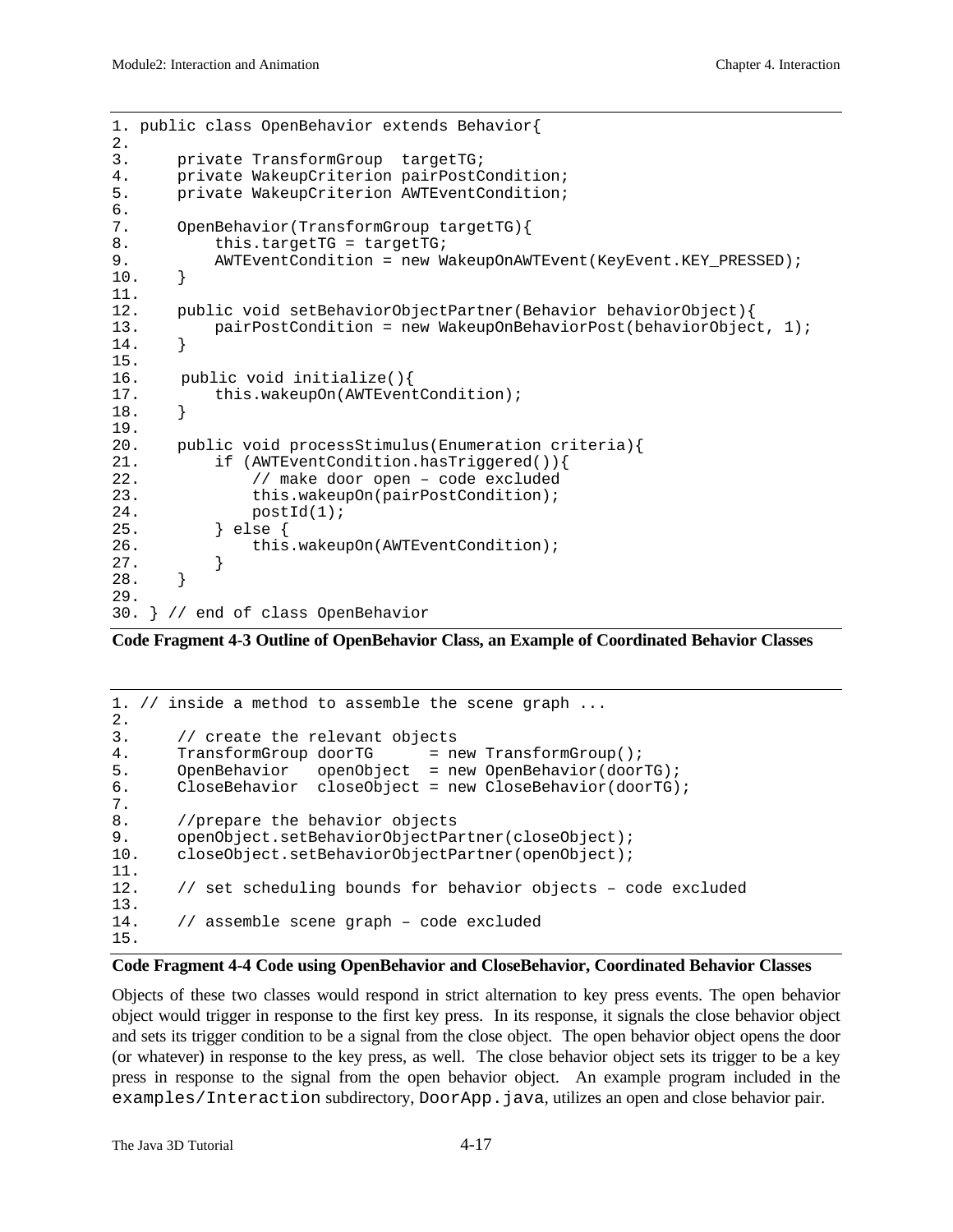The next key press triggers the close object. The close object now performs the same functions that the open object just performed: send a signal and reset its own trigger condition. The close object closes the door (or whatever) in response to the key press. Back to the initial conditions, the next key press would begin the process again.

#### **WakeupOnCollisionEntry**

Java 3D can detect the collision of objects in the virtual world. There are three WakeupCriterion classes useful in processing the collision of objects: WakeupOnCollisionEntry, WakeupOnCollisionMovement, and WakeupOnCollisionExit.

A WakeupOnCollisionEntry criterion will trigger when an object first collides. Then, WakeupOnCollisionMovement criterion will trigger (potentially multiple triggers) while the two objects are in collision if there is relative movement between the objects. Finally, a single WakeupOnCollisionExit will trigger when the collision is over.

Java 3D can handle only one collision for an object at a time. Once a collision is detected for an object, collisions with other objects are not detected until that first collision is over. Also, it is possible for a collision to occur so briefly that it is not detected. Consequently, neither the CollisionEntry nor CollisionExit conditions are triggered.

Collision detection is more complex than this discussion of the collision wakeup conditions. However, this tutorial does not address collision detection in detail. Refer to the Java 3D API Specification for more information on collision detection.

#### **WakeupOnCollisionEntry Constructor Summary**

extends: WakeupCriterion

Class specifying a wakeup on the first detection of a specified object colliding with any other object in the scene graph. See also: WakeupOnCollisionMovement, and WakeupOnCollisionExit.

#### **WakeupOnCollisionEntry(Bounds armingBounds)**

Constructs a new WakeupOnCollisionEntry criterion.

#### **WakeupOnCollisionEntry(Node armingNode)**

Constructs a new WakeupOnCollisionEntry criterion.

#### **WakeupOnCollisionEntry(Node armingNode, int speedHint)**

Constructs a new WakeupOnCollisionEntry criterion, where speedHint is either: USE\_BOUNDS - Use geometric bounds as an approximation in computing collisions. USE\_GEOMETRY - Use geometry in computing collisions.

#### **WakeupOnCollisionEntry(SceneGraphPath armingPath)**

Constructs a new WakeupOnCollisionEntry criterion with USE\_BOUNDS for a speed hint.

#### **WakeupOnCollisionEntry(SceneGraphPath armingPath, int speedHint)**

Constructs a new WakeupOnCollisionEntry criterion, where speedHint is either USE\_BOUNDS or USE\_GEOMETRY.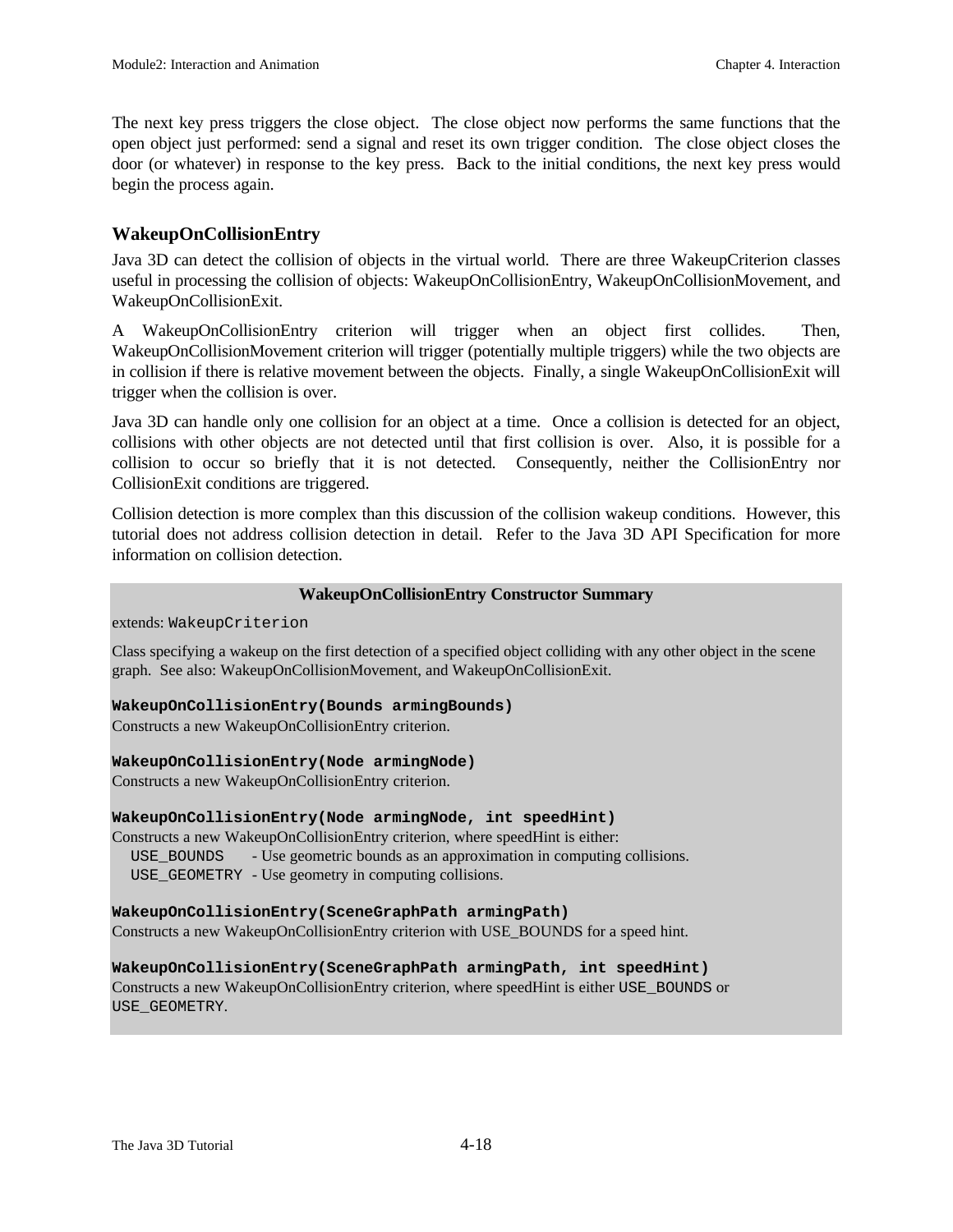#### **WakeupOnCollisionExit**

#### **WakeupOnCollisionExit Constructor Summary**

extends: WakeupCriterion

Class specifying a wakeup when the specified object no longer collides with any other object in the scene graph. See also: WakeupOnCollisionMovement, and WakeupOnCollisionEntry.

#### **WakeupOnCollisionExit(Bounds armingBounds)**

Constructs a new WakeupOnCollisionExit criterion.

#### **WakeupOnCollisionExit(Node armingNode)**

Constructs a new WakeupOnCollisionExit criterion.

#### **WakeupOnCollisionExit(Node armingNode, int speedHint)**

Constructs a new WakeupOnCollisionExit criterion, where speedHint is either: USE\_BOUNDS - Use geometric bounds as an approximation in computing collisions. USE\_GEOMETRY - Use geometry in computing collisions.

#### **WakeupOnCollisionExit(SceneGraphPath armingPath)**

Constructs a new WakeupOnCollisionExit criterion.

#### **WakeupOnCollisionExit(SceneGraphPath armingPath, int speedHint)**

Constructs a new WakeupOnCollisionExit criterion, where speedHint is either USE\_BOUNDS, or USE\_GEOMETRY.

#### **WakeupOnCollisionExit Method Summary**

**Bounds getArmingBounds()** Returns the bounds object used in specifying the collision condition.

#### **SceneGraphPath getArmingPath()**

Returns the path used in specifying the collision condition.

#### **Bounds getTriggeringBounds()**

Returns the Bounds object that caused the collision

#### **SceneGraphPath getTriggeringPath()**

Returns the path describing the object causing the collision.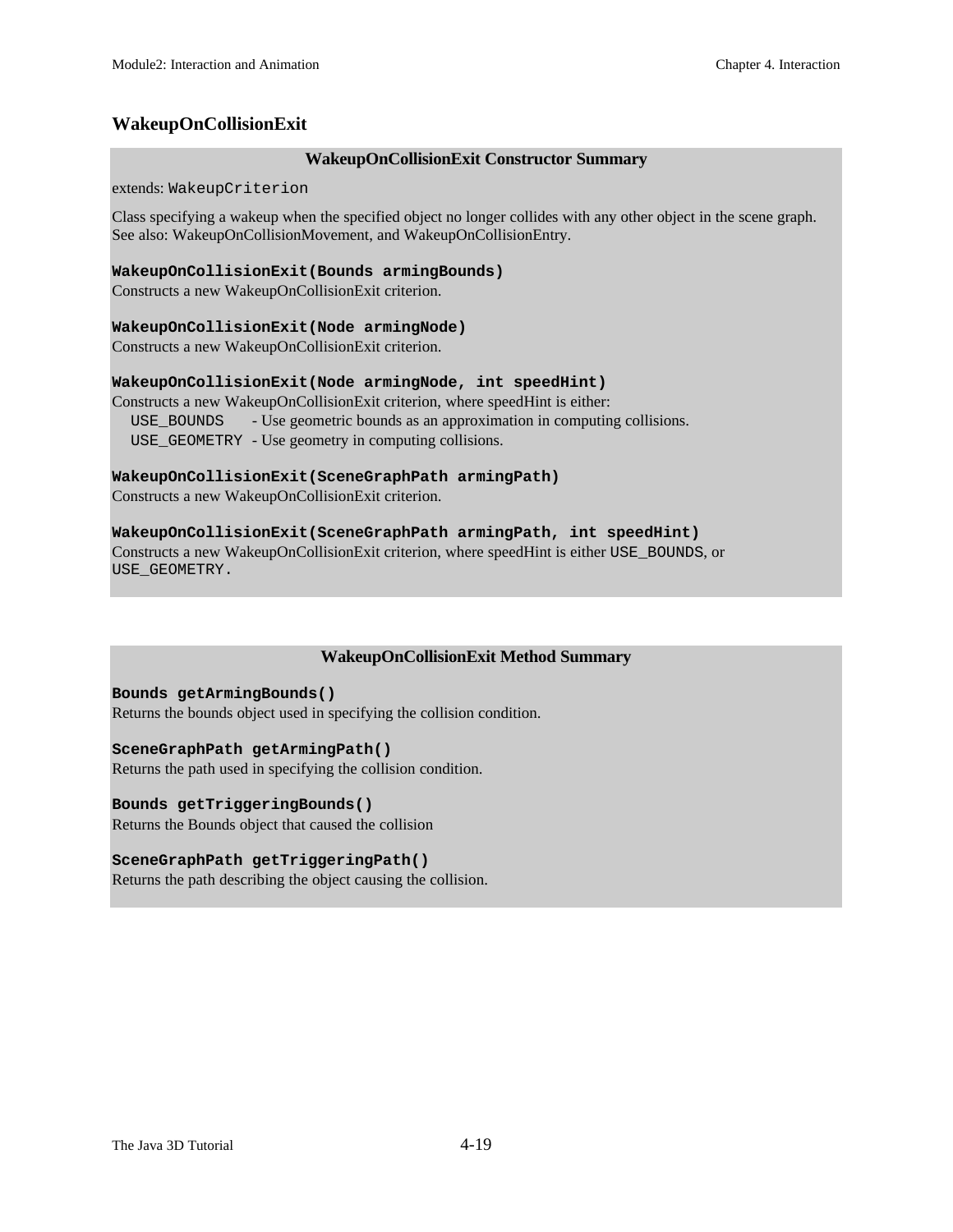#### **WakeupOnCollisionMovement**

#### **WakeupOnCollisionMovement Constructor Summary**

extends: WakeupCriterion

Class specifying a wakeup when the specified object moves while in collision with any other object in the scene graph. See also: WakeupOnCollisionEntry, and WakeupOnCollisionExit.

#### **WakeupOnCollisionMovement(Bounds armingBounds)**

Constructs a new WakeupOnCollisionMovement criterion.

#### **WakeupOnCollisionMovement(Node armingNode)**

Constructs a new WakeupOnCollisionMovement criterion.

#### **WakeupOnCollisionMovement(Node armingNode, int speedHint)**

Constructs a new WakeupOnCollisionMovement criterion, where speedHint is either: USE\_BOUNDS - Use geometric bounds as an approximation in computing collisions. USE\_GEOMETRY - Use geometry in computing collisions.

#### **WakeupOnCollisionMovement(SceneGraphPath armingPath)**

Constructs a new WakeupOnCollisionMovement criterion.

#### **WakeupOnCollisionMovement(SceneGraphPath armingPath, int speedHint)**

Constructs a new WakeupOnCollisionMovement criterion, where speedHint is either USE\_BOUNDS, or USE\_GEOMETRY.

#### **WakeupOnCollisionMovement Method Summary**

#### **Bounds getArmingBounds()**

Returns the bounds object used in specifying the collision condition.

#### **SceneGraphPath getArmingPath()**

Returns the path used in specifying the collision condition.

#### **Bounds getTriggeringBounds()**

Returns the Bounds object that caused the collision

#### **SceneGraphPath getTriggeringPath()**

Returns the path describing the object causing the collision.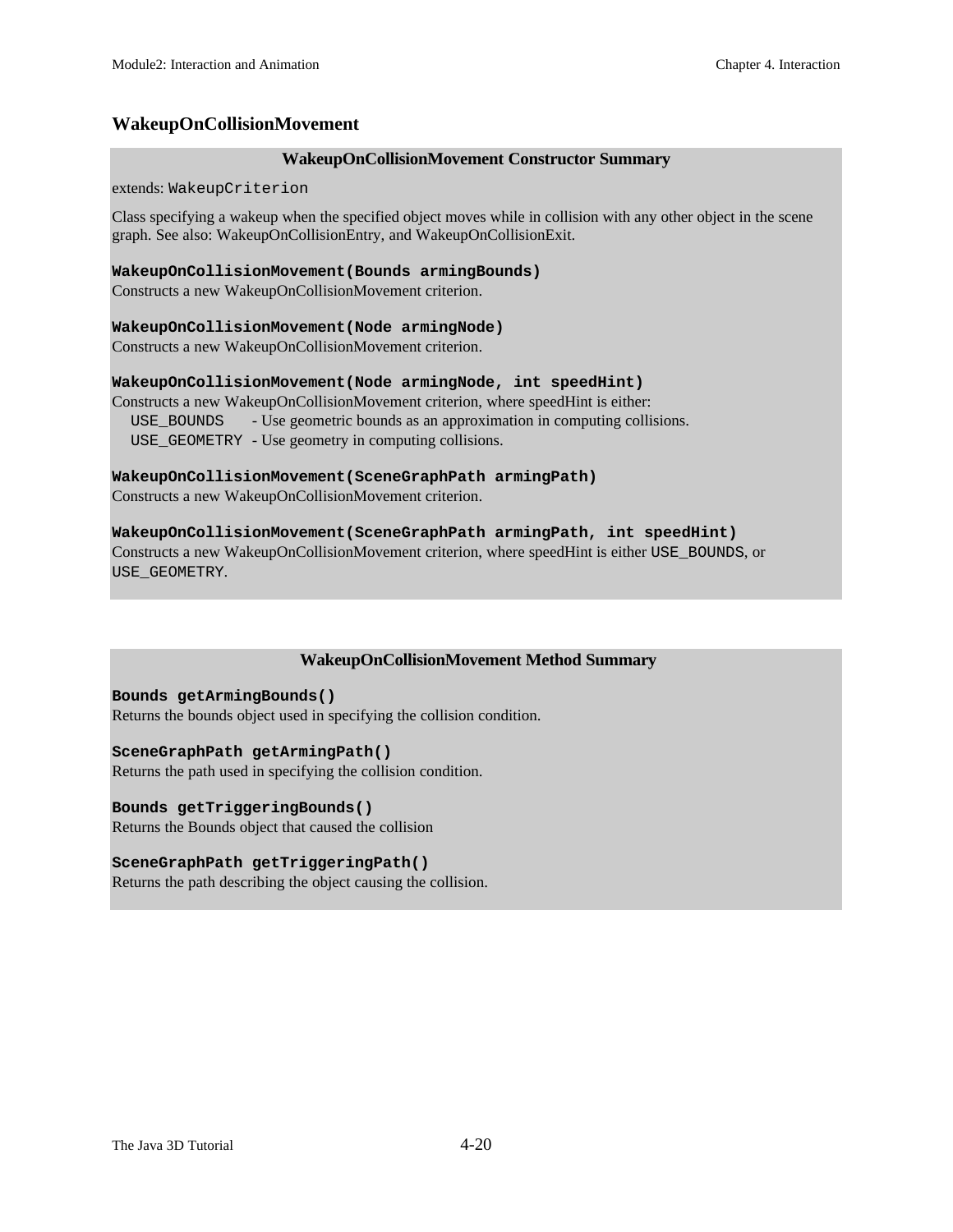#### **WakeupOnDeactivation**

#### **WakeupOnDeactivation Constructor Summary**

extends: WakeupCriterion

Class specifying a wakeup on first detection of a ViewPlatform's activation volume no longer intersecting with this object's scheduling region. See also: WakeupOnActivation (page 4-15).

#### **WakeupOnDeactivation()**

Constructs a new WakeupOnDeactivation criterion.

#### **WakeupOnElapsedFrames**

WakeupOnElapsedFrames object is used to trigger an active object after the specified number of frames have elapsed. A frameCount of 0 specifies a wakeup on the next frame.

#### **WakeupOnElapsedFrames Constructor Summary**

extends: WakeupCriterion

Class specifying a wakeup when a specific number of frames have elapsed.

#### **WakeupOnElapsedFrames(int frameCount)**

Constructs a new WakeupOnElapsedFrames criterion.

#### **WakeupOnElapsedFrames Method Summary**

**int getElapsedFrameCount()**

Retrieve the WakeupCriterion's elapsed frame count that was used when constructing this object.

#### **WakeupOnElapsedTime**

Java 3D can not guarantee the exact timing of the wakeup trigger for a WakeupOnElapsedTime criterion. A wakeup will occur at the specified time, or shortly thereafter.

#### **WakeupOnElapsedTime Constructor Summary**

extends: WakeupCriterion

Class specifying a wakeup after a specific number of milliseconds have elapsed.

#### **WakeupOnElapsedTime(long milliseconds)**

Constructs a new WakeupOnElapsedTime criterion.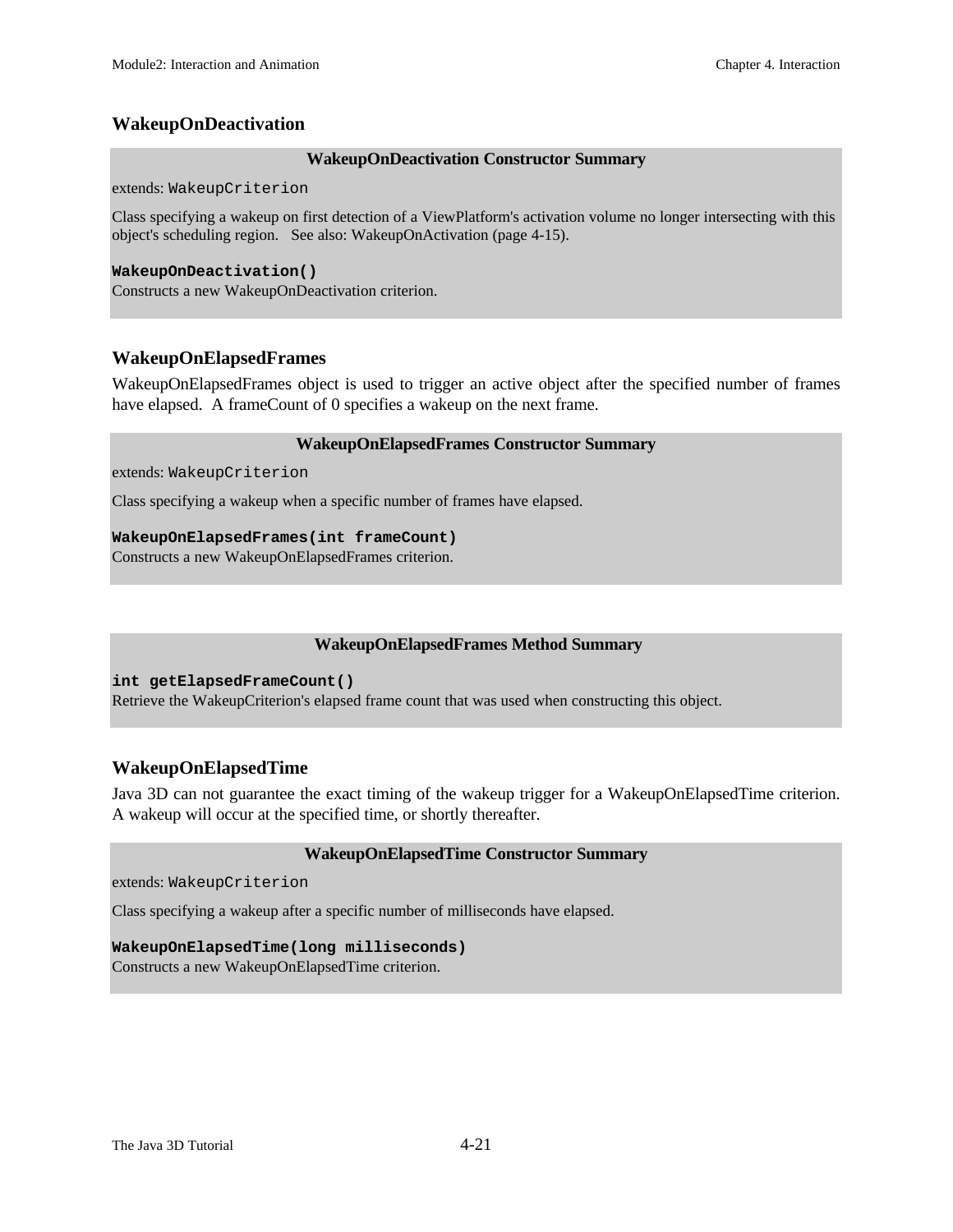#### **WakeupOnElapsedTime Method Summary**

**long getElapsedFrameTime()**

Retrieve the WakeupCriterion's elapsed time value that was used when constructing this object.

#### **WakeupOnSensorEntry**

In Java 3D, any input devices other than the keyboard or mouse is a *sensor*. A sensor is an abstract concept of an input device. Each sensor has a hotspot defined in the sensor's coordinate system. The intersection of a sensor's hotspot with a region can be detected with the WakeupOnSensorEntry and WakeupOnSensorExit classes.

It is possible for a sensor to enter and exit an armed region so quickly that neither the SensorEntry nor SensorExit conditions are triggered.

#### **WakeupOnSensorEntry Constructor Summary**

extends: WakeupCriterion

Class specifying a wakeup on first detection of the intersection of any sensor with the specified boundary.

#### **WakeupOnSensorEntry(Bounds region)**

Constructs a new WakeupOnEntry criterion.

#### **WakeupOnSensorEntry Method Summary**

**Bounds getBounds()** Returns this object's bounds specification

#### **WakeupOnSensorExit**

#### **WakeupOnSensorExit Constructor Summary**

extends: WakeupCriterion

Class specifying a wakeup on first detection of a sensor previously intersecting the specified boundary no longer intersecting the specified boundary. See also: WakeupOnSensorEntry.

#### **WakeupOnSensorExit(Bounds region)**

Constructs a new WakeupOnExit criterion.

#### **WakeupOnSensorExit Method Summary**

**Bounds getBounds()** Returns this object's bounds specification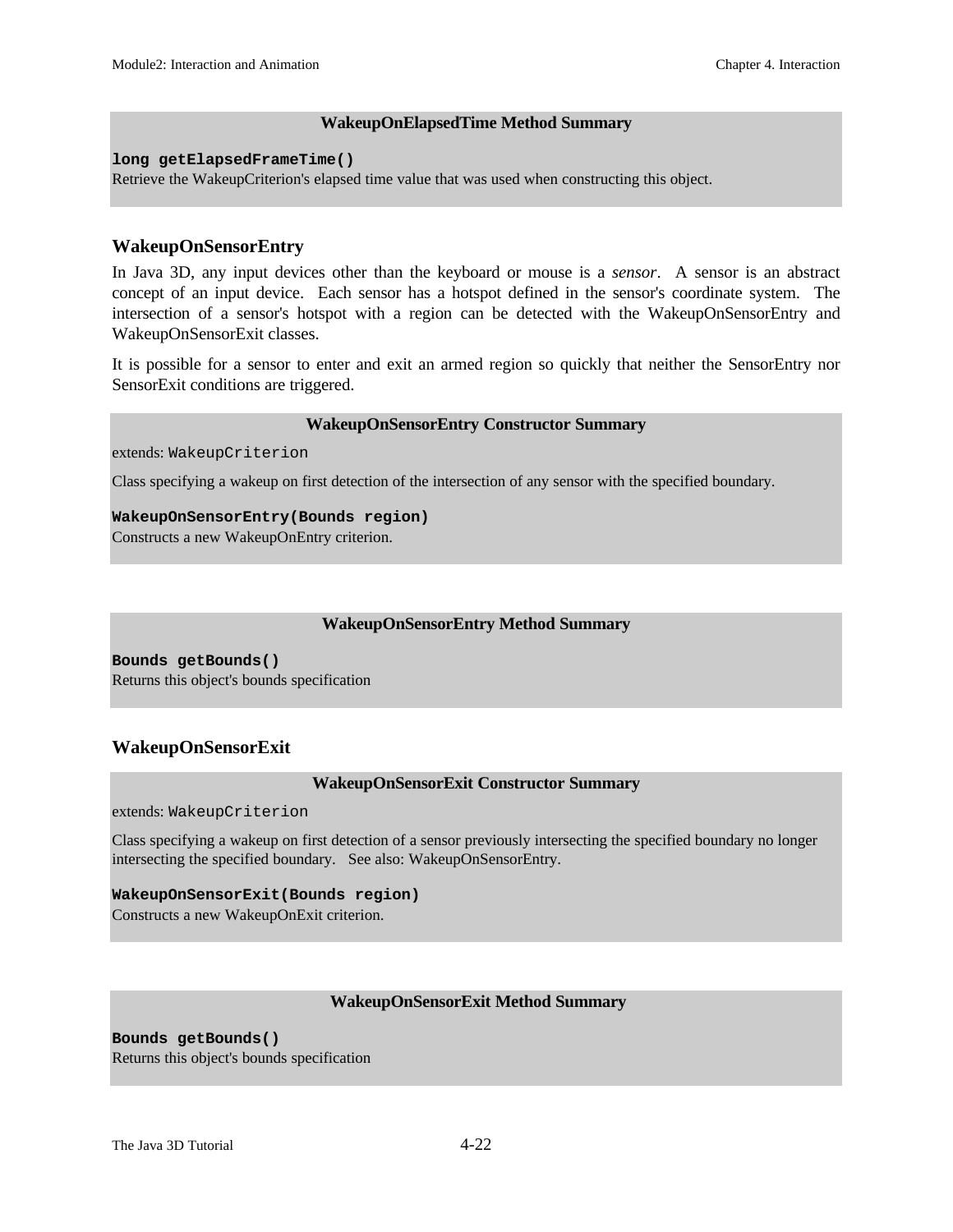#### **WakeupOnTransformChange**

The WakeupOnTransformChange criterion is useful for detecting changes in position or orientation of visual objects in the scene graph. This criterion offers an alternative to using the postId method for creating coordinated behaviors. This is especially useful when the behavior with which you want to coordinate is already written, such as the behavior utilities presented in sections 4.4 and 4.5.

#### **WakeupOnTransformChange Constructor Summary**

extends: WakeupCriterion

Class specifying a wakeup when the transform within a specified TransformGroup changes

**WakeupOnTransformChange(TransformGroup node)**

Constructs a new WakeupOnTransformChange criterion.

#### **WakeupOnTransformChange Method Summary**

**TransformGroup getTransformGroup()**

Returns the TransformGroup node used in creating this WakeupCriterion

#### **WakeupOnViewPlatformEntry**

The detection of the intersection of the ViewPlatform with a specified region is made possible with the WakeupOnViewPlatfomEntry and WakeupOnViewPlatformExit criterion classes.

It is possible for the specified boundary to intersect a ViewPlatform's activation volume so briefly that it is not detected. In this case neither the WakeupOnViewPlatformEntry nor WakeupOnViewPlatformExit conditions are triggered.

#### **WakeupOnViewPlatformEntry Constructor Summary**

extends: WakeupCriterion

Class specifying a wakeup on first ViewPlatform intersection with the specified boundary.

#### **WakeupOnViewPlatformEntry(Bounds region)**

Constructs a new WakeupOnEntry criterion.

#### **WakeupOnViewPlatformEntry Method Summary**

**Bounds getBounds()** Returns this object's bounds specification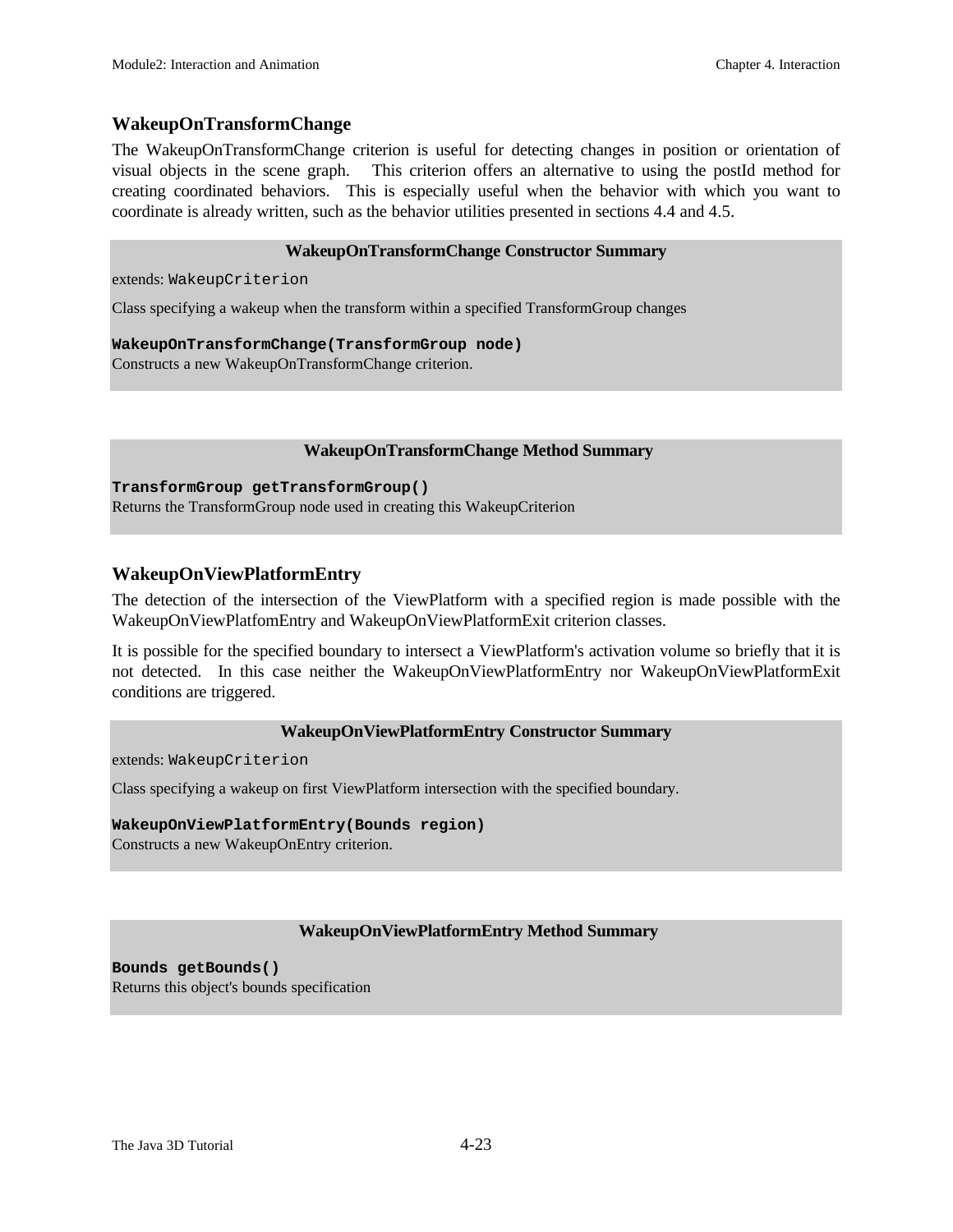#### **WakeupOnViewPlatformExit**

#### **WakeupOnViewPlatformExit Constructor Summary**

extends: WakeupCriterion

Class specifying a wakeup on first detection of a Viewplatform no longer intersecting the specified boundary. See also WakeupOnViewPlatformEntry.

#### **WakeupOnViewPlatformExit(Bounds region)**

Constructs a new WakeupOnExit criterion.

#### **WakeupOnViewPlatformExit Method Summary**

**Bounds getBounds()** Returns this object's bounds specification

#### **4.3.4 WakeupCondition Composition**

Multiple WakeupCriteron objects can be composed into a single WakeupCondition using the four classes presented in this section. The first two classes allow the composition of a WakeupCondition from a collection WakeupCriterion objects that are logically ANDed or ORed together, respectively. The third and forth allow compositions of instances of the first two classes into more complex WakeupCondition objects.

#### **WakeupAnd**

#### **WakeupAnd Constructor Summary**

extends: WakeupCondition

Class specifying any number of wakeup criterion logically ANDed together.

#### **WakeupAnd(WakeupCriterion[] conditions)**

Constructs a new WakeupAnd condition.

#### **WakeupOr**

#### **WakeupOr Constructor Summary**

extends: WakeupCondition

Class specifying any number of wakeup criterion logically ORed together.

#### **WakeupAnd(WakeupCriterion[] conditions)**

Constructs a new WakeupOr condition.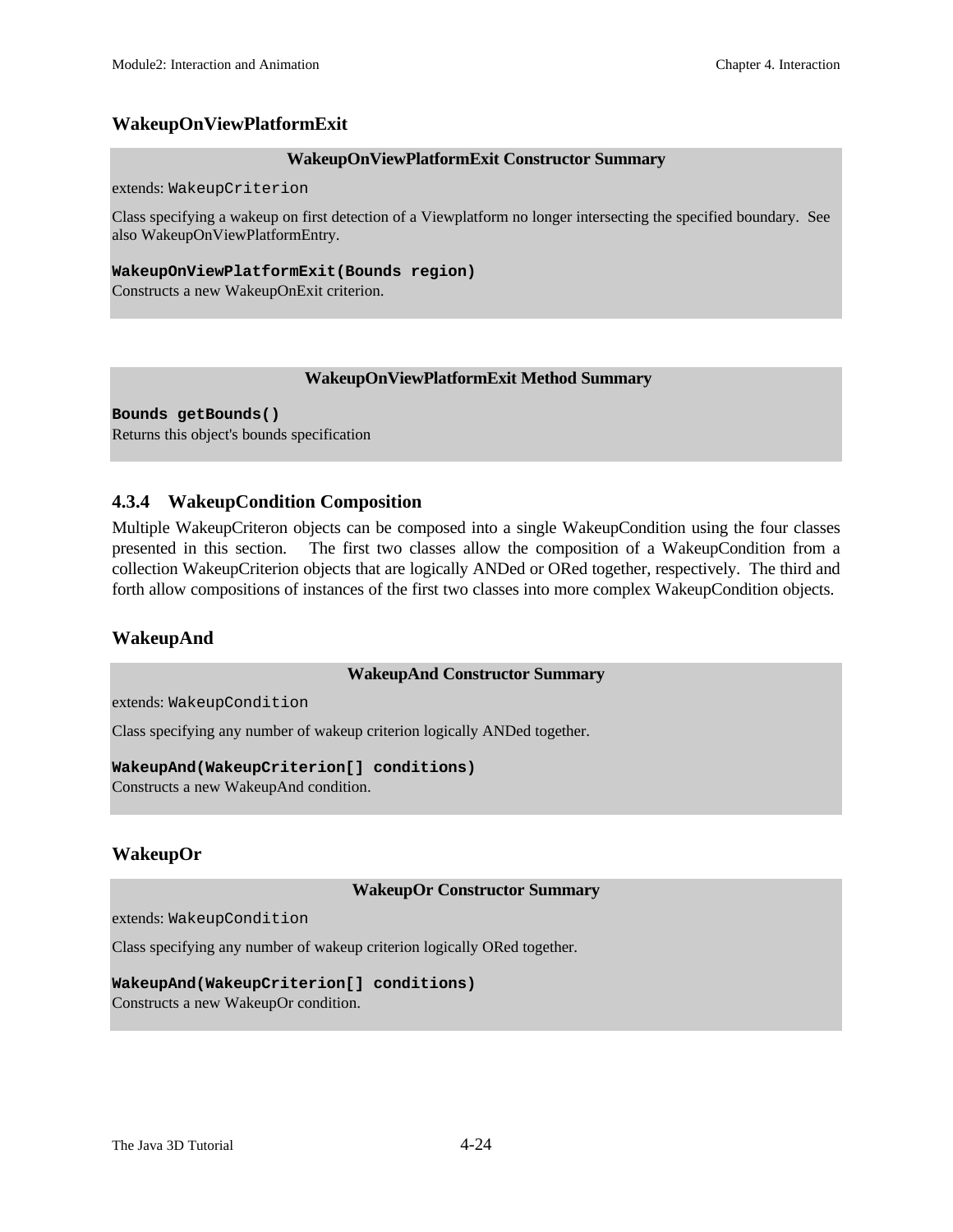#### **WakeupAndOfOrs**

#### **WakeupAndOfOrs Constructor Summary**

extends: WakeupCondition

Class specifying any number of WakeupOr condition logically ANDed together.

**WakeupAndOfOrs(WakeupOr[] conditions)**

Constructs a new WakeupAndOfOrs condition.

#### **WakeupOrOfAnds**

#### **WakeupOrOfAnds Constructor Summary**

extends: WakeupCondition

Class specifying any number of WakeupAnd condition logically ORed together.

#### **WakeupOrsOfAnds(WakeupAnd[] conditions)**

Constructs a new WakeupOrOfAnds condition.

#### 4.4 Behavior Utility Classes for Keyboard Navigation

To this point in the tutorial, the viewer has been in a fixed location with a fixed orientation. Being able to move the viewer is an important capability in many 3D graphics applications. Java 3D is capable of moving the viewer. In fact there are Java 3D utility classes which implement this functionality.

Figure 4-8 shows the basic view branch graph for a Java 3D virtual universe. In this figure, the view platform transform is seen. If the transform is changed, the effect is to move, or re-orient, or both, the viewer. From this, you can see that the basic design of keyboard navigation is simple: have a behavior object change the view platform transform in response to key strokes.

This simple design is exactly how the Java 3D keyboard utility classes work. Of course you could build your own keyboard navigation behavior. The rest of this section explains how to use the Java 3D keyboard navigation classes.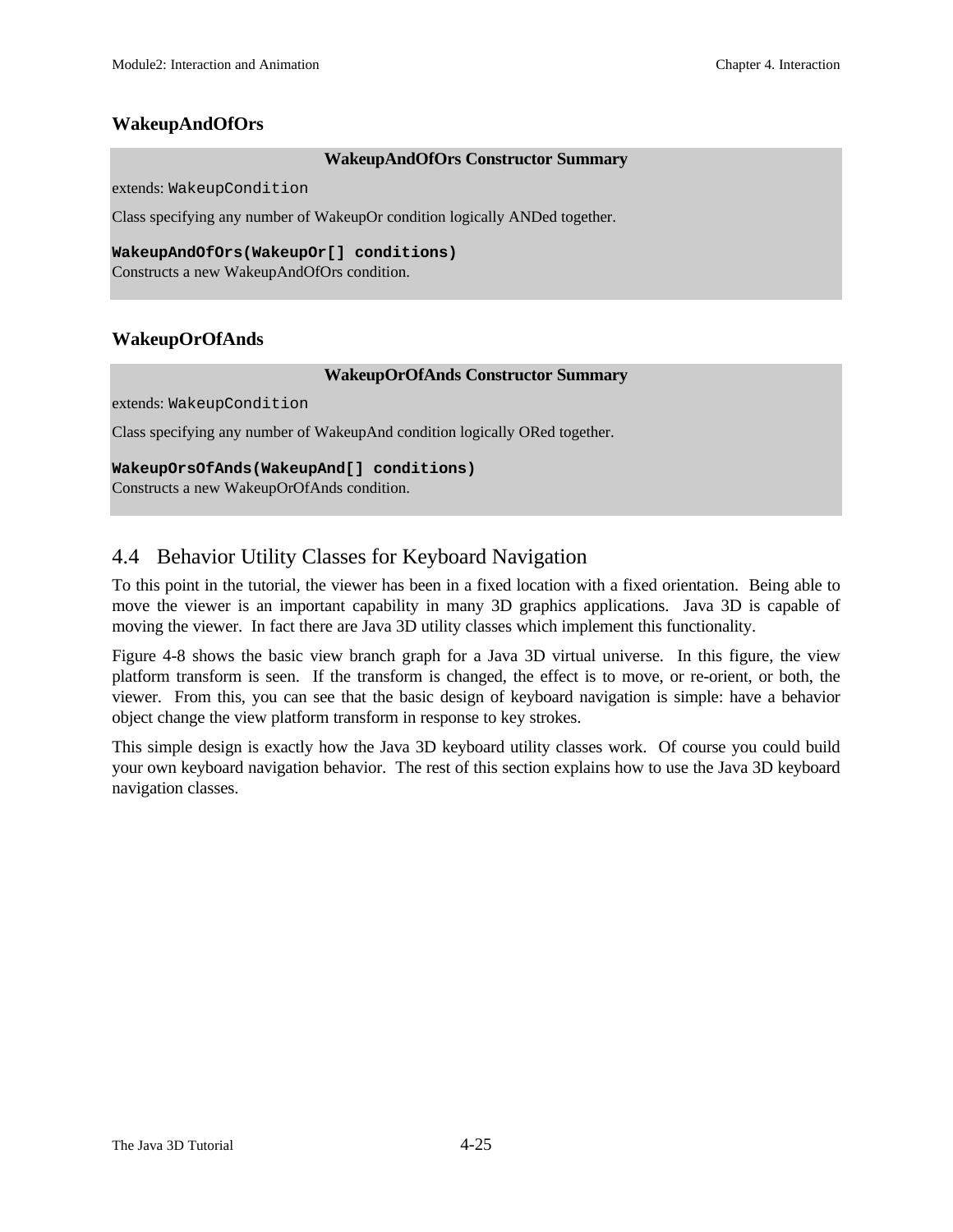

**Figure 4-8 The Basic View Branch Graph Showing the View Platform Transform**

#### **How to Navigate in a SimpleUniverse**

You might be thinking that needing access to the view platform transform group object means abandoning the SimpleUniverse utility. However, the SimpleUniverse, and related classes, provide a combination of method to retrieve the ViewPlatformTransform object. Therefore, you can have your SimpleUniverse and navigate in it too!

Specifically, the following line of code retrieves the ViewPlatformTransform from a SimpleUniverse object, su.

```
TransformGroup vpt =
              su.getViewingPlatform().getViewPlatformTransform();
```
#### **4.4.1 Simple KeyNavigatorBehavior Example Program**

It is easy to use the KeyNavigatorBehavior utility class in a Java 3D program. This section demonstrates using the class in the KeyNavigatorApp example program found in the examples/Interaction subdirectory. In this program you can see that the steps involved in using the KeyNavigatorBehavior class are essentially identical to those of using any behavior class (as discussed in section 4.2.2 on page 4-7). The steps for using KeyNavigatorBehavior are summarized in Figure 4-9.

- 1. create a KeyNavigatorBehavior object, setting the transform group
- 2. add the KeyNavigatorBehavior object to the scene graph
- 3. provide a bounds (or BoundingLeaf) for the KeyNavigatorBehavior object

#### **Figure 4-9Recipe for Using the KeyNavigatorBehavior Utility Class**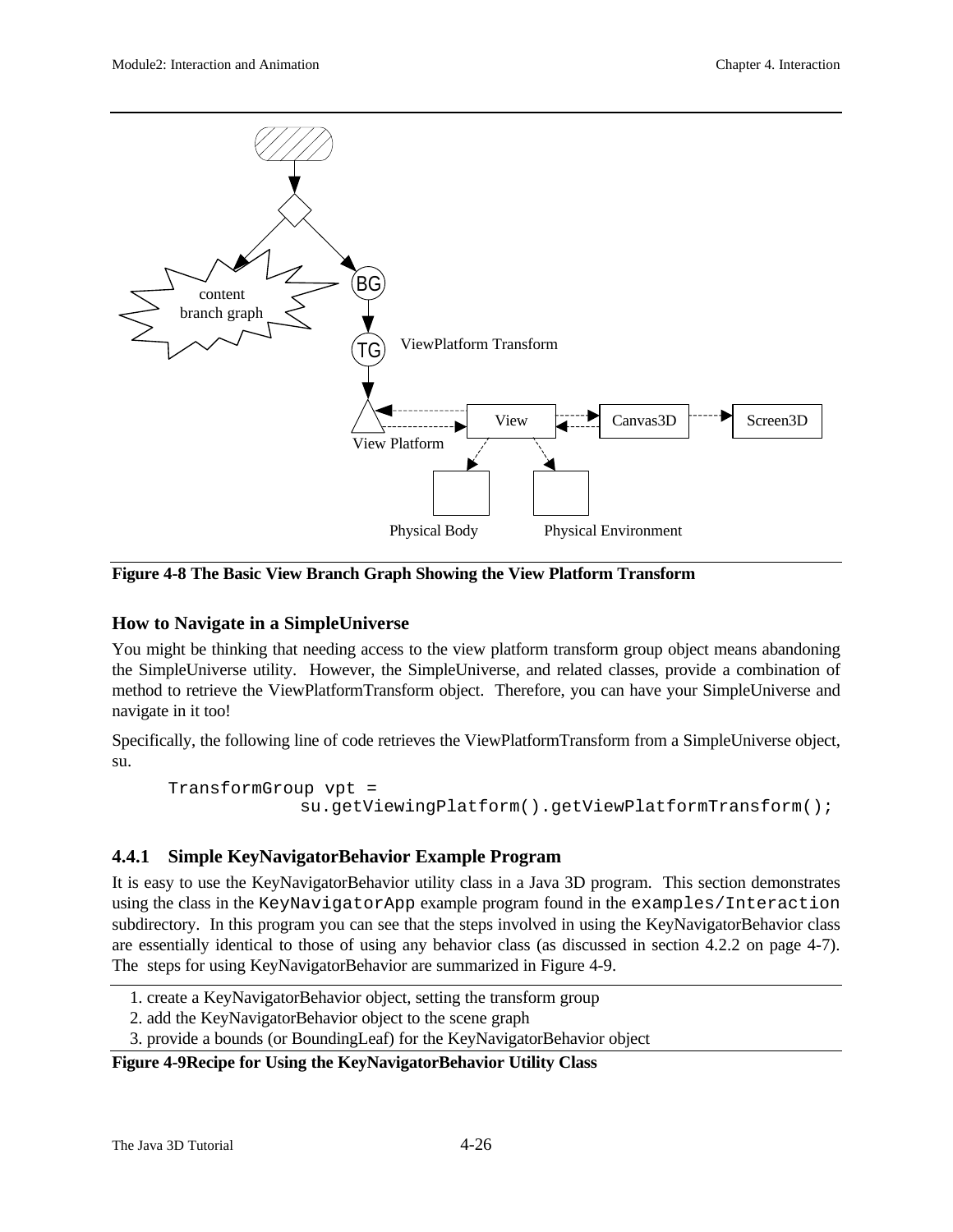Like any programming problem, there are a variety of ways to implement the steps of this recipe. One approach is to incorporate these steps in the createSceneGraph method<sup>6</sup>. Code Fragment 4-5 shows the steps of the recipe as implemented for the KeyNavigatorApp example program found in the examples/Interaction subdirectory. The code fragment is annotated with the step numbers from the recipe. Like many of the other recipes, the exact ordering of all steps is not critical.

```
1. public BranchGroup createSceneGraph(SimpleUniverse su) {
2. \frac{1}{2} // Create the root of the branch graph 3.
         TransformGroup vpTrans = null;4.
5. BranchGroup objRoot = new BranchGroup();
6.
7. objRoot.addChild(createLand());
8.
9. \frac{1}{2} // create other scene graph content
10.
11.
12. vpTrans = su.getViewingPlatform().getViewPlatformTransform();
13. translate.set( 0.0f, 0.3f, 0.0f); // 3 meter elevation
14. T3D.setTranslation(translate); // set as translation
15. vpTrans.setTransform(T3D); // used for initial position
16. \bullet KeyNavigatorBehavior keyNavBeh = new KeyNavigatorBehavior(vpTrans);
17. 6 keyNavBeh.setSchedulingBounds(new BoundingSphere)
18. new Point3d(),1000.0));
19. \bullet objRoot.addChild(keyNavBeh);
\frac{20}{21}.
          // Let Java 3D perform optimizations on this scene graph.
22. objRoot.compile();
23.
24. return objRoot;
25. } // end of CreateSceneGraph method of KeyNavigatorApp
```
#### **Code Fragment 4-5 Using the KeyNavigatorBehavior Class (part 1)**

Performing step 1 of the recipe in the createSceneGraph method requires access to the ViewPlatform transform group. This implementation passes the SimpleUniverse object (line 34 of Code Fragment 4-6) to the createSceneGraph method making it available to access the ViewPlatform transform (line 12 of Code Fragment 4-5).

Passing the SimpleUniverse object to the createSceneGraph method makes it possible to gain access to other view branch graph features of the SimpleUniverse, such as PlatformGeometry, ViewerAvatar, or adding a BoundingLeaf to the view branch graph.

Lines 13 through 15 of Code Fragment 4-5 provide an initial position for the viewer. In this case, the viewer is translated to a position 0.3 meters above the origin of the virtual world. This is only an initial position, and in no way limits the viewer's future position or orientation.

 $\overline{a}$ 

 $^6$  In this tutorial, createSceneGraph ( ) is a standard method of the main class of a Java 3D program.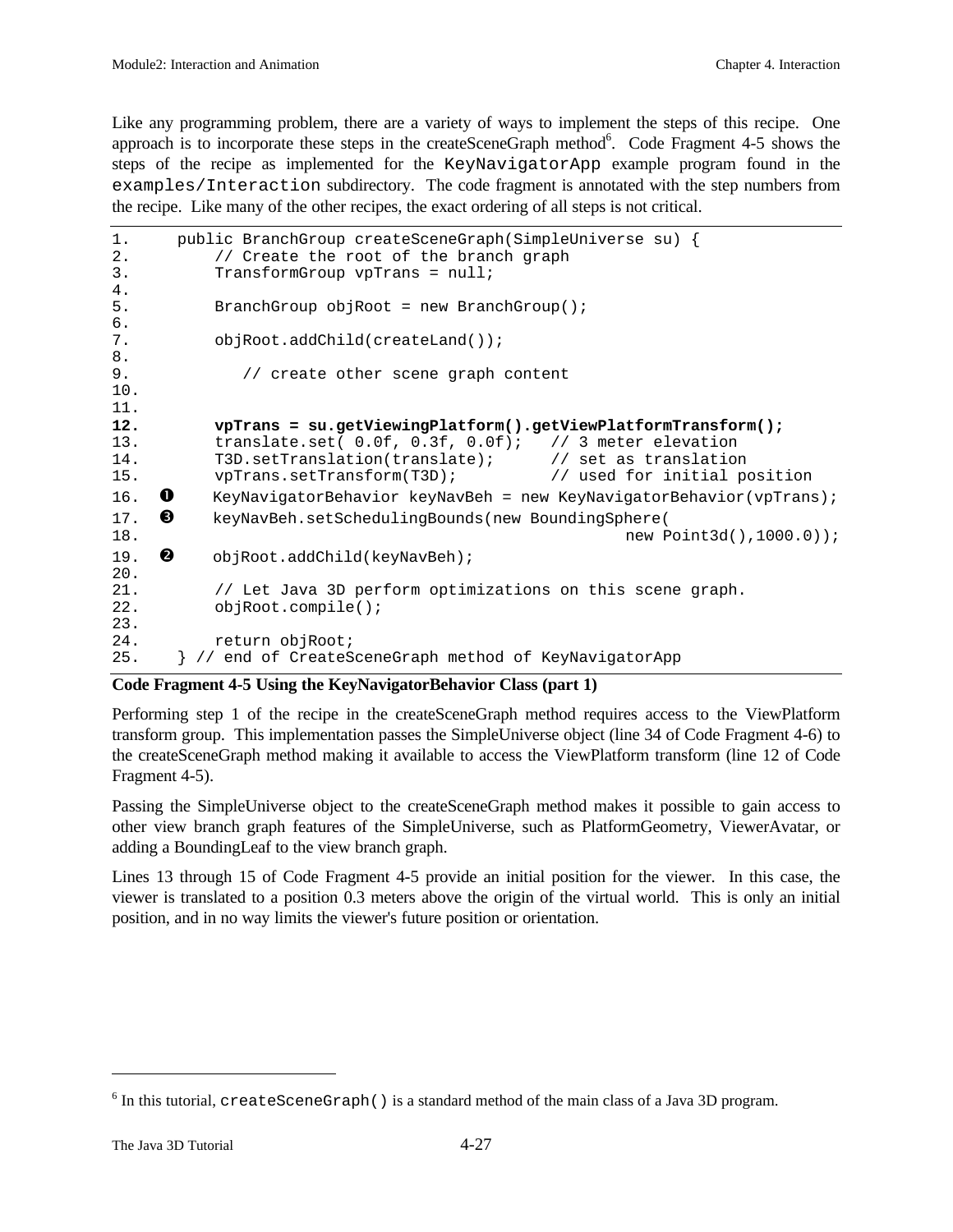```
26. public KeyNavigatorApp() {
27. setLayout(new BorderLayout());
28. Canvas3D canvas3D = new Canvas3D(null);
29. add("Center", canvas3D);
30.
31. // SimpleUniverse is a Convenience Utility class
32. SimpleUniverse simpleU = new SimpleUniverse(canvas3D);
33.
34. BranchGroup scene = createSceneGraph(simpleU);
35.
36. simpleU.addBranchGraph(scene);
37. } // end of KeyNavigatorApp (constructor)
```
**Code Fragment 4-6 Using the KeyNavigatorBehavior Class (part 2)**

#### **How to make Universal Application of a Behavior**

As with any behavior object, the KeyNavigtorBehavior object is only active when its scheduling bounds intersects the activation volume of a ViewPlatform. This can be particularly limiting for a navigation behavior, where the behavior should always be on. Chapter 3 discusses a solution to this problem using a BoundingLeaf. Refer to the BoundingLeaf section of Chapter 3 for more information.

#### **4.4.2 KeyNavigatorBehavior and KeyNavigator Classes**

The keyboard navigation utility is implemented as two classes. At run time there are two objects. The first object is the KeyNavigatorBehavior object, the second is a KeyNavigator object. The second class is not documented here since neither the programmer nor the user need to know that the second class or object exists.

The KeyNavigatorBehavior object performs all the typical functions of a behavior class, except that it calls on the KeyNavigator object to perform the processStimulus function. The KeyNavigator class takes the AWTEvent and processes it down to the individual key stroke level. Table 4-3 shows the effect of the individual key strokes. KeyNavigator implements motion with acceleration.

| <b>Key</b>    | movement                                                 | Alt-key movement        |
|---------------|----------------------------------------------------------|-------------------------|
| $\leftarrow$  | rotate left                                              | lateral translate left  |
| $\rightarrow$ | rotate right                                             | lateral translate right |
| 个             | move forward                                             |                         |
| ↓             | move backward                                            |                         |
| PgUp          | rotate up                                                | translation up          |
| PgDn          | rotate down                                              | translation down        |
| $+$           | restore back clip distance<br>(and return to the origin) |                         |
|               | reduce back clip distance                                |                         |
|               | return to center of universe                             |                         |

|  | <b>Table 4-3 KeyNavigatorBehavior Movements</b> |  |
|--|-------------------------------------------------|--|
|  |                                                 |  |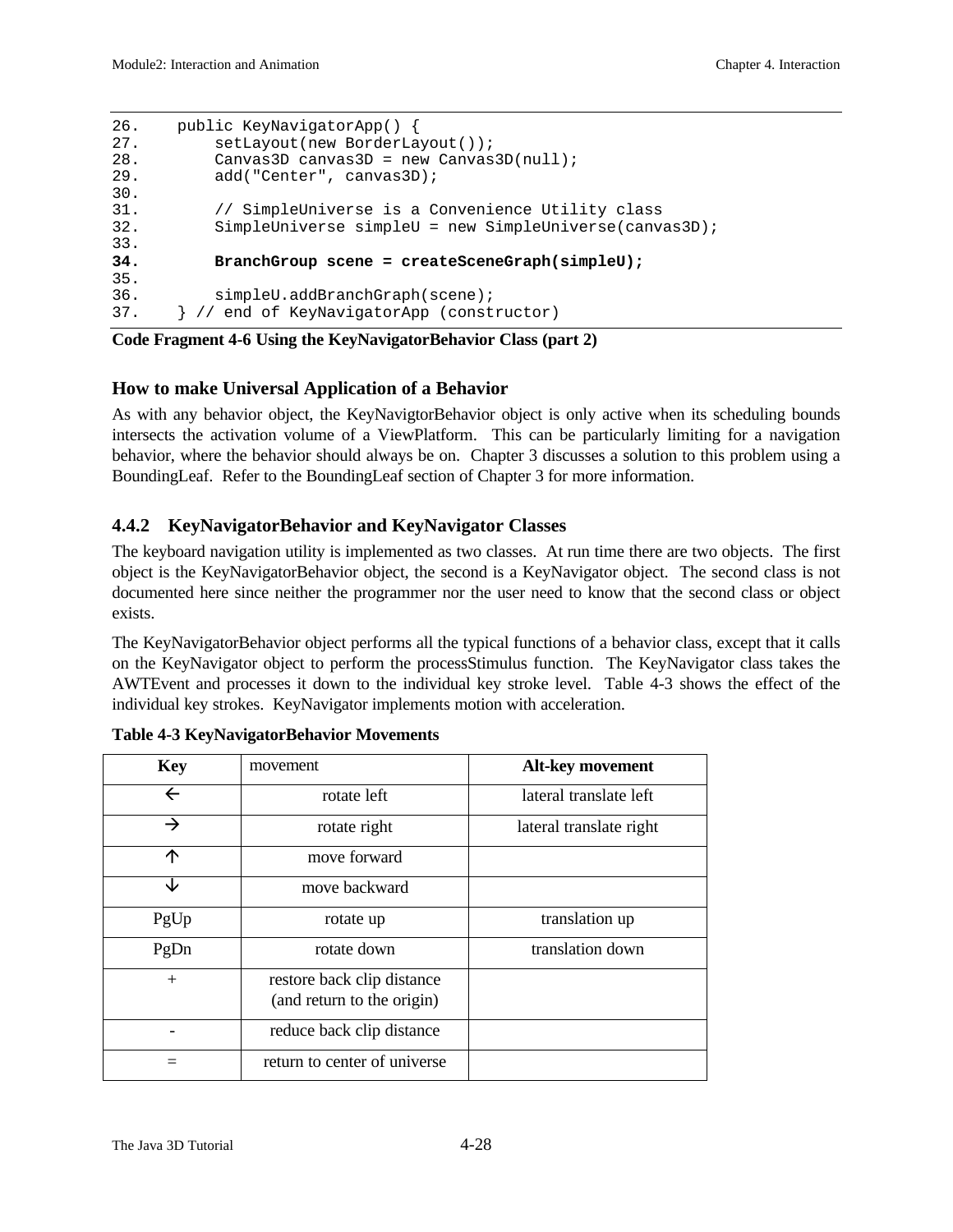The following reference blocks show the API for the KeyNavigatorBehavior utility class.

#### **KeyNavigatorBehavior Constructor Summary**

Package: com.sun.j3d.utils.behaviors.keyboard Extends: Behavior

This class is a simple behavior that invokes the KeyNavigator to modify the view platform transform.

#### **KeyNavigatorBehavior(TransformGroup targetTG)**

Constructs a new key navigator behavior node that operates on the specified transform group.

#### **KeyNavigatorBehavior Method Summary**

**void initialize()**

Override Behavior's initialize method to setup wakeup criteria.

#### **void processStimulus(java.util.Enumeration criteria)**

Override Behavior's stimulus method to handle the event.

#### 4.5 Utility Classes for Mouse Interaction

the mouse utility behavior package (com.sun.j3d.utils.behaviors.mouse) contains behavior classes in which the mouse is used as input for interaction with visual objects. Included are classes for translating (moving in a plane parallel to the image plate), zooming (moving forward and back), and rotating visual objects in response to mouse movements.

Table 4-4 summarizes the three specific mouse behavior classes included in the package. In addition to these three classes, there is the abstract MouseBehavior class, and MouseCallback Interface in the mouse behavior package. This abstract class and the interface are used in the creation of the specific mouse behavior classes and are useful for creating custom mouse behaviors.

| <b>MouseBehavior class</b> | <b>Action in Response to Mouse Action</b>                    | <b>Mouse Action</b>    |
|----------------------------|--------------------------------------------------------------|------------------------|
| MouseRotate                | rotate visual object in place                                | left-button held with  |
|                            |                                                              | mouse movement         |
| MouseTranslate             | translate the visual object in a plane parallel to the image | right-button held with |
|                            | plate                                                        | mouse movement         |
| <b>MouseZoom</b>           | translate the visual object in a plane orthogonal to the     | middle-button held     |
|                            | image plate                                                  | with mouse movement    |

**Table 4-4 Summary of Specific MouseBehavior Classes**

#### **4.5.1 Using the Mouse Behavior Classes**

The specific mouse behavior classes are easy to use. Usage of these class is essentially the same as using any other behavior class. Figure 4-10 presents the recipe for using Mouse Behavior classes.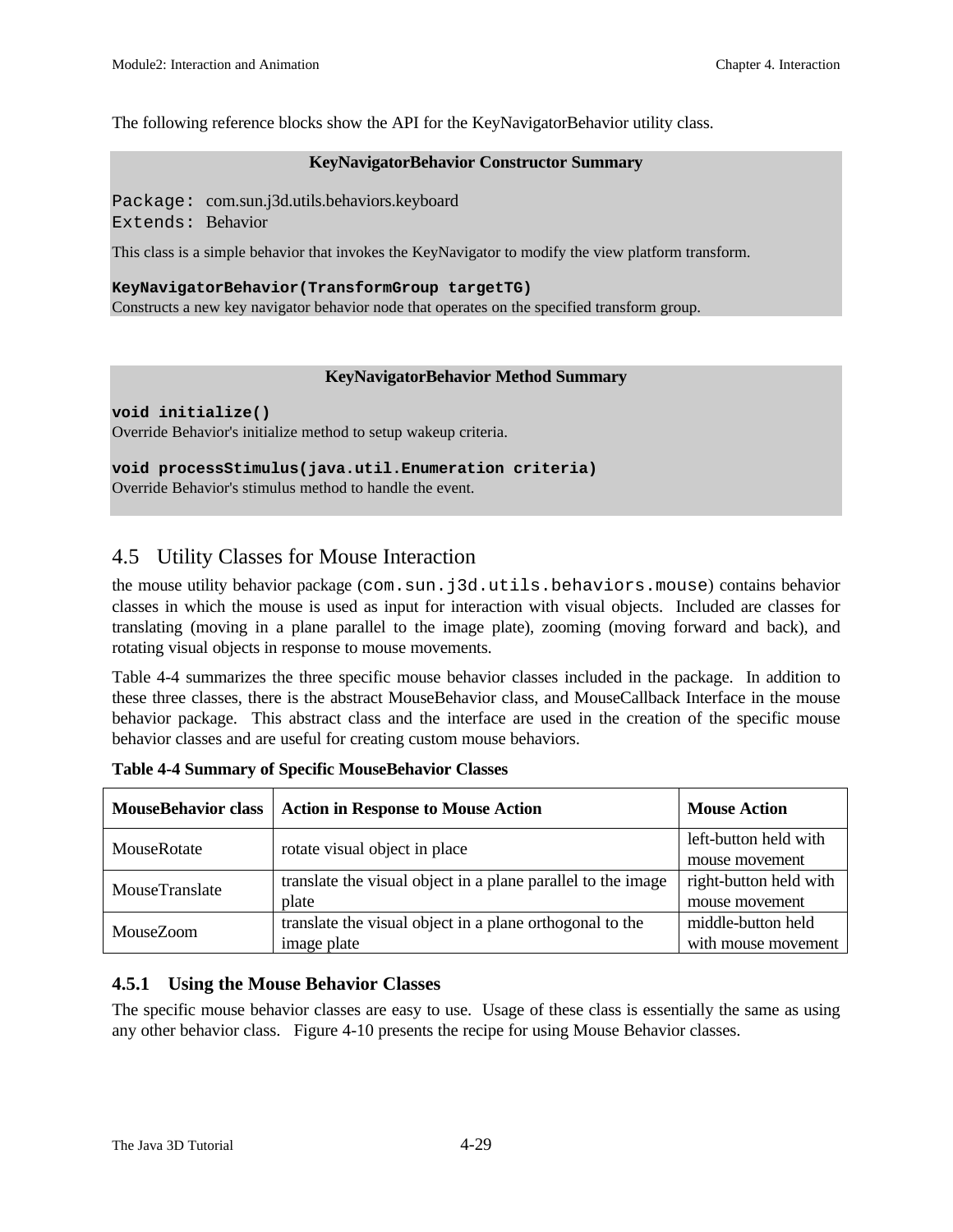- 1. provide read and write capabilities for the target transform group
- 2. create a MouseBehavior object
- 3. set the target transform group
- 4. provide a bounds (or BoundingLeaf) for the MouseBehavior object
- 5. add the MouseBehavior object to the scene graph

#### **Figure 4-10 Recipe for Using Mouse Behavior Classes**

As with some other recipes, the steps don't have to be performed strictly in the given order. Step two must be performed before three, four, and five; the other steps can be performed in any order. Also, steps two and three can be combined using a different constructor.

Code Fragment 4-7 presents the createSceneGraph method from the MouseRotateApp example program included in the examples/Interaction subdirectory. The scene graph includes ColorCube object. The user can rotate the ColorCube using the mouse due to the inclusion of a MouseRotate object in the scene graph. Code Fragment 4-7 is annotated with the step numbers from the recipe of Figure 4-10.

```
1. public class MouseRotateApp extends Applet {
2.
3. public BranchGroup createSceneGraph() {
4. // Create the root of the branch graph<br>5. BranchGroup objRoot = new BranchGroup(
          5. BranchGroup objRoot = new BranchGroup();
6.
7. TransformGroup objRotate = new TransformGroup();
8. •• objRotate.setCapability(TransformGroup.ALLOW_TRANSFORM_WRITE);
9. •• objRotate.setCapability(TransformGroup.ALLOW_TRANSFORM_READ);
10.
11. objRoot.addChild(objRotate);
12. objRotate.addChild(new ColorCube(0.4));
13.
14. \bullet MouseRotate myMouseRotate = new MouseRotate();
15. 6 myMouseRotate.setTransformGroup(objRotate);
16. @ myMouseRotate.setSchedulingBounds(new BoundingSphere());
17. e objRoot.addChild(myMouseRotate);
18.
19. // Let Java 3D perform optimizations on this scene graph.
20. objRoot.compile();
21.
22. return objRoot;
23. } // end of CreateSceneGraph method of MouseRotateApp
```
#### **Code Fragment 4-7 Using the MouseRotate Utility Class**

The same recipe will work for the other two mouse behavior classes. In fact all three behaviors can be used in the same application operating on the same visual object. Since each of the mouse behaviors reads the target transform before writing to it, only one TransformGroup object is needed even with three mouse behaviors. The MouseBehaviorApp example program does just that. You can find this example program in the examples/Interaction subdirectory.

The next example shows how two mouse behaviors work in a single virtual world. The example program MouseRotate2App creates a scene graph with two ColorCube objects near each other in the virtual world. Each of the ColorCubes has a MouseRotate object associated with it. Since both mouse behavior objects are active, when the user clicks and moves the mouse, both ColorCubes rotate.

If you didn't want both objects to rotate, there are two solutions: 1) change the viewer's position, or change the behavior scheduling bounds, so that only one behavior is active, or 2) use a picking mechanism to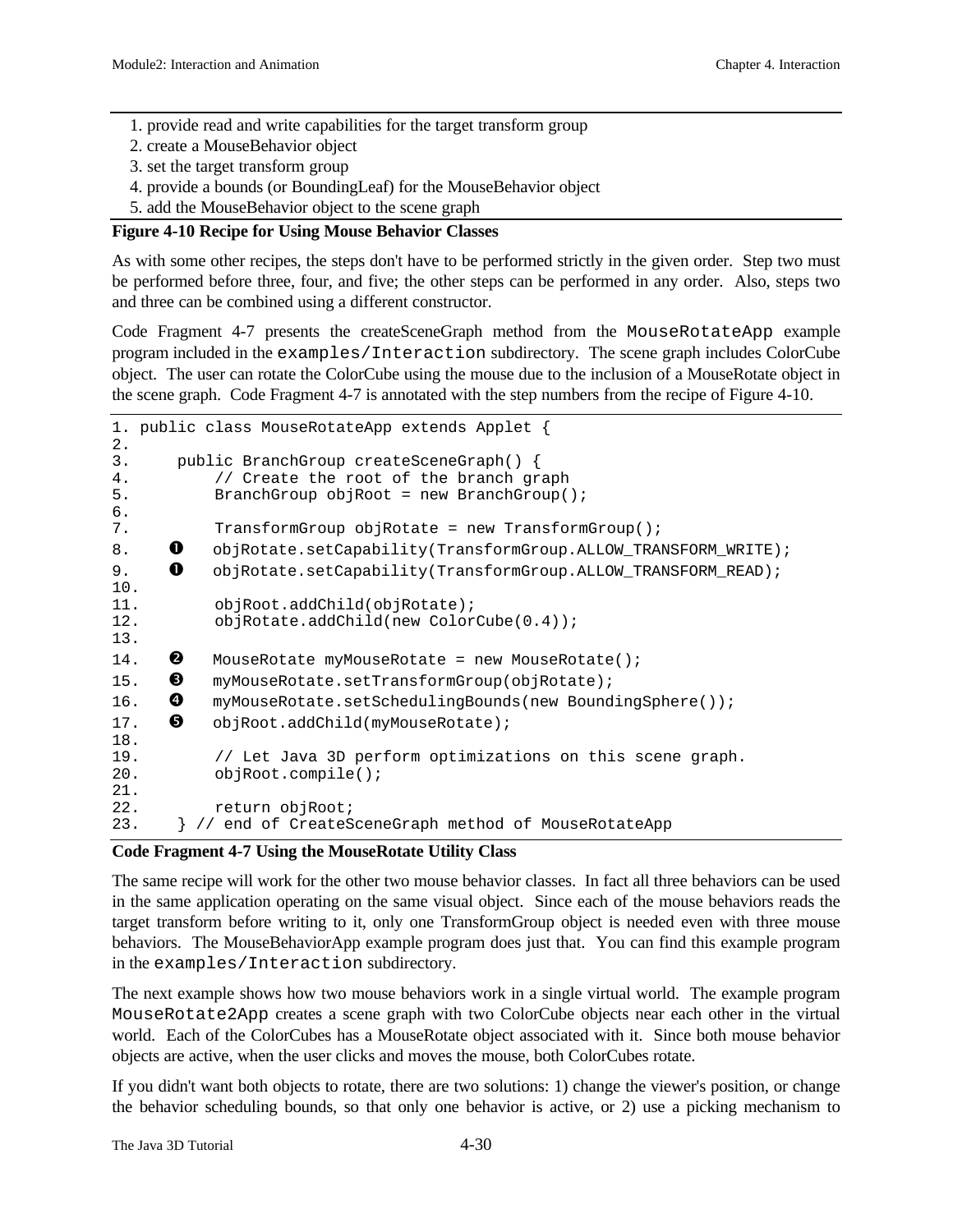isolate the behavior. Picking is discussed in section 4.6. In that section you will find classes that combine the mouse behaviors described in this section with picking, allowing the user to interact with one visual object at a time.

#### **4.5.2 Mouse Behavior Foundation**

The specific mouse behavior classes (MouseRotate, MouseTranslate, and MouseZoom) are extensions of the MouseBehavior abstract class and implement the MouseCallback Interface.

#### **Mouse Behavior Abstract Class**

This abstract is presented here in the event you want to extend it to write a custom mouse behavior class. The setTransformGroup() method is probably the only method users of an instance of MouseBehavior will use. The other methods are intended for the authors of custom mouse behavior classes.

#### **MouseBehavior Method Summary**

Base class for all mouse manipulators (see MouseRotate and MouseZoom for examples of how to extend this base class).

#### **void initialize()**

Initializes the behavior.

**void processMouseEvent(java.awt.event.MouseEvent evt)** Handles mouse events.

**void processStimulus(java.util.Enumeration criteria)** All mouse manipulators must implement this method of Behavior (respond to stimuli).

**void setTransformGroup(TransformGroup transformGroup)** Set the target TransformGroup for the behavior.

**void wakeup()** Manually wake up the behavior.

#### **MouseCallback Interface**

A class implementing this interface provides the transformChanged method which will be called when the target transform changes in the specified way. Each of the three specific mouse behavior classes implement this class. A programmer can simply override the transformChanged method of one of those classes to specify a method to be called when the transform is changed.

#### **Interface MouseBehaviorCallback Method Summary**

Package: com.sun.j3d.utils.behaviors.mouse

#### **void transformChanged(int type, Transform3D transform)**

Classes implementing this interface that are registered with one of the MouseBehaviors will be called every time the behavior updates the Transform. The type is one of MouseCallback.ROTATE, MouseCallback.TRANSLATE, or MouseCallback.ZOOM.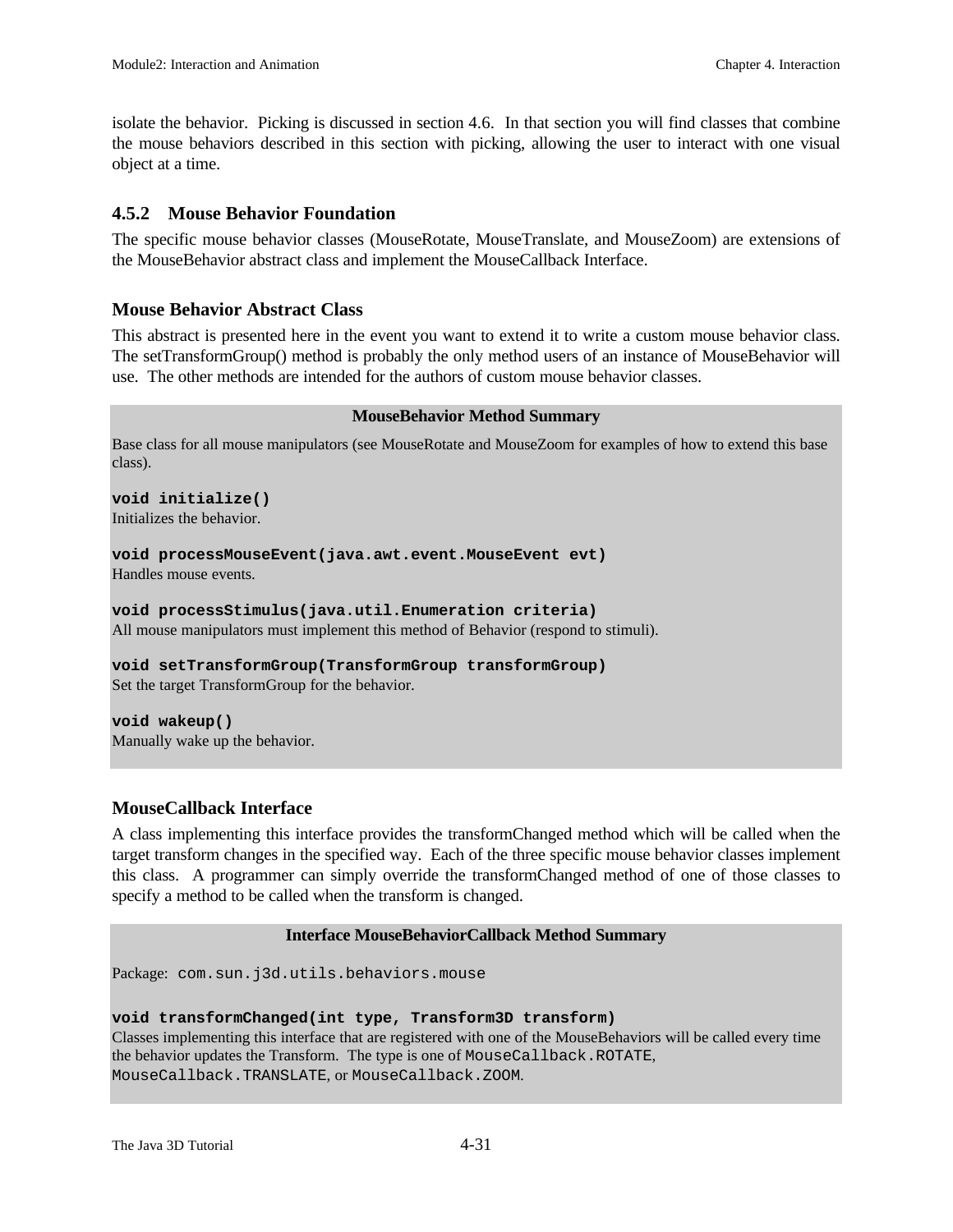#### **4.5.3 Specific Mouse Behavior Classes**

#### **Mouse Rotate**

A scene graph that includes a MouseRotate object allows the user to rotate visual objects in the virtual world. The use of this class is explained in section 4.5.1. The example programs MouseRotateApp, MouseRotate2App, and MouseBehaviorApp demonstrate the use of this class.

#### **MouseRotate Constructor Summary**

Package: com.sun.j3d.utils.behaviors.mouse Extends: MouseBehavior

MouseRotate is a Java3D behavior object that lets users control the rotation of an object via a mouse left-button drag. To use this utility, first create a transform group that this rotate behavior will operate on. The user can rotate any child object of the target TransformGroup.

#### **MouseRotate()**

Creates a default mouse rotate behavior.

#### **MouseRotate(TransformGroup transformGroup)**

Creates a rotate behavior given the transform group.

#### **MouseRotate(int flags)**

Creates a rotate behavior with flags set, where the flags are:

 MouseBehavior.INVERT\_INPUT Set this flag if you want to invert the inputs. MouseBehavior.MANUAL\_WAKEUP Set this flag if you want to manually wakeup the behavior.

#### **MouseRotate Method Summary**

#### **void setFactor(double factor)**

Set the x-axis and y-axis movement multiplier with factor.

#### **void setFactor(double xFactor, double yFactor)**

Set the x-axis and y-axis movement multiplier with xFactor and yFactor respectively.

#### **void setupCallback(MouseBehaviorCallback callback)**

The transformChanged method in the callback class will be called every time the transform is updated

#### **void transformChanged(Transform3D transform)**

Users can overload this method which is called every time the Behavior updates the transform. The default implementation does nothing.

#### **MouseTranslate**

A scene graph that includes a MouseTranslate object allows the user to move visual objects in a plane parallel to the image plate in the virtual world. The use of this class is explained in section 4.5.1. The example program MouseBehaviorApp demonstrates the use of this class.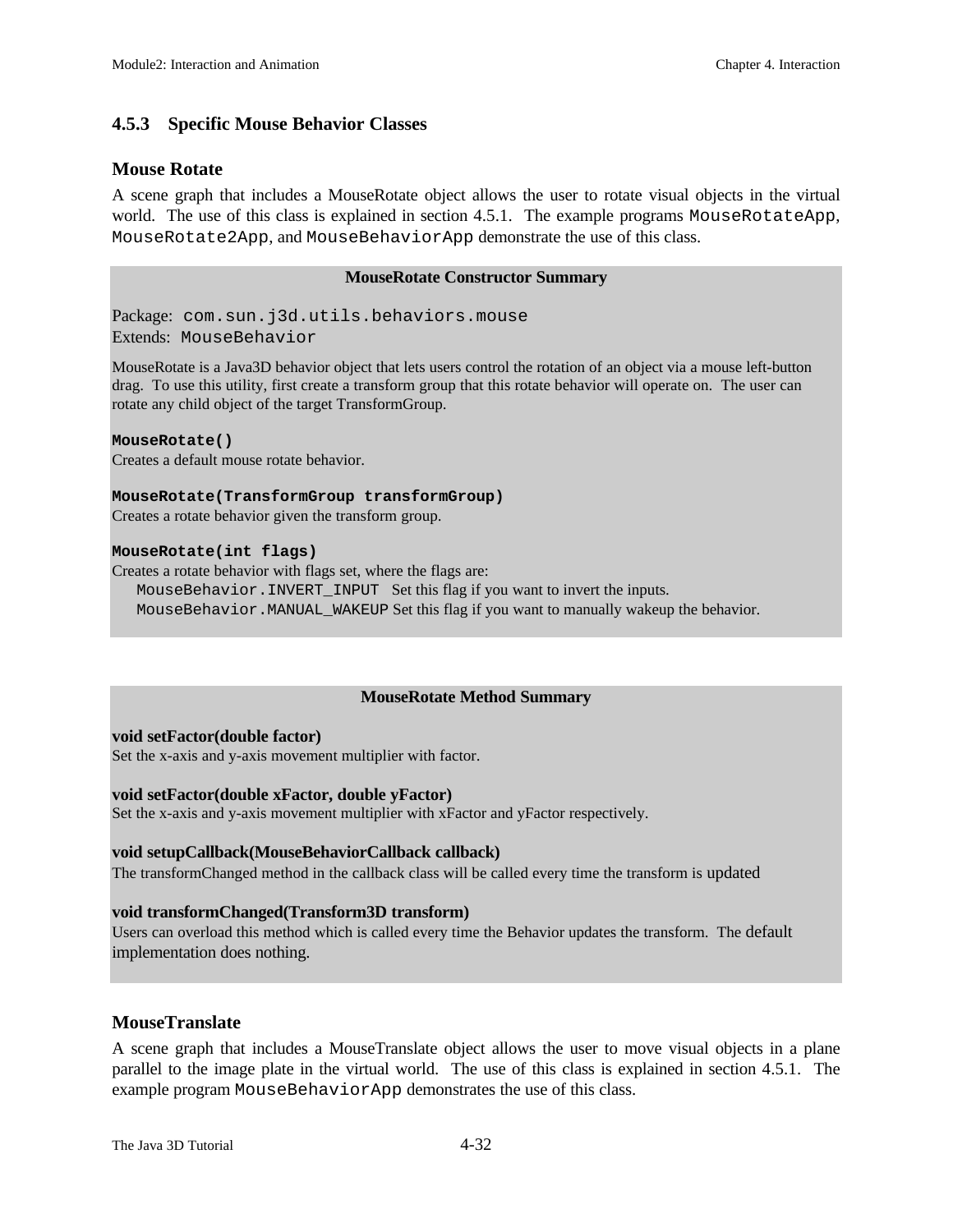#### **MouseTranslate Constructor Summary**

Package: com.sun.j3d.utils.behaviors.mouse Extends: MouseBehavior

MouseTranslate is a Java3D behavior object that lets users control the translation (X, Y) of an object via a mouse drag motion with the right mouse button.

#### **MouseTranslate()**

Creates a default translate behavior.

#### **MouseTranslate(TransformGroup transformGroup)**

Creates a mouse translate behavior given the transform group.

#### **MouseTranslate(int flags)**

Creates a translate behavior with flags set, where the flags are: MouseBehavior.INVERT\_INPUT Set this flag if you want to invert the inputs. MouseBehavior.MANUAL\_WAKEUP Set this flag if you want to manually wakeup the behavior.

#### **MouseTranslate Method Summary**

#### **void setFactor(double factor)**

Set the x-axis and y-axis movement multiplier with factor.

#### **void setFactor(double xFactor, double yFactor)**

Set the x-axis and y-axis movement multiplier with xFactor and yFactor respectively.

#### **void setupCallback(MouseBehaviorCallback callback)**

The transformChanged method in the callback class will be called every time the transform is updated

#### **void transformChanged(Transform3D transform)**

Users can overload this method which is called every time the Behavior updates the transform. The default implementation does nothing.

#### **MouseZoom**

A scene graph that includes a MouseZoom object allows the user to move visual objects in a plane orthogonal to the image plate in the virtual world. The use of this class is explained in section 4.5.1. The example program MouseBehaviorApp demonstrates the use of this class.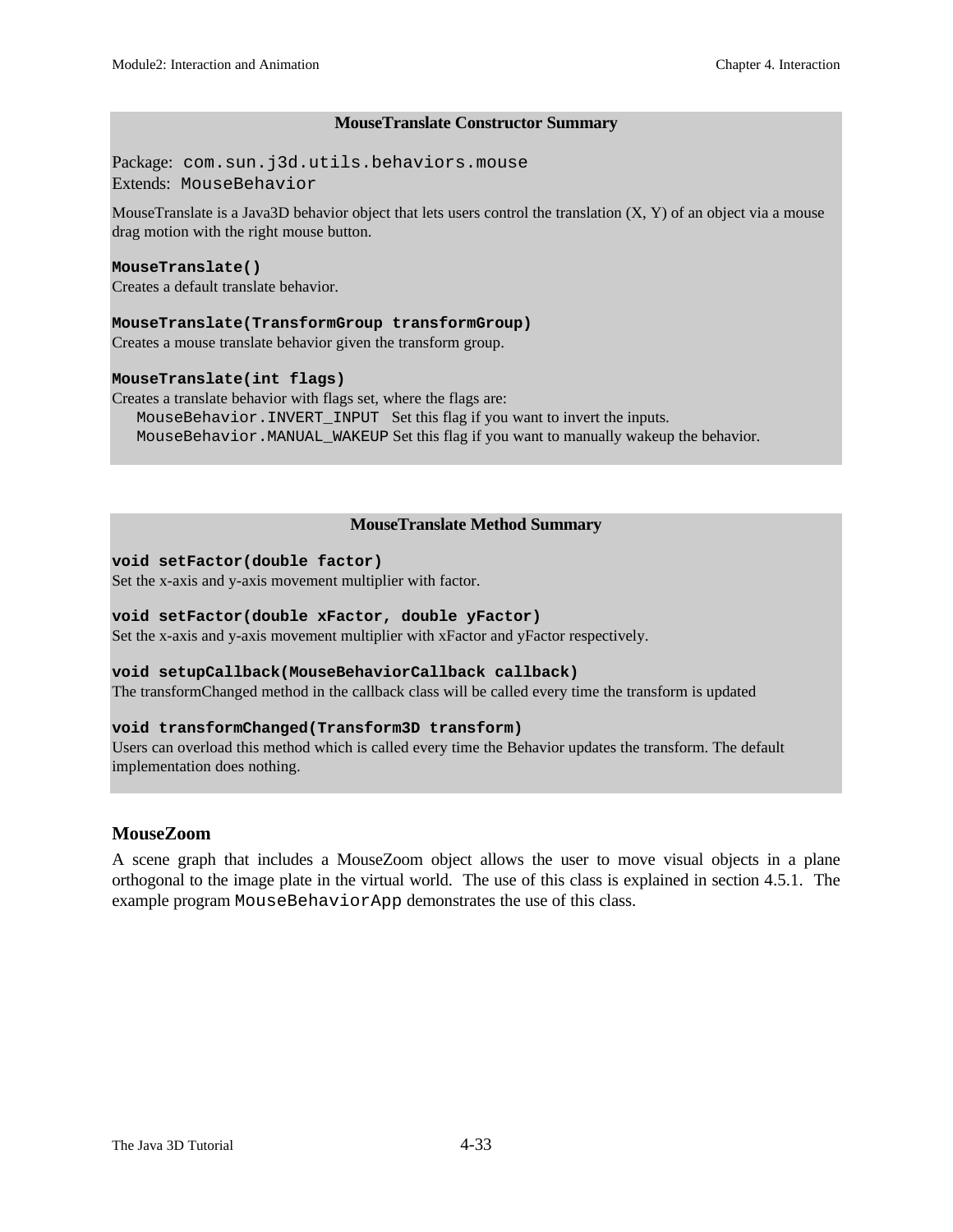#### **MouseZoom Constructor Summary**

Package: com.sun.j3d.utils.behaviors.mouse Extends: MouseBehavior

MouseZoom is a Java3D behavior object that lets users control the Z axis translation of an object via a mouse drag motion with the second middle button (alt-click on PC with two-button mouse). See MouseRotate for similar usage info.

#### **MouseZoom()**

Creates a default mouse zoom behavior.

#### **MouseZoom(TransformGroup transformGroup)**

Creates a zoom behavior given the transform group.

#### **MouseZoom(int flags)**

Creates a zoom behavior with flags set, where the flags are:

 MouseBehavior.INVERT\_INPUT Set this flag if you want to invert the inputs. MouseBehavior.MANUAL\_WAKEUP Set this flag if you want to manually wakeup the behavior.

#### **MouseZoom Method Summary**

#### **void setFactor(double factor)**

Set the z-axis movement multiplier with factor.

#### **void setupCallback(MouseBehaviorCallback callback)**

The transformChanged method in the callback class will be called every time the transform is updated

#### **void transformChanged(Transform3D transform)**

Users can overload this method which is called every time the Behavior updates the transform. The default implementation does nothing.

#### **4.5.4 Mouse Navigation**

The three specific mouse behavior classes can be used to create a virtual universe in which the mouse is used for navigation. Each of the specific mouse behavior classes has a constructor that takes a single int flags parameter. When the MouseBehavior.INVERT\_INPUTS is used as the argument to this constructor, the mouse behavior responds in the opposite direction. This reverse behavior is appropriate for changing the ViewPlatform transform. In other words, the mouse behavior classes can be used for navigational control.

The example program MouseNavigatorApp uses instances of the three specific mouse behavior classes for navigational interaction. The complete source for this example program is in the examples/Interaction subdirectory. Code Fragment 4-8 shows the createSceneGraph method from this example program.

The target TransformGroup for each of the mouse behavior objects is the ViewPlatform transform. The SimpleUniverse object is an argument to the createSceneGraph method so that the ViewPlatform transform object can be accessed.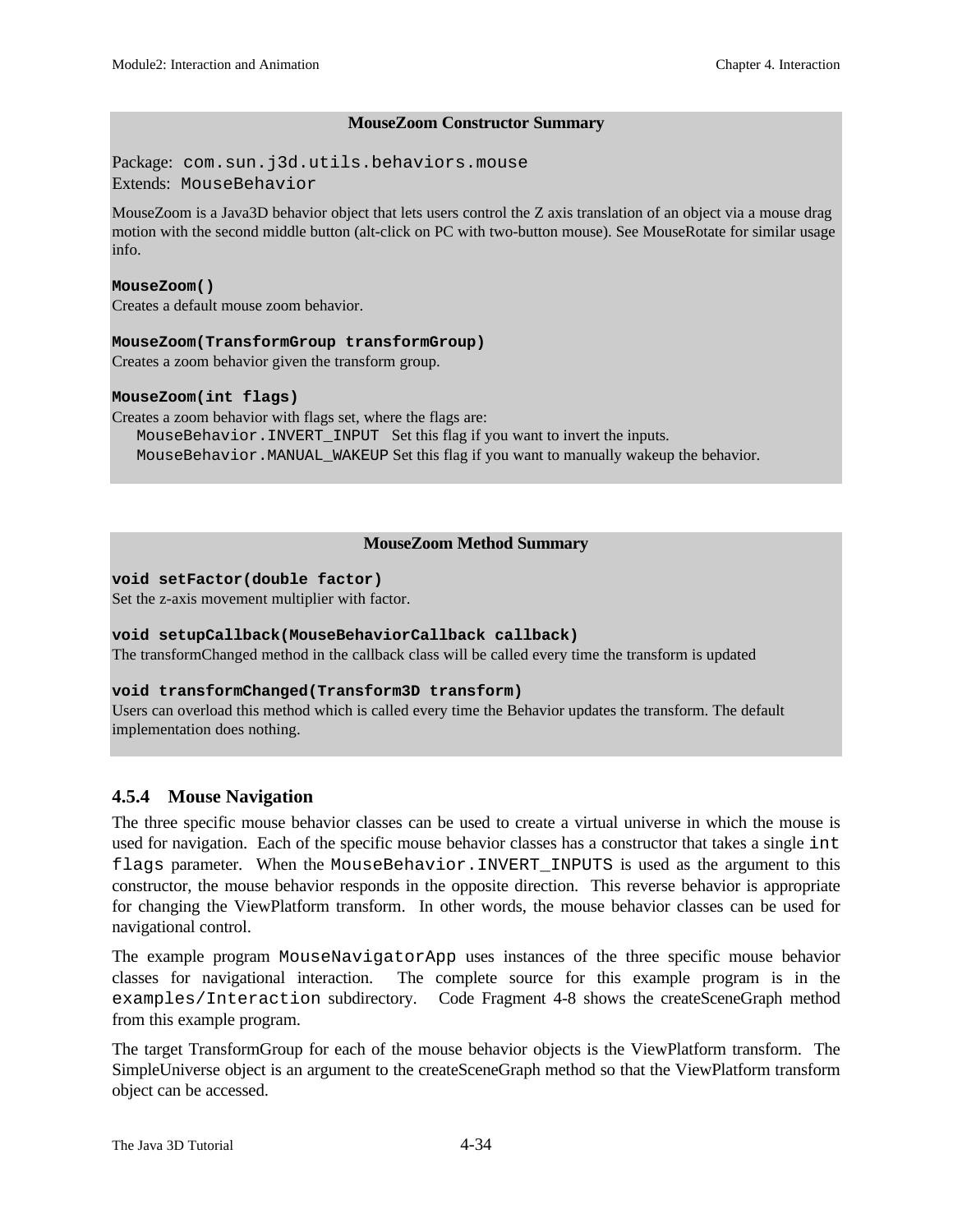```
1. public BranchGroup createSceneGraph(SimpleUniverse su) {
2. // Create the root of the branch graph
3. BranchGroup objRoot = new BranchGroup();
4. TransformGroup vpTrans = null;
5. BoundingSphere mouseBounds = null;
6.
7. vpTrans = su.getViewingPlatform().getViewPlatformTransform();
8.
9. objRoot.addChild(new ColorCube(0.4));
10. objRoot.addChild(new Axis());
11.
12. mouseBounds = new BoundingSphere(new Point3d(), 1000.0);
13.
14. MouseRotate myMouseRotate = new
MouseRotate(MouseBehavior.INVERT_INPUT);<br>15. mvMouseRotate.setTransformGroup(vpTrans);
          myMouseRotate.setTransformGroup(vpTrans);
16. myMouseRotate.setSchedulingBounds(mouseBounds);
17. objRoot.addChild(myMouseRotate);
18.
19. MouseTranslate myMouseTranslate = new
                                 MouseTranslate(MouseBehavior.INVERT_INPUT);
20. myMouseTranslate.setTransformGroup(vpTrans);
21. myMouseTranslate.setSchedulingBounds(mouseBounds);
22. objRoot.addChild(myMouseTranslate);
\frac{23}{24}.
          MouseZoom myMouseZoom = new MouseZoom(MouseBehavior.INVERT_INPUT);
25. myMouseZoom.setTransformGroup(vpTrans);
26. myMouseZoom.setSchedulingBounds(mouseBounds);
27. objRoot.addChild(myMouseZoom);
28.
29. // Let Java 3D perform optimizations on this scene graph.<br>30. objRoot.compile();
          30. objRoot.compile();
31.
32. return objRoot;
33. } // end of createSceneGraph method of MouseNavigatorApp
```
#### **Code Fragment 4-8 Using Mouse Behavior Classes for Interactive Navigation of the Virtual World.**

The bounds object for the mouse behavior objects is specified as a BoundingSphere with a radius of 1000 meters. If the viewer moves beyond this sphere, the behavior objects will no longer be active.

#### 4.6 Picking

In the MouseRotate2App example program, both ColorCube objects rotated in response to the actions of the user. In that application, there is no way to manipulate the cubes separately. Picking gives the user a way to interact with individual visual objects in the scene.

Picking is implemented by a behavior typically triggered by mouse button events. In picking a visual object, the user places the mouse pointer over the visual object of choice and presses the mouse button. The behavior object is triggered by this button press and begins the picking operation. A ray is projected into the virtual world from the position of the mouse pointer parallel with the projection. Intersection of this ray with the objects of the virtual world is computed. The visual object intersecting closest to the image plate is selected for interaction<sup>7</sup>. Figure 4-1 shows a pick ray projected in a virtual world.

 $\overline{a}$ 

<sup>&</sup>lt;sup>7</sup> While interacting with the closest visual object is the most common picking application, picking operations are not limited to selecting the closest visual object. Some picking operations produce a list of all intersected objects.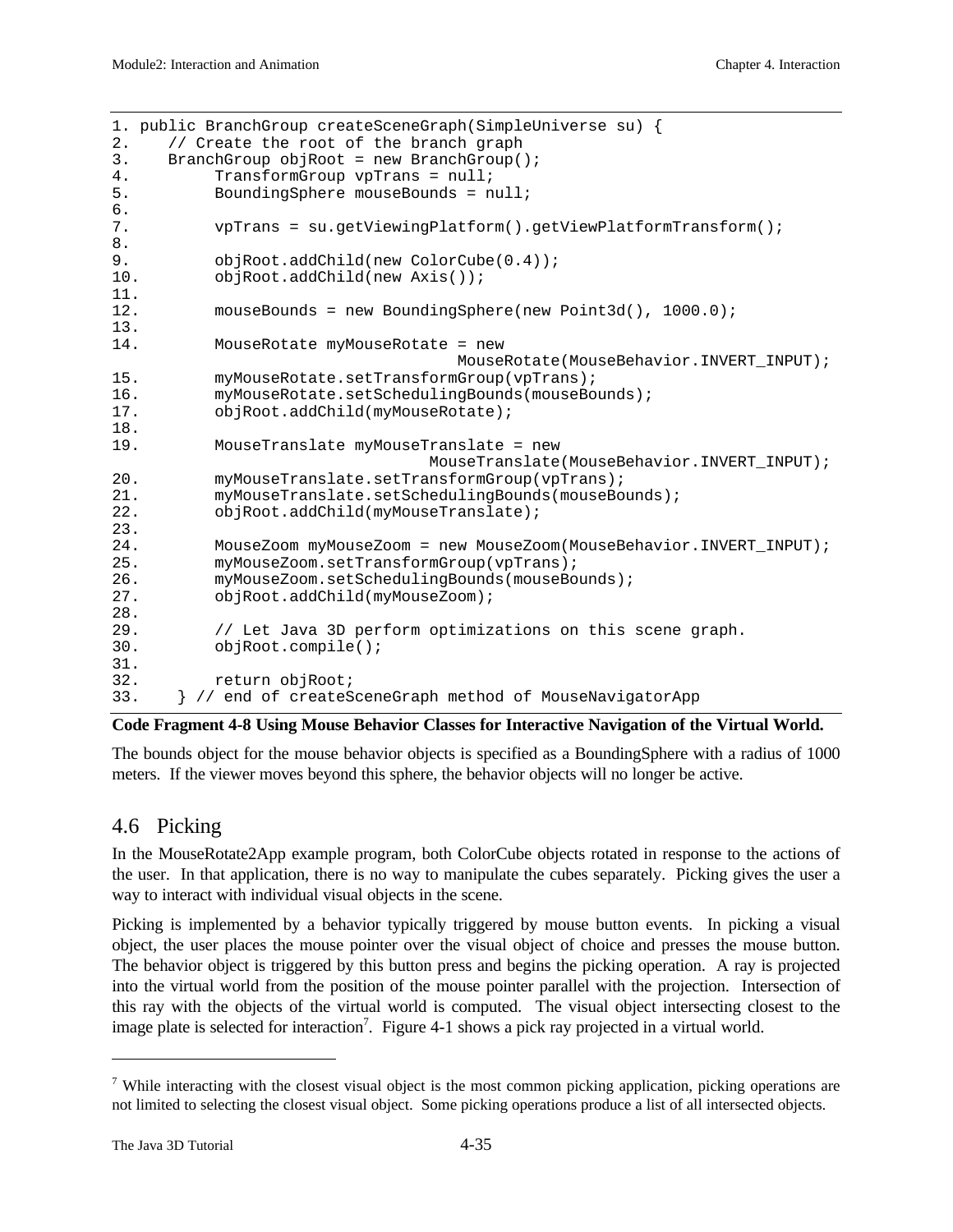

**Figure 4-11 Projection of PickRay in the Virtual World**

In some cases the interaction is not directly with the selected object, but with an object along the scene graph path to the object. For example, in picking a ColorCube object for rotation, the ColorCube object is not manipulated; the TransformGroup object above the ColorCube in the scene graph path to the ColorCube is. On the other hand, if the pick operation selects a visual object for which a color change is intended, then the visual object selected is indeed required.

The determination of the object for further processing is not always easy. If a cubic visual object that is to be rotated is composed of six individual Shape3D objects arranged by six TransformGroup objects, as in the scene graph diagram of Figure 4-12, it is not the TransformGroup object above the intersected Shape3D object that needs to be modified. The 'cube' is rotated by manipulation of the TransformGroup object that is the child of the BranchGroup object in the scene graph. For this reason, the result of some picking operations is to return the scene graph path for further processing.



**Figure 4-12 Scene Graph Diagram for a Cube Composed of Discrete Shape3D Plane Objects.**

Intersection testing is computationally expensive. Therefore, picking is computationally expensive and is more expensive with increasing complexity of the scene. The Java 3D API provides a number of ways that a programmer can limit the amount of computation done in picking. One important way is through the capabilities and attributes of scene graph nodes. Whether or not a scene graph node is pickable is set with the setPickable() method of the class. A node with setPickable() set to false is not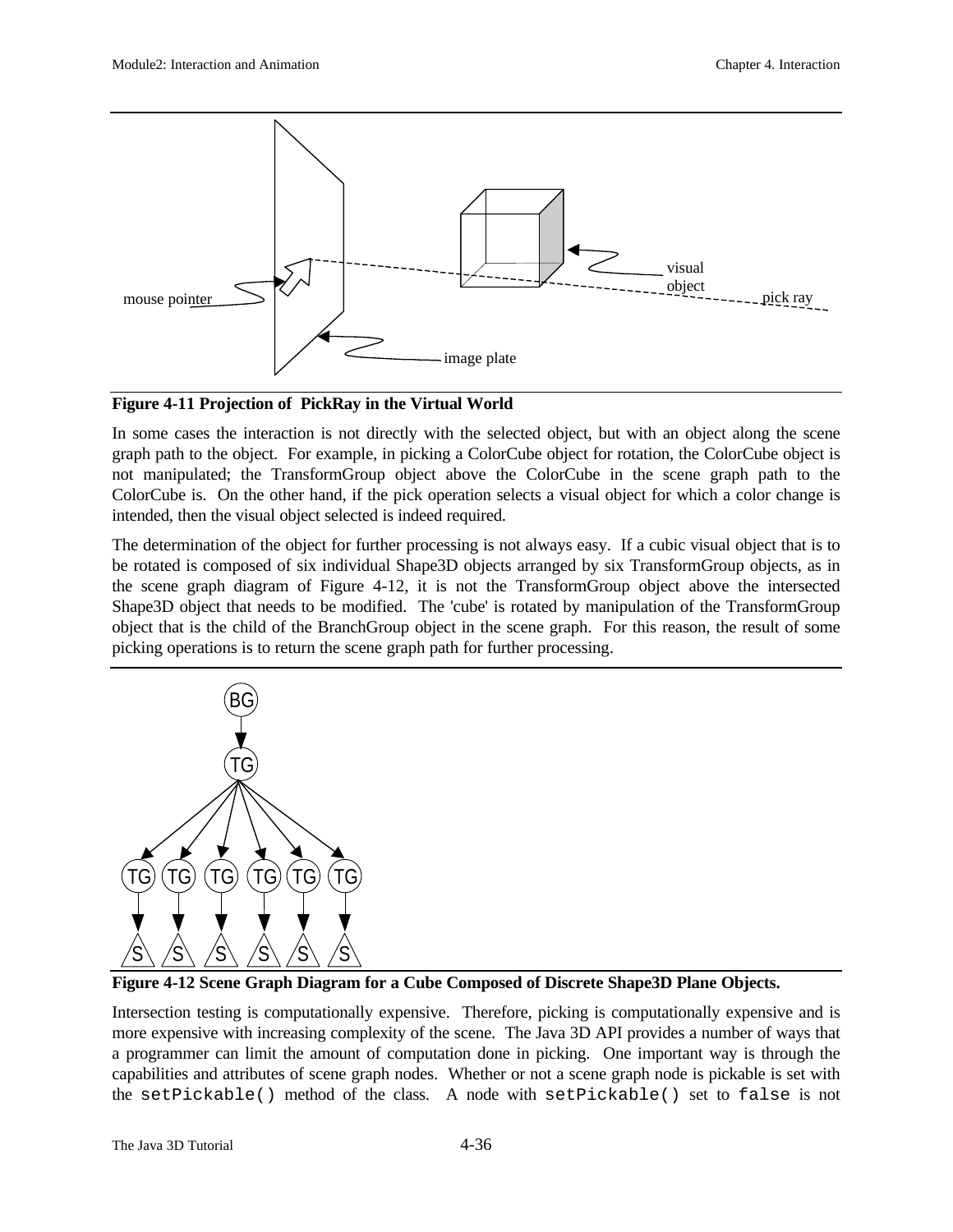pickable and neither are any of its children. Consequently, these nodes are not considered when calculating intersections.

Another pick related feature of the Node class is the ENABLE\_PICK\_REPORTING capability. This capability applies only to Group nodes. When set for a Group, that group object will always be included in the scene graph path returned by a pick operation. Group nodes not needed for uniqueness in a scene graph path will be excluded when the capability is not set. Not having the right settings for scene graph nodes is a common source of frustration in developing applications utilizing picking operations.

The following two reference blocks list Node methods and capabilities, respectively.

#### **Node Method (partial list)**

extends: SceneGraphObject subclasses: Group, Leaf

The Node class provides an abstract class for all Group and Leaf Nodes. It provides a common framework for constructing a Java 3D scene graph, specifically bounding volumes, picking and collision capabilities.

**void setBounds(Bounds bounds)** Sets the geometric bounds of a node.

**void setBoundsAutoCompute(boolean autoCompute)** Turns the automatic calcuation of geometric bounds of a node on/off.

#### **setPickable(boolean pickable)**

When set to true this Node can be Picked. Setting to false indicates that this node and it's children are ALL unpickable.

#### **Node Capabilities Summary (partial list)**

#### **ENABLE\_PICK\_REPORTING**

Specifies that this Node will be reported in the pick SceneGraphPath if a pick occurs. This capability is only specifiable for Group nodes; it is ignored for leaf nodes. The default for Group nodes is false. Interior nodes not needed for uniqueness in a SceneGraphPath that don't have ENABLE\_PICK\_REPORTING set will be excluded from the SceneGraphPath.

#### **ALLOW\_BOUNDS\_READ | WRITE**

Specifies that this Node allows read (write) access to its bounds information.

#### **ALLOW\_PICKABLE\_READ | WRITE**

Specifies that this Node allows reading (writing) its pickability state.

Another way a programmer can reduce the computation of picking is to use bounds intersection testing instead of geometric intersection testing. Several of the pick related classes have constructors and/or methods have a parameter, which is set to one of: USE\_BOUNDS or USE\_GEOMETRY. When the USE\_BOUNDS option is selected, the pick is determined using the bounds of the visual objects, not the actual geometry. The determination of a pick using the bounds is significantly easier (computationally) for all but the simplest geometric shapes and therefore, results in better performance. Of course, the drawback is the picking is not as precise when using bounds pick determination.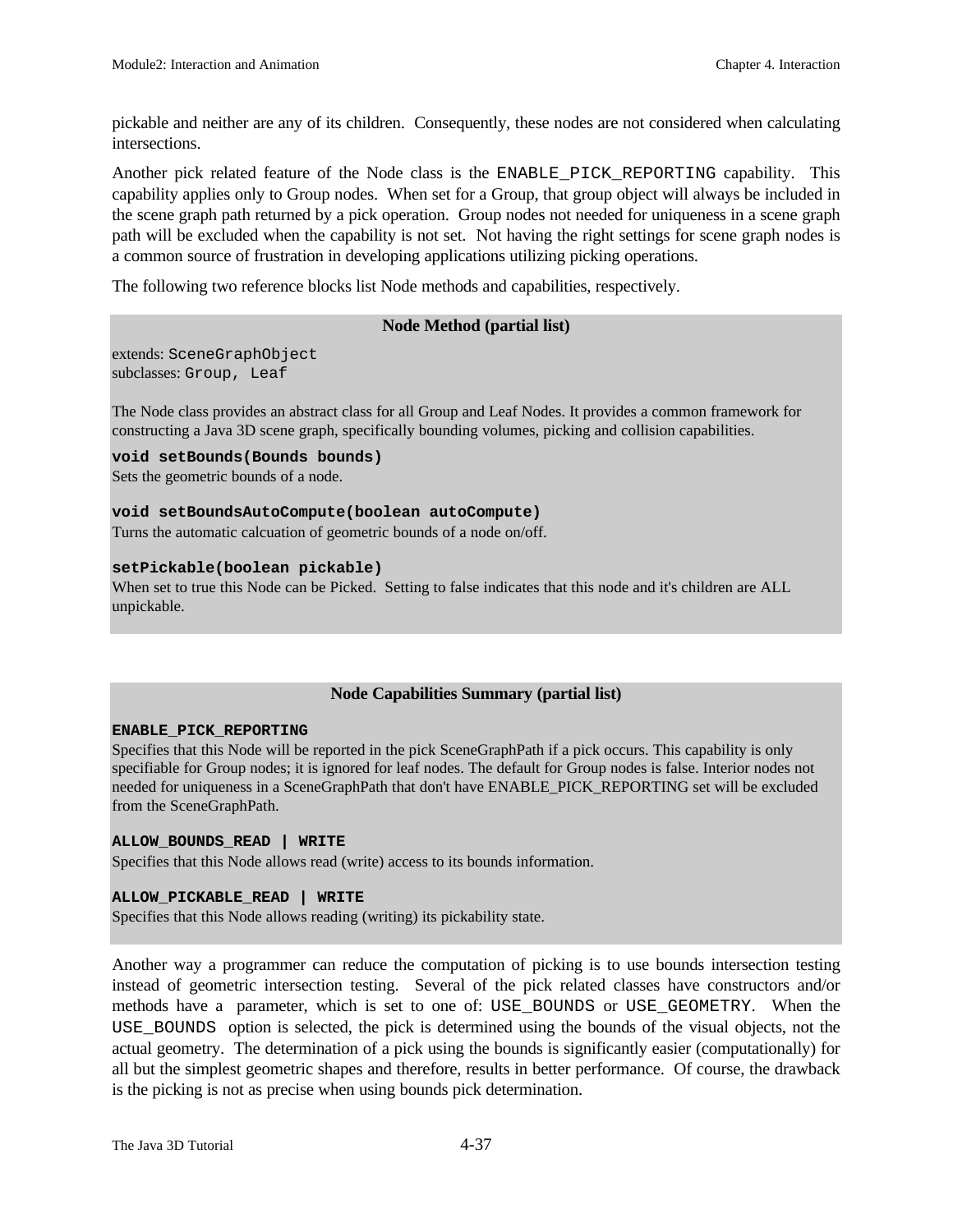A third programming technique for reducing the computational cost of picking is to limit the scope of the pick testing to the relevant portion of the scene graph. In each picking utility class a node of the scene graph is set as the root of the graph for pick testing. This node is not necessarily the root of the content branch graph. On the contrary, the node passed should be the root of the content subgraph that only contains pickable objects, if possible. This consideration may be a major factor in determining the construction of the scene graph for some applications.

#### **4.6.1 Using Picking Utility Classes**

There are two basic approaches to using the picking features of Java 3D: use objects of picking classes, or create custom picking classes and use instances of these custom classes. The picking package includes classes for pick/rotate, pick/translate, and pick/zoom. That is, a user can pick and rotate an object by pressing the mouse button when the mouse pointer is over the desired object and then dragging the mouse (while holding the button down). Each of the picking classes uses a different mouse button making it possible to use objects of all three picking class in the same application simultaneously.

Section 4.6.4 presents the PickRotateBehavior, PickTranslateBehavior, and PickZoomBehavior utility classes. Section 4.6.2 presents classes useful for creating custom picking classes. This section presents a complete programming example using the PickRotate class.

Since a picking behavior object will operate on any scene graph object (with the appropriate capabilities), only one picking behavior object is necessary to provide picking. The following two lines of code is just about all that is needed to include picking via the picking utility classes in a Java 3D program:

```
PickRotateBehavior behavior = new PickRotateBehavior(root, canvas, bounds);
root.addChild(behavior);
```
The above behavior object will monitor for any picking events on the scene graph (below root node) and handle mouse drags on pick hits. The root provides the portion of the scene graph to be checked for picking, the canvas is the place where the mouse is, and the bounds is the scheduling bounds of the picking behavior object.

Figure 4-13 shows the simple recipe for using the mouse picking utility classes.

- 1. Create your scene graph.
- 2. Create a picking behavior object with root, canvas, and bounds specification.
- 3. Add the behavior object to the scene graph.
- 4. Enable the appropriate capabilities for scene graph objects

#### **Figure 4-13 Recipe for Using Mouse Picking Utility Classes**

#### **Programming Pitfalls when Using Picking Objects**

Using the picking behavior classes leads to the same programming pitfalls as using other behavior classes. Common problems include: forgetting to include the behavior object in the scene graph, and not setting an appropriate bounds for the behavior object. See "Programming Pitfalls of Using Behavior Objects" on page 4-9 for more details.

There are pitfalls specific to picking in addition to the pitfalls common to using behavior objects. The most common problem is not setting the proper capabilities for scene graph objects. Two other possible problems are less likely, however you should check for these if your picking application is not working. One is not setting the root of the scene graph properly. Another potential problem is not setting the canvas properly. None of these programming mistakes will generate an error or warning message.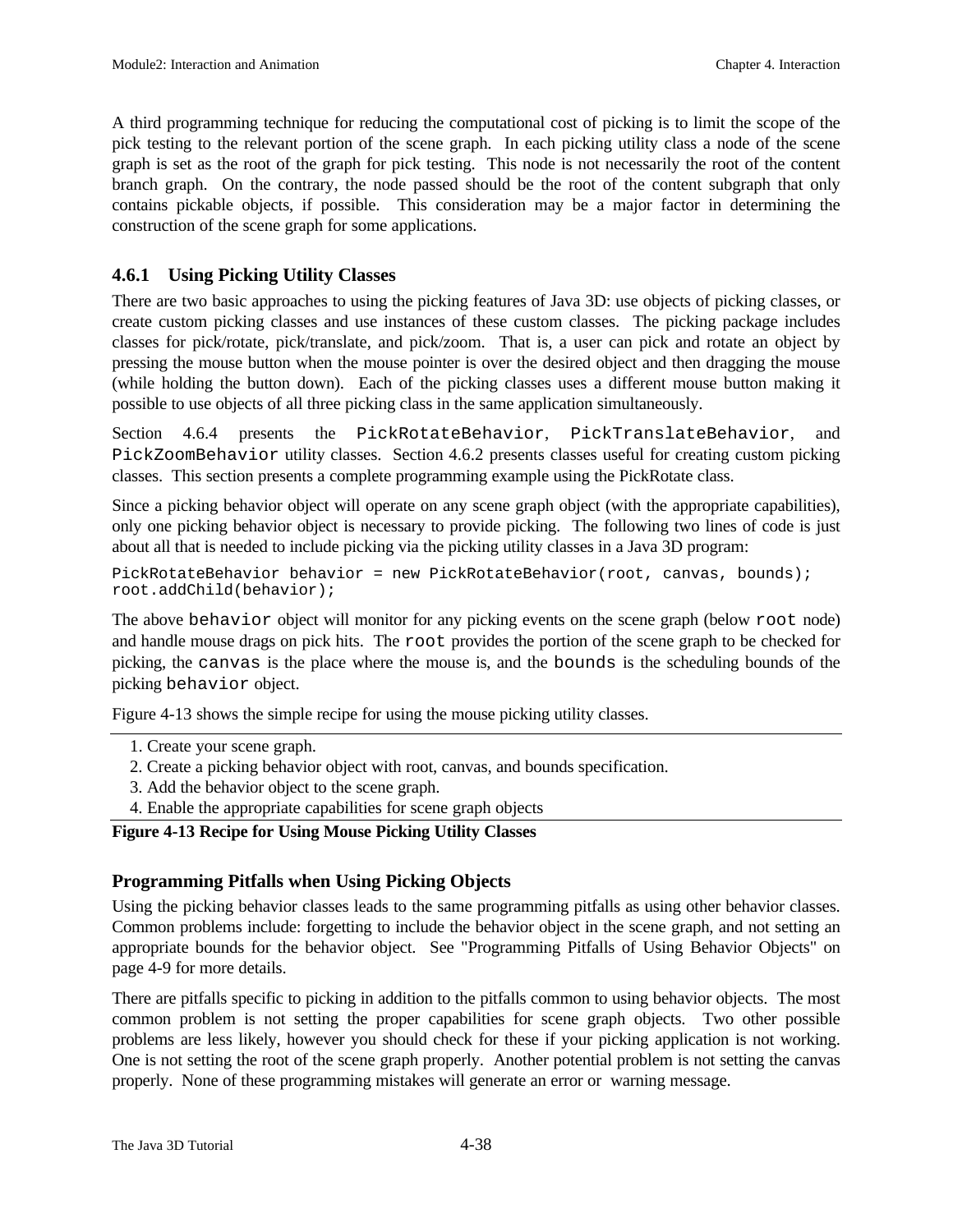#### **MousePickApp Example Program**

Code Fragment 4-9 shows the createSceneGraph method of MousePickApp. The complete source code for this example program is included in the examples/Interaction subdirectory of the example programs jar. This program uses a PickRotate object to provide interaction. This code is annotated with the step numbers from the recipe of Figure 4-13.

Note that since the construction of the picking object requires the Canvas3D object, the createSceneGraph method differs from earlier versions by the inclusion of the canvas parameter. Of course, the invocation of createSceneGraph changes correspondingly.

```
1. public BranchGroup createSceneGraph(Canvas3D canvas) {<br>2. // Create the root of the branch graph
           // Create the root of the branch graph
3. BranchGroup objRoot = new BranchGroup();
\frac{4}{5}.
          TransformGroup objRotate = null;
6. PickRotateBehavior pickRotate = null;
7. Transform3D transform = new Transform3D();
8. BoundingSphere behaveBounds = new BoundingSphere();
9.
10. // create ColorCube and PickRotateBehavior objects
11. transform.setTranslation(new Vector3f(-0.6f, 0.0f, -0.6f));
12. objRotate = new TransformGroup(transform);
13. COMPTATHLOW CONTROLLOW CONTRANSTORM_ORTHLOGET (SCAPETED);
14. \bullet \uparrow objRotate.setCapability(TransformGroup.ALLOW_TRANSFORM_READ);
15. objRotate.setCapability(TransformGroup.ENABLE_PICK_REPORTING);
16.
17. objRoot.addChild(objRotate);
18. objRotate.addChild(new ColorCube(0.4));
19.
20. \bullet pickRotate = new PickRotateBehavior(objRoot, canvas, behaveBounds);
21. <sup>6</sup> objRoot.addChild(pickRotate);
22.
23. // add a second ColorCube object to the scene graph
24. transform.setTranslation(new Vector3f( 0.6f, 0.0f, -0.6f));
25. objRotate = new TransformGroup(transform);
26. objRotate.setCapability(TransformGroup.ALLOW_TRANSFORM_WRITE);
27. \bullet \uparrow objRotate.setCapability(TransformGroup.ALLOW_TRANSFORM_READ);
28. objRotate.setCapability(TransformGroup.ENABLE_PICK_REPORTING);
29.
30. objRoot.addChild(objRotate);
31. objRotate.addChild(new ColorCube(0.4));
32.
33. // Let Java 3D perform optimizations on this scene graph.<br>34.           obiRoot.compile();
          34. objRoot.compile();
35.
36. return objRoot;
37. } // end of createSceneGraph method of MousePickApp
```
#### **Code Fragment 4-9 The createSceneGraph Method of the MousePickApp Example Program.**

This code is similar to that of MouseRotate2App, but is different in some very distinct ways. Primarily, there is only one behavior object used in this program, where the MouseRotate2App used two behavior objects – one per visual object. While the code is similar, the behavior is very different. This program allows the user to pick an object to interact with. MouseRotate2App rotates both objects or neither object.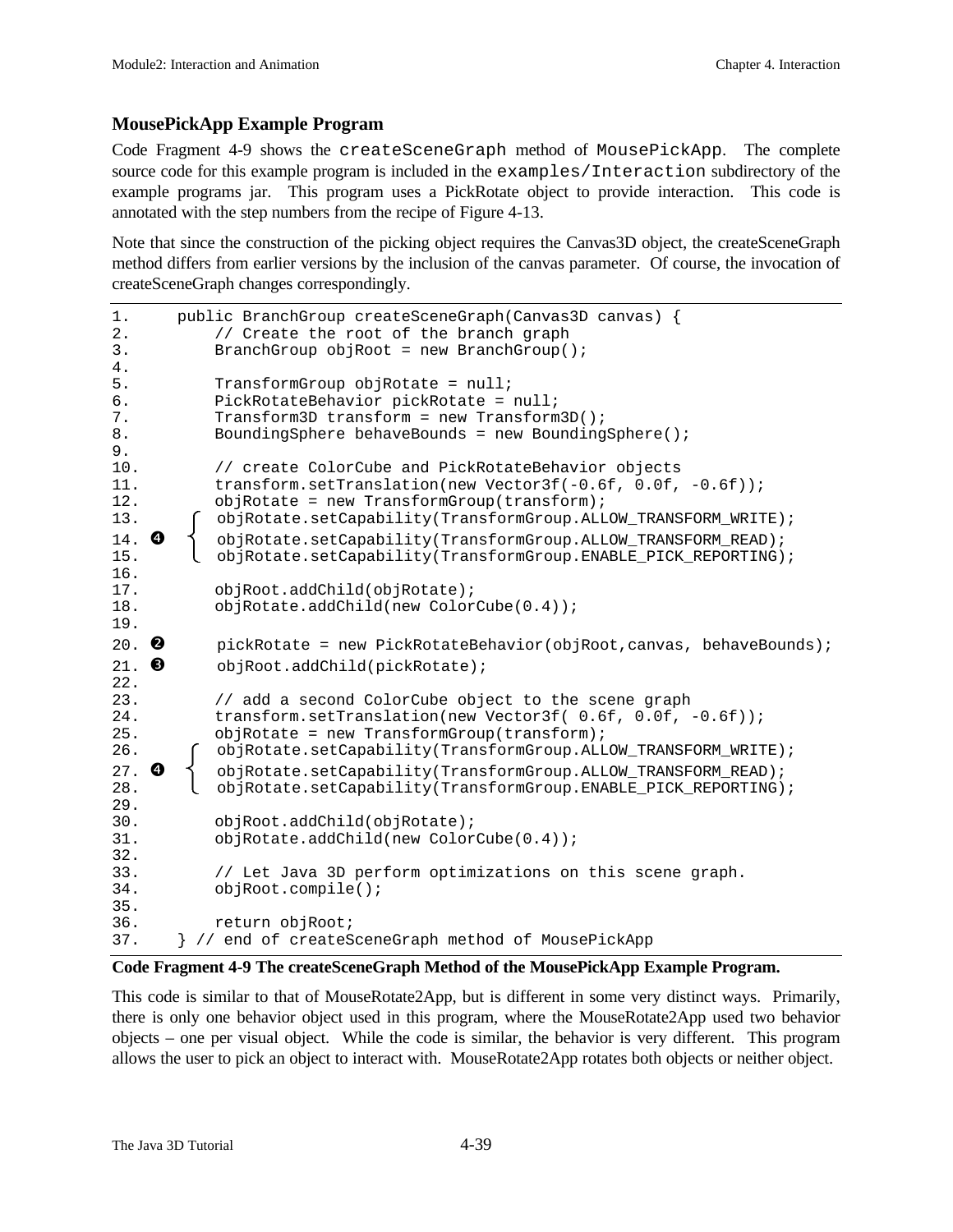#### **4.6.2 Java 3D API Core Picking Classes**

There are three 'levels' of picking classes provided in Java 3D. The Java 3D API core provides the lowest level functionality. The picking utility package provides general picking behavior classes, suitable for customization. The picking utility package also provides specific picking behavior classes which can be used directly in Java 3D programs.

The core classes include PickShape and SceneGraphPath classes, and methods of BranchGroup and Locale. These classes provide the mechanisms for specifying a shape used in testing for intersection with visual objects. This section presents the API of the PickShape and SceneGraphPath classes, and related classes and methods.

The general picking utility package classes combine basic picking operations in behavior objects. The specific picking utility classes use the general classes to implement specific picking behaviors.

#### **PickShape classes**

This abstract class provides neither constructors nor methods. It provides abstraction for four subclasses: PickBounds, PickRay, PickSegment, and PickPoint.

#### **PickShape**

Known Subclasses: PickBounds, PickRay, PickSegment, and PickPoint

A general class for describing a pick shape which can be used with the BranchGroup and Locale pick methods.

#### **PickBounds**

PickBounds objects represent a bounds for pick testing. As a subclass of PickShape, PickBounds objects are used with BranchGroup and Locale pick testing as well as picking package classes.

#### **PickBounds Constructor Summary**

extends: PickShape

A bounds to supply to the BranchGroup and Locale pick methods

**PickBounds()** Create a PickBounds.

**PickBounds(Bounds boundsObject)**

Create a PickBounds with the specified bounds.

#### **Method Summary**

**Bounds get()** Get the boundsObject from this PickBounds.

**void set(Bounds boundsObject)** Set the boundsObject into this PickBounds.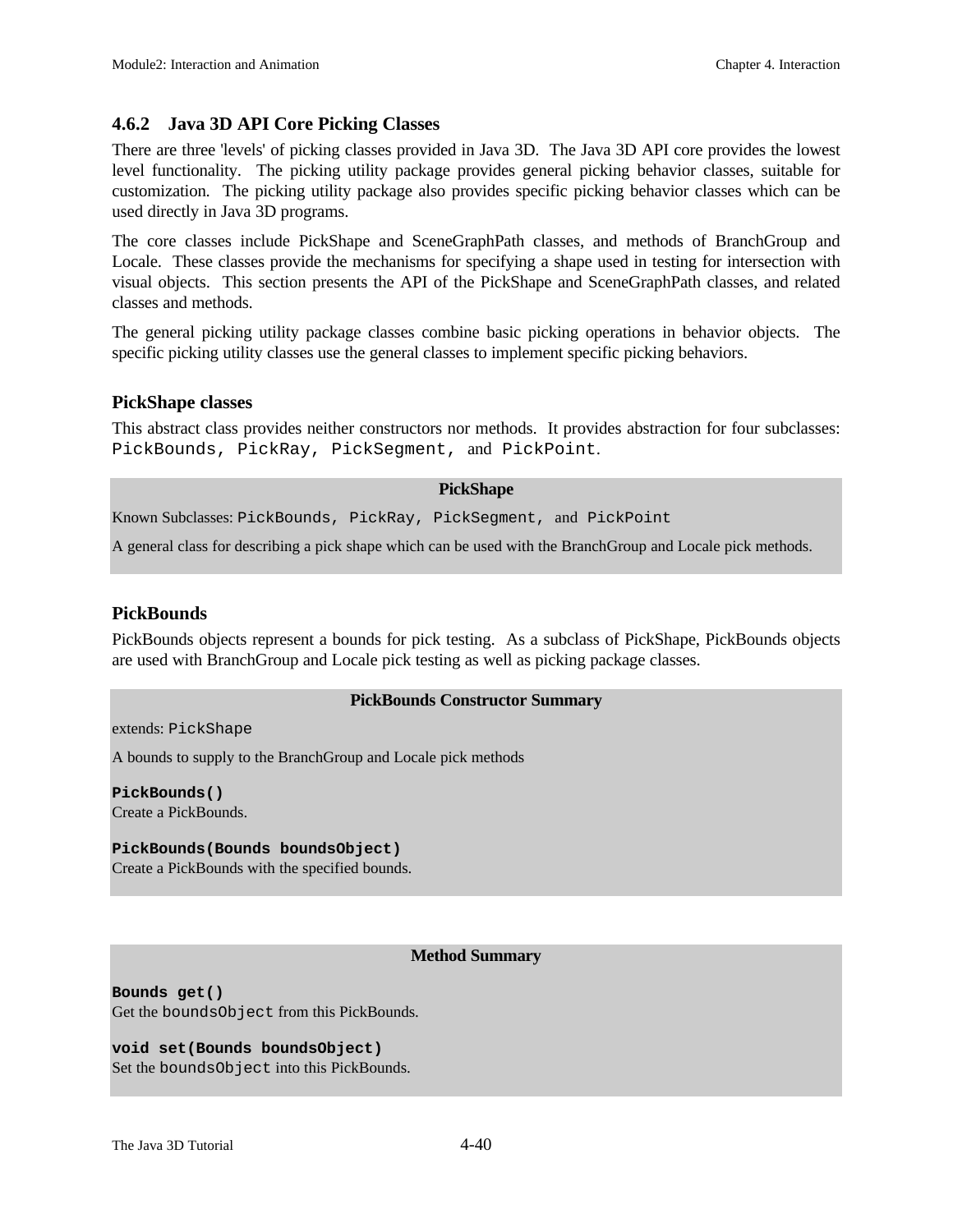#### **PickPoint**

PickPoint objects represent a point for picking. As a subclass of PickShape, PickPoint objects are used with BranchGroup and Locale pick testing as well as picking package classes.

#### **PickPoint Constructor Summary**

extends: PickShape

A point to supply to the BranchGroup and Locale pick methods

**PickPoint()** Create a PickPoint at (0, 0, 0).

**PickPoint(Point3d location)** Create a PickPoint at location.

#### **PickPoint Method Summary**

**void set(Point3d location)** Set the position of this PickPoint. There is a matching get method.

#### **PickRay**

PickRay objects represent a ray (a point and a direction) for picking. As a subclass of PickShape, PickRay objects are used with BranchGroup and Locale pick testing as well as picking package classes.

#### **PickRay Constructor Summary**

extends: PickShape

PickRay is an encapsulation of a ray for passing to the pick methods in BranchGroup and Locale

**PickRay()** Create a PickRay with origin and direction of (0, 0, 0).

#### **PickRay(Point3d origin, Vector3d direction)**

Create a ray cast from origin in direction direction.

#### **PickRay Method Summary**

**void set(Point3d origin, Vector3d direction)**

Set the ray to point from origin in direction direction. There is a matching get method.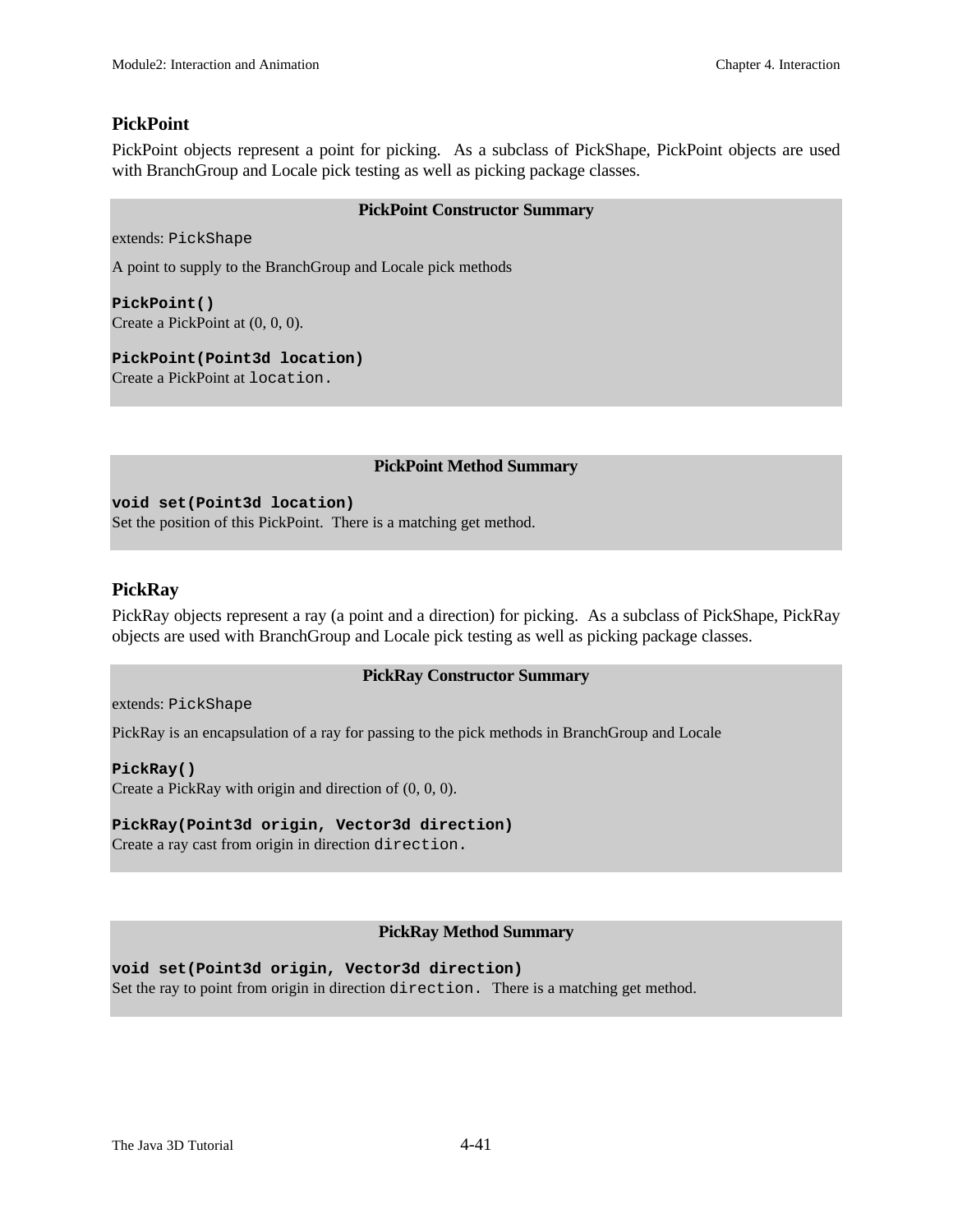#### **PickSegment**

PickSegment objects represent a line segment (defined by two points) for picking. As a subclass of PickShape, PickSegment objects are used with BranchGroup and Locale pick testing as well as picking package classes.

#### **PickSegment Constructor Summary**

extends: PickShape

PickRay is an encapsulation of ray for passing to the pick methods in BranchGroup and Locale

**PickSegment()** Create a PickSegment.

**PickSegment(Point3d start, Point3d end)** Create a pick segment from start point to end point.

#### **PickSegment Method Summary**

**void set(Point3d start, Point3d end)** Set the pick segment from start point to end point. There is a matching get method.

#### **SceneGraphPath**

The class SceneGraphPath is used in most picking applications. This is because picking usually involves finding a scene graph path that the picked object lies in to allow manipulation of the object or a TransformGroup object in the path.

A SceneGraphPath object represents the scene graph path to the picked object allowing manipulation of the object or a TransformGroup object in the path to the object. SceneGraphPath is used in the picking package as well as Java 3D core

#### **SceneGraphPath Overview**

A SceneGraphPath object represents the path from a Locale to a terminal node in the scene graph. This path consists of a Locale, a terminal node, and an array of internal nodes that are in the path from the Locale to the terminal node. The terminal node may be either a Leaf node or a Group node. A valid SceneGraphPath must uniquely identify a specific instance of the terminal node. For nodes that are not under a SharedGroup, the minimal SceneGraphPath consists of the Locale and the terminal node itself. For nodes that are under a SharedGroup, the minimal SceneGraphPath consists of the Locale, the terminal node, and a list of all Link nodes in the path from the Locale to the terminal node. A SceneGraphPath may optionally contain other interior nodes that are in the path. A SceneGraphPath is verified for correctness and uniqueness when it is sent as an argument to other methods of Java 3D.

In the array of internal nodes, the node at index 0 is the node closest to the Locale. The indices increase along the path to the terminal node, with the node at index length-1 being the node closest to the terminal node. The array of nodes does not contain either the Locale (which is not a node) or the terminal node.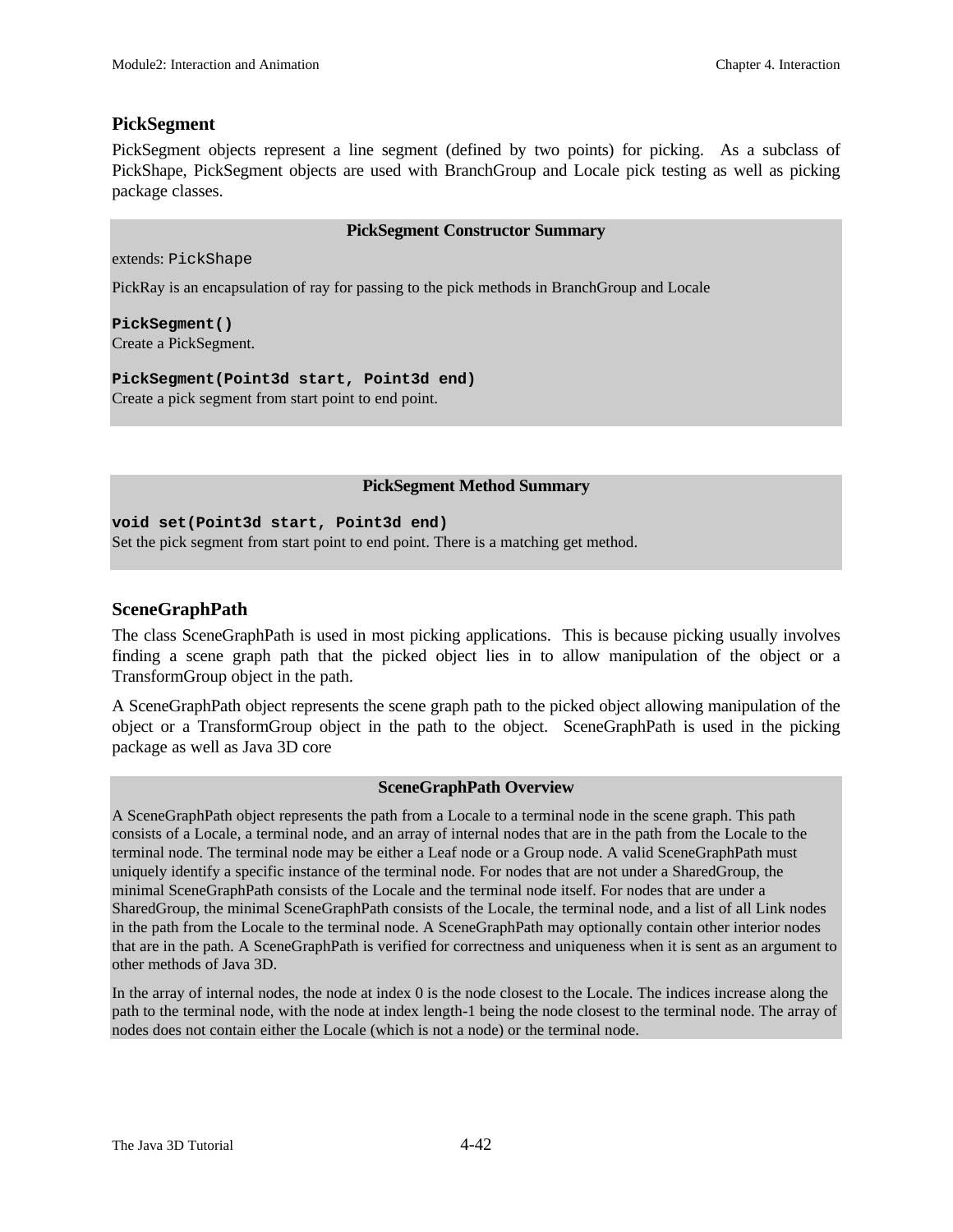#### **SceneGraphPath Constructor Summary**

When a SceneGraphPath is returned from the picking or collision methods of Java 3D, it will also contain the value of the LocalToVworld transform of the terminal node that was in effect at the time the pick or collision occurred. Note that ENABLE\_PICK\_REPORTING and ENABLE\_COLLISION\_REPORTING are disabled by default. This means that the picking and collision methods will return the minimal SceneGraphPath by default.

#### **SceneGraphPath()**

Constructs a SceneGraphPath object with default parameters.

#### **SceneGraphPath(Locale root, Node object)**

Constructs a new SceneGraphPath object.

#### **SceneGraphPath(Locale root, Node[] nodes, Node object)**

Constructs a new SceneGraphPath object.

#### **SceneGraphPath Method Summary (partial list)**

#### **boolean equals(java.lang.Object o1)**

Returns true if the Object o1 is of type SceneGraphPath and all of the data members of o1 are equal to the corresponding data members in this SceneGraphPath and if the values of the transforms is equal.

#### **Transform3D getTransform()**

Returns a copy of the transform associated with this SceneGraphPath; returns null if there is no transform.

#### **int hashCode()**

Returns a hash number based on the data values in this object.

#### **boolean isSamePath(SceneGraphPath testPath)**

Determines whether two SceneGraphPath objects represent the same path in the scene graph; either object might include a different subset of internal nodes; only the internal link nodes, Locale, and the Node itself are compared.

#### **int nodeCount()**

Retrieves the number of nodes in this path.

#### **void set(SceneGraphPath newPath)**

Sets this path's values to that of the specified path.

#### **void setLocale(Locale newLocale)**

Sets this path's Locale to the specified Locale.

#### **void setNode(int index, Node newNode)**

Replaces the node at the specified index with newNode.

#### **void setNodes(Node[] nodes)**

Sets this path's node objects to the specified node objects.

#### **void setObject(Node object)**

Sets this path's terminal node to the specified node object.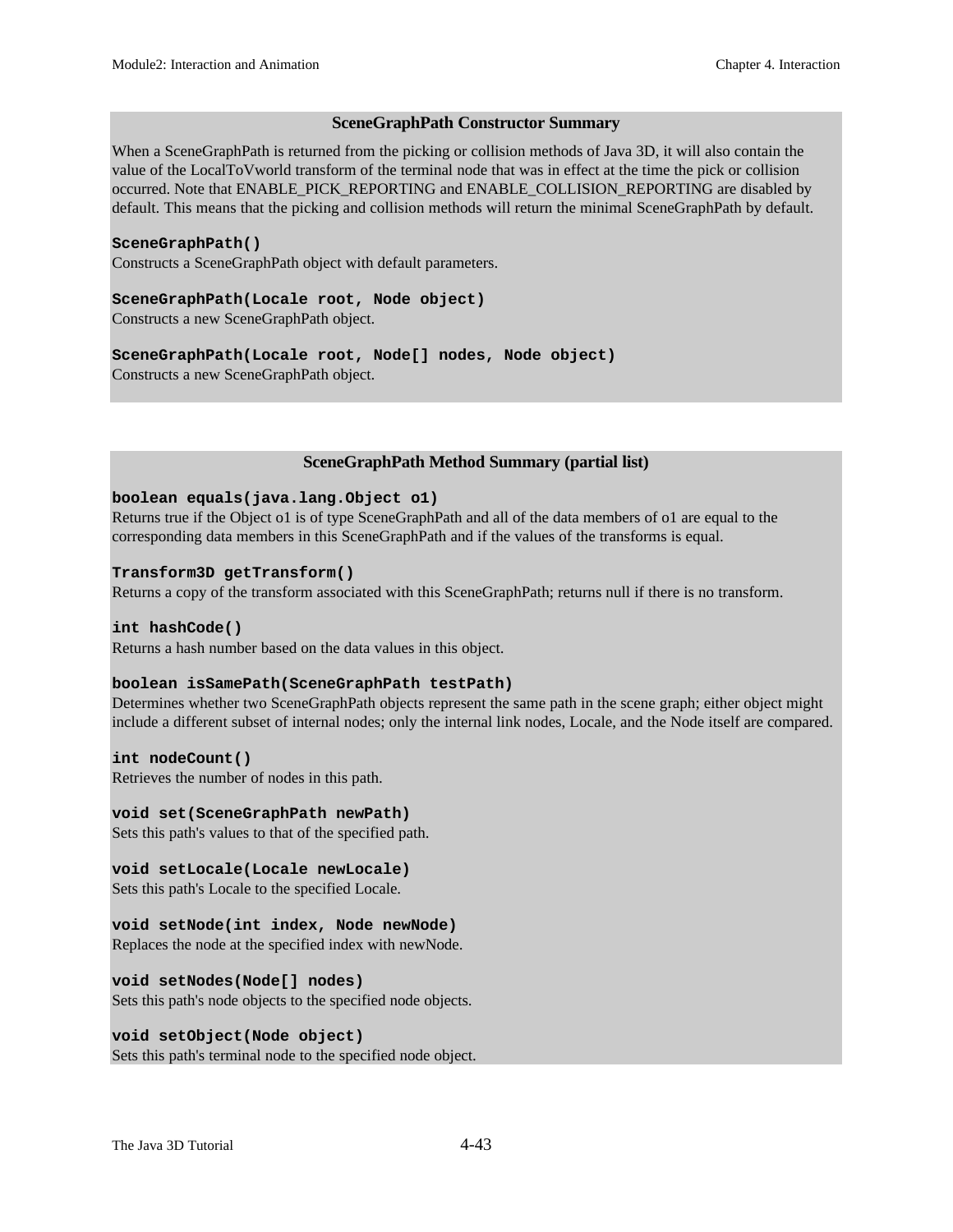#### **SceneGraphPath Method Summary (partial list - continued)**

#### **void setTransform(Transform3D trans)**

Sets the transform component of this SceneGraphPath to the value of the passed transform.

#### **java.lang.String toString()**

Returns a string representation of this object; the string contains the class names of all Nodes in the SceneGraphPath, the toString() method of any associated user, and also prints out the transform if it is not null.

#### **BranchGroup and Local Picking Methods**

Presented in the following reference block are methods of the BranchGroup and Local classes for intersection testing with PickShape objects. This is the lowest level pick computation provided by the Java 3D API.

#### **BranchGroup and Locale picking methods for use with PickShape**

#### **SceneGraphPath[] pickAll(PickShape pickShape)**

Returns an array referencing all the items that are pickable below this BranchGroup that intersect with PickShape. The resultant array is unordered.

#### **SceneGraphPath[] pickAllSorted(PickShape pickShape)**

Returns a sorted array of references to all the Pickable items that intersect with the pickShape. Element [0] references the item closest to origin of PickShape, with successive array elements further from the origin. Note: If pickShape is of type PickBounds, the resultant array is unordered.

#### **SceneGraphPath pickClosest(PickShape pickShape)**

Returns a SceneGraphPath which references the pickable item which is closest to the origin of pickShape. Note: If pickShape is of type PickBounds, the return is any pickable node below this BranchGroup.

#### **SceneGraphPath pickAny(PickShape pickShape)**

Returns a reference to any item that is Pickable below this BranchGroup which intersects with pickShape.

#### **4.6.3 General Picking Package Classes**

Included in the com.sun.j3d.utils.behaviors.picking package are general and specific pick behavior classes. The general picking classes are useful in creating new picking behaviors. The general picking classes include PickMouseBehavior, PickObject, and PickCallback. The specific mouse behavior classes, presented in the next section, are subclasses of the PickMouseBehavior class.

#### **PickMouseBehavior Class**

This is the base class for the specific picking behaviors provided in the package. It is also useful for extending to custom picking behavior classes.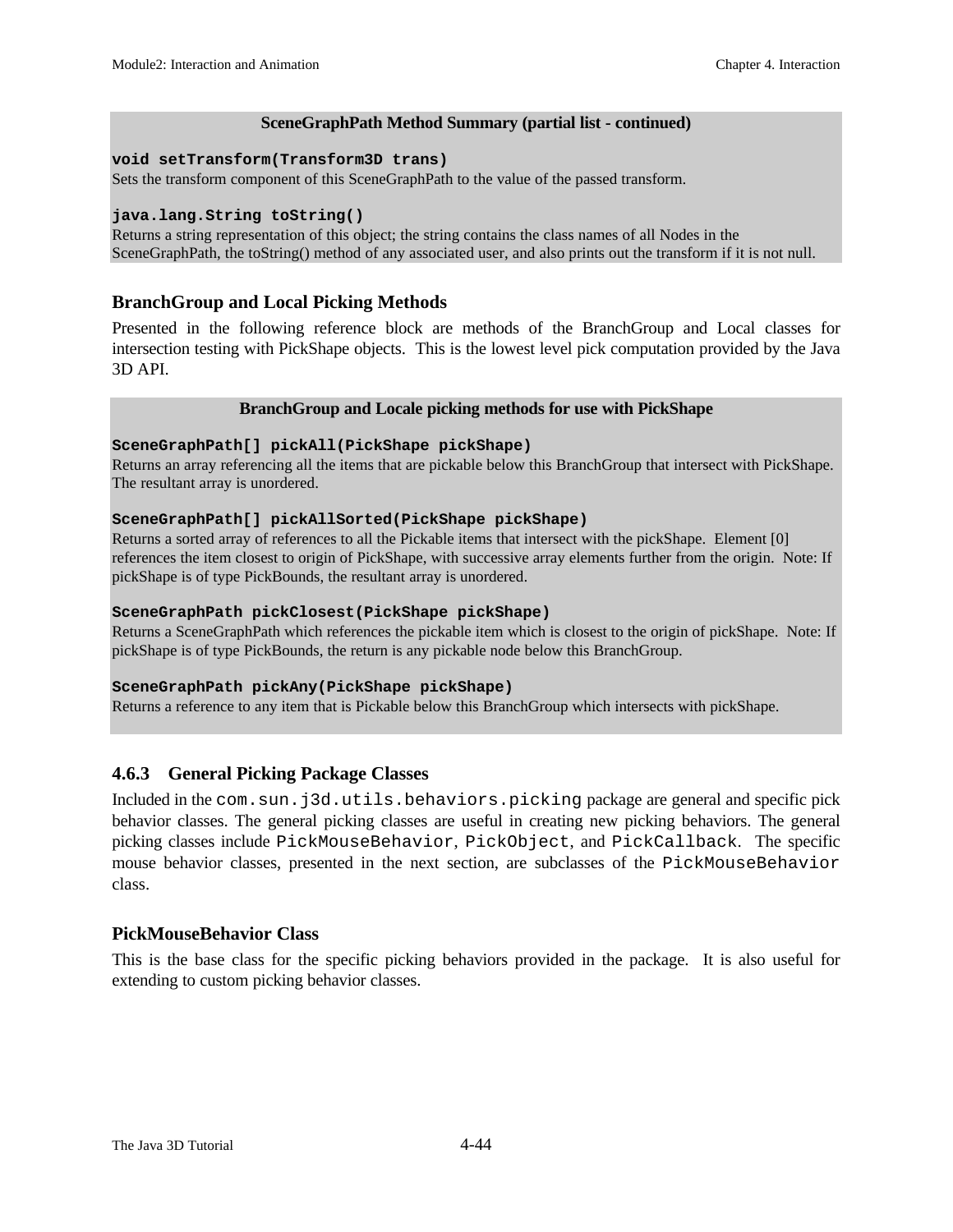#### **PickMouseBehavior Method Summary**

Package: com.sun.j3d.utils.behaviors.picking Extends: Behavior

Base class that allows programmers to add picking and mouse manipulation to a scene graph (see PickDragBehavior for an example of how to extend this base class).

#### **void initialize()**

This method should be overridden to provide initial state and the initial trigger condition.

#### **void processStimulus(java.util.Enumeration criteria)**

This method should be overridden to provide the behavior in response to a wakeup condition.

#### **void updateScene(int xpos, int ypos)**

Subclasses shall implement this update function

#### **PickObject Class**

The PickObject class provides methods for determining which object was selected by a user pick operation. A wide variety of methods provide results in various formats for various possible picking applications. It is useful in creating custom picking classes.

#### **PickObject Constructor Summary**

package: com.sun.j3d.utils.behaviors.picking extends: java.lang.Object

Contains methods to aid in picking. A PickObject is created for a given Canvas3D and a BranchGroup. SceneGraphObjects under the specified BranchGroup can then be checked to determine if they have been picked.

#### **PickObject(Canvas3D c, BranchGroup root)**

Creates a PickObject.

#### **PickObject Method Summary (partial list)**

PickObject has numerous method for computing the intersection of a pickRay with scene graph objects. Some of the methods differ by only one parameter. For example, the second pickAll method (not listed) exists with the method signature of: SceneGraphPath[] pickAll(int xpos, int ypos, int flag), where flag is one of: PickObject.USE\_BOUNDS, or PickObject.USE\_GEOMETRY.

This list has been shortened by excluding the methods with the flag parameter. These methods are identical to methods included in this list with the difference of the flag parameter. These methods are: pickAll , pickSorted, pickAny, and pickClosest.

#### **PickShape generatePickRay(int xpos, int ypos)**

Creates a PickRay that starts at the viewer position and points into the scene in the direction of (xpos, ypos) specified in window space.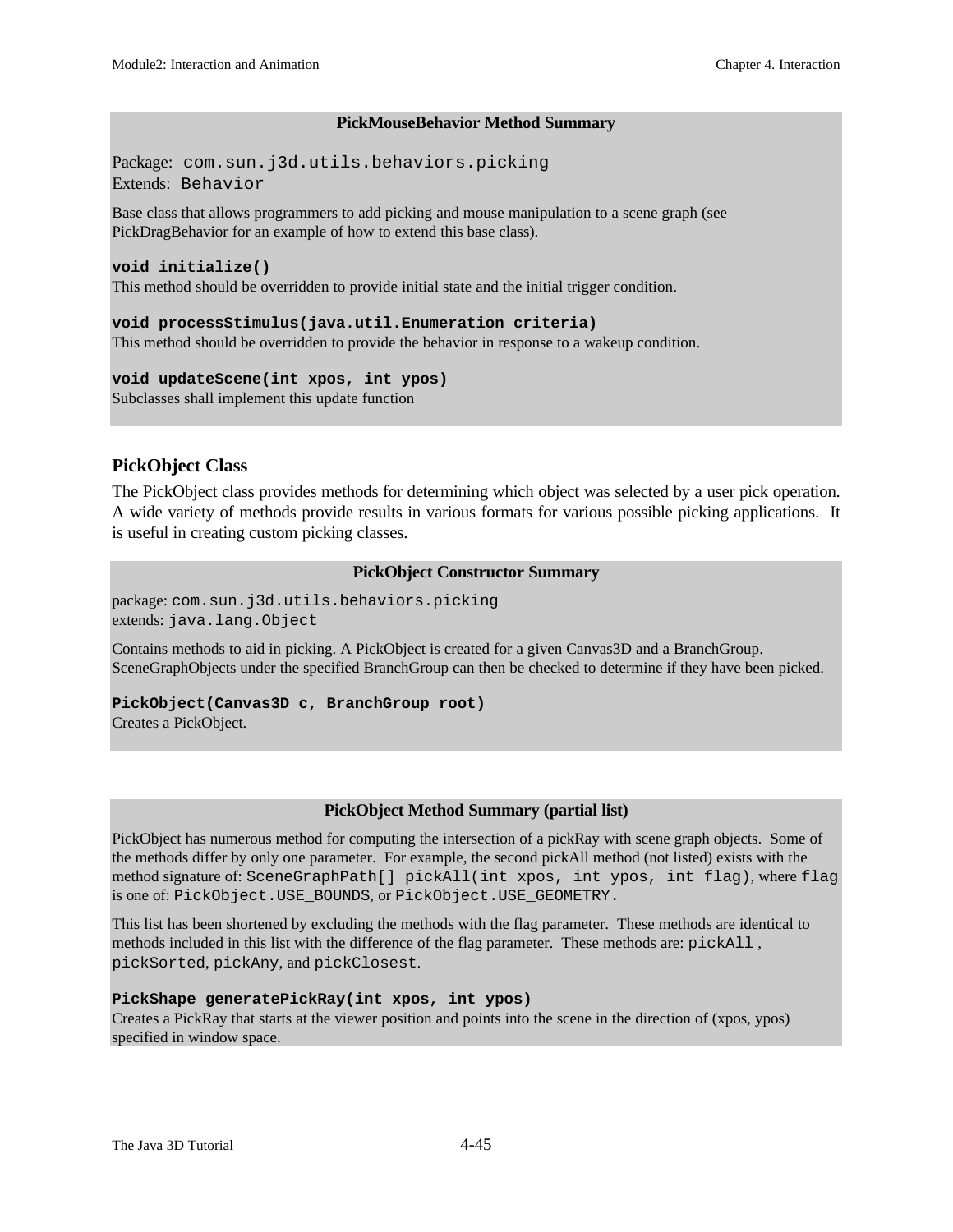#### **PickObject Method Summary (partial list - continued)**

#### **SceneGraphPath[] pickAll(int xpos, int ypos)**

Returns an array referencing all the items that are pickable below the BranchGroup (specified in the PickObject constructor) that intersect with a ray that starts at the viewer position and points into the scene in the direction of (xpos, ypos) specified in window space.

#### **SceneGraphPath[] pickAllSorted(int xpos, int ypos)**

Returns a sorted array of references to all the Pickable items below the BranchGroup (specified in the PickObject constructor) that intersect with the ray that starts at the viewer position and points into the scene in the direction of (xpos, ypos) in the window space.

#### **SceneGraphPath pickAny(int xpos, int ypos)**

Returns a reference to any item that is Pickable below the specified BranchGroup (specified in the PickObject constructor) which intersects with the ray that starts at the viewer position and points into the scene in the direction of (xpos, ypos) in window space.

#### **SceneGraphPath pickClosest(int xpos, int ypos)**

Returns a reference to the item that is closest to the viewer and is Pickable below the BranchGroup (specified in the PickObject constructor) which intersects with the ray that starts at the viewer position and points into the scene in the direction of (xpos, ypos) in the window space.

#### **Node pickNode(SceneGraphPath sgPath, int node\_types)**

Returns a reference to a Pickable Node that is of the specified type that is contained in the specified SceneGraphPath. Where node types is the logical OR of one or more of: PickObject.BRANCH\_GROUP, PickObject.GROUP, PickObject.LINK, PickObject.MORPH, PickObject.PRIMITIVE, PickObject.SHAPE3D, PickObject.SWITCH, PickObject.TRANSFORM\_GROUP.

#### **Node pickNode(SceneGraphPath sgPath, int node\_types, int occurrence)**

Returns a reference to a Pickable Node that is of the specified type that is contained in the specified SceneGraphPath. Where node\_types is as defined for the above method. The occurrence parameter indicates which object to return.

#### **PickingCallback Interface**

The PickingCallback Interface provides a framework for extending an existing picking class. In particular, each of the specific pick classes (in Section 4.6.4) implements this interface allowing the programmer to provide a method to be called when a pick operation takes place.

#### **Interface PickingCallback Method Summary**

package: com.sun.j3d.utils.behaviors.picking

#### **void transformChanged(int type, TransformGroup tg)**

Called by the Pick Behavior with which this callback is registered each time the pick is attempted. Valid values for type are: ROTATE, TRANSLATE, ZOOM or NO\_PICK (the user made a selection but nothing was actually picked).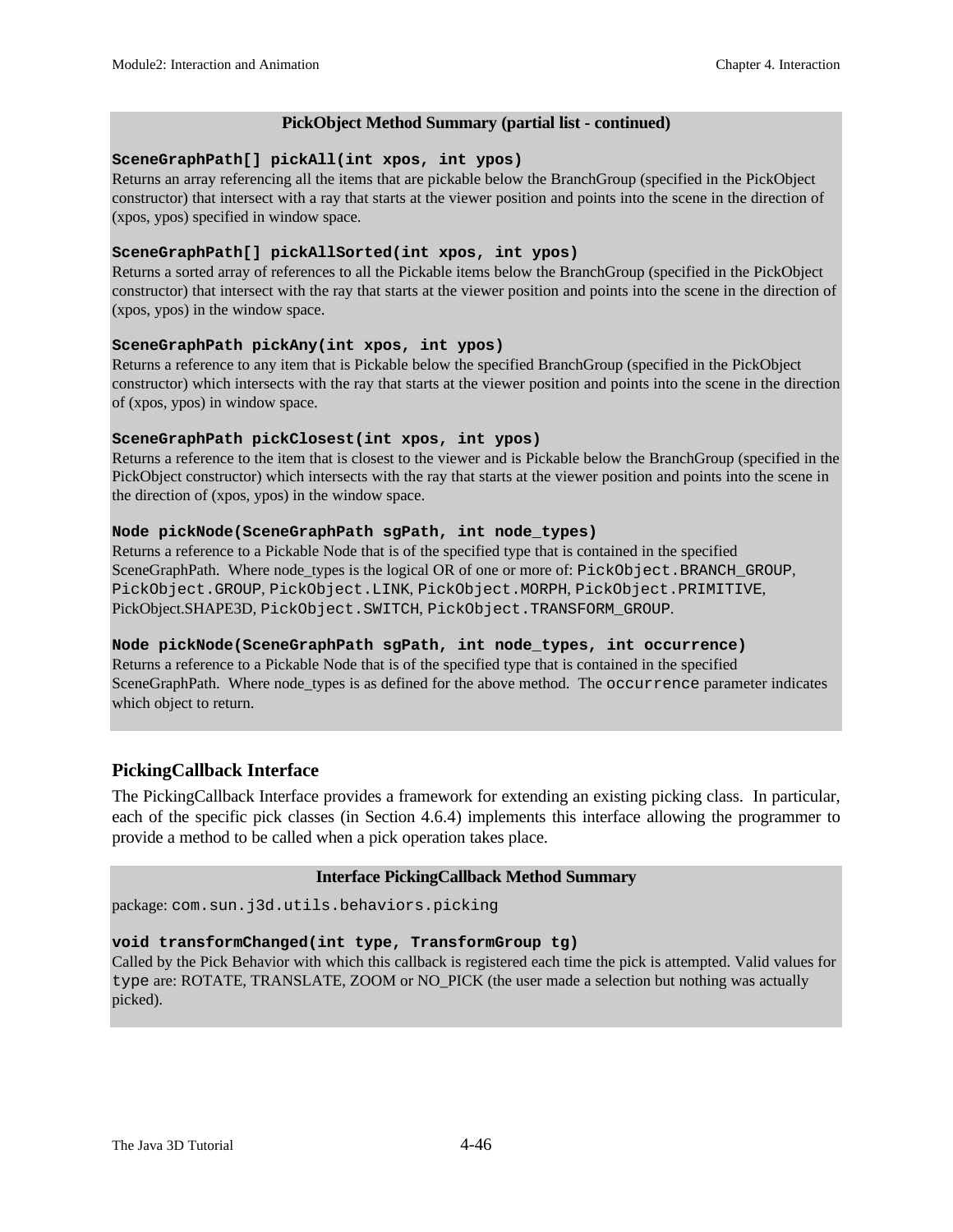#### **Intersect Class**

The Intersect Class provides a number of methods for testing for the intersection of a PickShape (core class) object and geometry primitives. This class is useful in creating custom picking classes.

#### **Intersect Constructor Summary**

package: com.sun.j3d.utils.behaviors.picking extends: java.lang.Object

Contains static methods to aid in the intersection test between various PickShape classes and geometry primitives (such as quad, triangle, line and point).

**Intersect()** Create an intersect object.

#### **Intersect Method Summary (partial list)**

The Intersect class has numerous intersection methods, some of which only differ by one parameter type. For example, the method: boolean pointAndPoint(PickPoint point, Point3f pnt) differs from the second listed method here by only the type of the pnt parameter. Most of the methods listed here with a parameter of type Point3d have a corresponding method with a parameter of type Point3f.

**boolean pointAndLine(PickPoint point, Point3d[] coordinates, int index)** Return true if the PickPoint and Line objects intersect. coordinates[index] and coordinates[index+1] define the line

#### **boolean pointAndPoint(PickPoint point, Point3d pnt)**

Return true if the PickPoint and Point3d objects intersect.

#### **boolean rayAndLine(PickRay ray, Point3d[] coordinates, int index, double[] dist)**

Return true if the PickRay and Line objects intersect. coordinates[index] and coordinates[index+1] define the line.

#### **boolean rayAndPoint(PickRay ray, Point3d pnt, double[] dist)**

Return true if the PickRay and Point3d objects intersect.

#### **boolean rayAndQuad(PickRay ray, Point3d[] coordinates, int index, double[] dist)**

Return true if the PickRay and quadrilateral objects intersect.

#### **boolean rayAndTriangle(PickRay ray, Point3d[] coordinates, int index, double[] dist)**

Return true if triangle intersects with ray and the distance, from the origin of ray to the intersection point, is stored in dist[0]. coordinates[index], coordinates[index+1], and coordinates[index+2] define the triangle.

#### **boolean segmentAndLine(PickSegment segment, Point3d[] coordinates, int index, double[] dist)**

Return true if line intersects with segment; the distance from the start of segment to the intersection point is stored in dist[0]. coordinates[index] and coordinates[index+1] define the line.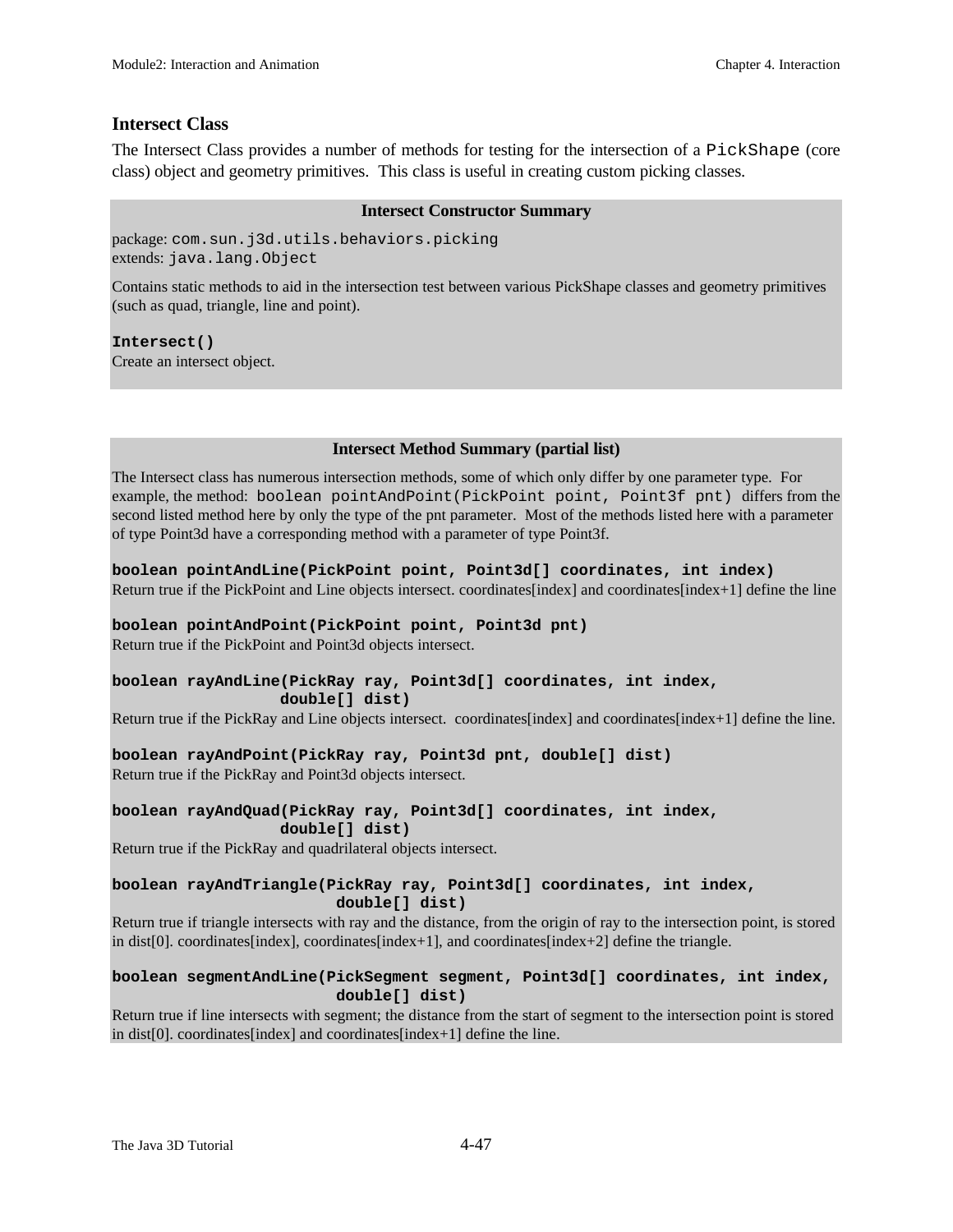#### **Intersect Method Summary (partial list - continued)**

**boolean segmentAndPoint(PickSegment segment, Point3d pnt, double[] dist)** Return true if the PickSegment and Point3d objects intersect.

#### **boolean segmentAndQuad(PickSegment segment, Point3d[] coordinates, int index, double[] dist)**

Return true if quad intersects with segment; the distance from the start of segment to the intersection point is stored in dist[0].

#### **boolean segmentAndTriangle(PickSegment segment, Point3d[] coordinates, int index, double[] dist)**

Return true if triangle intersects with segment; the distance from the start of segment to the intersection point is stored in dist[0].

#### **4.6.4 Specific Picking Behavior Classes**

Included in the com.sun.j3d.utils.behaviors.picking package are specific pick behavior classes: PickRotateBehavior, PickTranslateBehavior, and PickZoomBehavior. These classes allow the user to interact with a picked object with the mouse. The individual behaviors respond to different mouse buttons (left=rotate, right=translate, middle=zoom). All three specific mouse behavior classes are subclasses of the PickMouseBehavior class.

Objects of these classes can be incorporated in Java 3D virtual worlds to provide interaction by following the recipe provided in Figure 4-13. Since each of these classes implements the PickingCallback Interface, the operation of the picking can be augmented with a call to a user defined method. Refer to the PickingCallback Interface documentation in 4.6.2 for more information.

#### **PickRotateBehavior**

The PickRotateBehavior allows the user to interactively pick and rotate visual objects. The user uses the left mouse button for pick selection and rotation. An instance of PickRotateBehavior can be used in conjunction with other specific picking classes.

#### **PickRotateBehavior Constructor Summary**

package: com.sun.j3d.utils.behaviors.picking extends: PickMouseBehavior implements: PickingCallback

A mouse behavior that allows user to pick and rotate scene graph objects; expandable through a callback.

**PickRotateBehavior(BranchGroup root, Canvas3D canvas, Bounds bounds)** Creates a pick/rotate behavior that waits for user mouse events for the scene graph.

#### **PickRotateBehavior(BranchGroup root, Canvas3D canvas, Bounds bounds, int pickMode)**

Creates a pick/rotate behavior that waits for user mouse events for the scene graph. The pickMode parameter is specified as one of PickObject.USE\_BOUNDS or PickObject.USE\_GEOMETRY. Note: If pickMode is set to PickObject.USE\_GEOMETRY, all geometry objects in the scene graph intended to be available for picking must have their ALLOW\_INTERSECT bit set.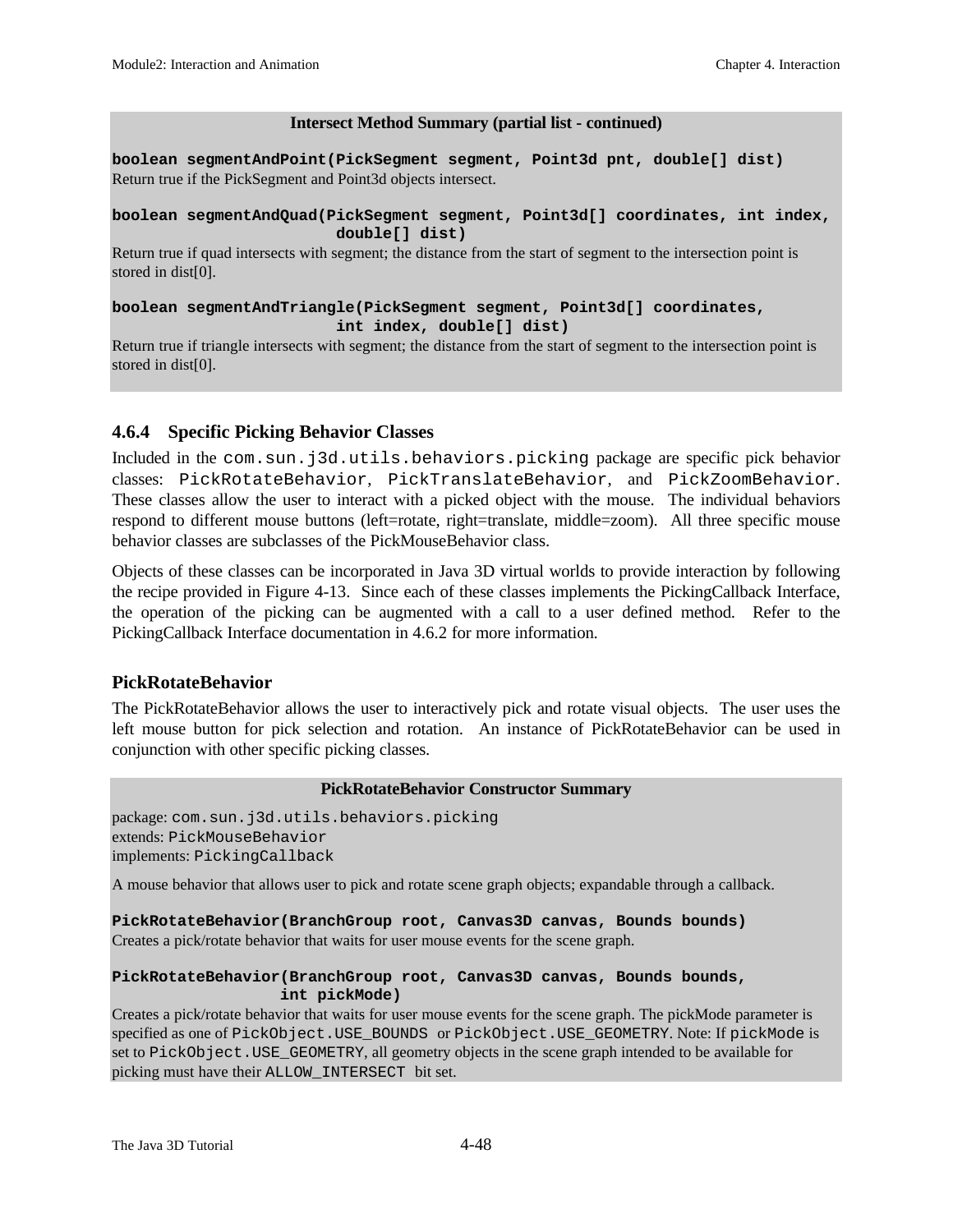#### **PickRotateBehavior Method Summary**

#### **void setPickMode(int pickMode)**

Sets the pickMode component of this PickRotateBehavior to one of PickObject. USE\_BOUNDS or PickObject.USE\_GEOMETRY. Note: If pickMode is set to PickObject.USE\_GEOMETRY, all geometry objects in the scene graph intended to be available for picking must have their ALLOW\_INTERSECT bit set.

#### **void setupCallback(PickingCallback callback)**

Register the class callback to be called each time the picked object moves.

#### **void transformChanged(int type, Transform3D transform)** Callback method from MouseRotate. This is used when the Picking callback is enabled.

#### **void updateScene(int xpos, int ypos)**

Update the scene to manipulate any nodes.

#### **PickTranslateBehavior**

The PickTranslateBehavior allows the user to interactively pick and translate visual objects. The user uses the right mouse button for pick selection and translation. An instance of PickTranslateBehavior can be used in conjunction with other specific picking classes.

#### **PickTranslateBehavior Constructor Summary**

package: com.sun.j3d.utils.behaviors.picking extends: PickMouseBehavior implements: PickingCallback

A mouse behavior that allows user to pick and translate scene graph objects. The behavior is expandable through a callback.

**PickTranslateBehavior(BranchGroup root, Canvas3D canvas, Bounds bounds)** Creates a pick/translate behavior that waits for user mouse events for the scene graph.

#### **PickTranslateBehavior(BranchGroup root, Canvas3D canvas, Bounds bounds, int pickMode)**

Creates a pick/translate behavior that waits for user mouse events for the scene graph. . The pickMode parameter is specified as one of PickObject.USE\_BOUNDS or PickObject.USE\_GEOMETRY. Note: If pickMode is set to PickObject.USE\_GEOMETRY, all geometry objects in the scene graph intended to be available for picking must have their ALLOW\_INTERSECT bit set.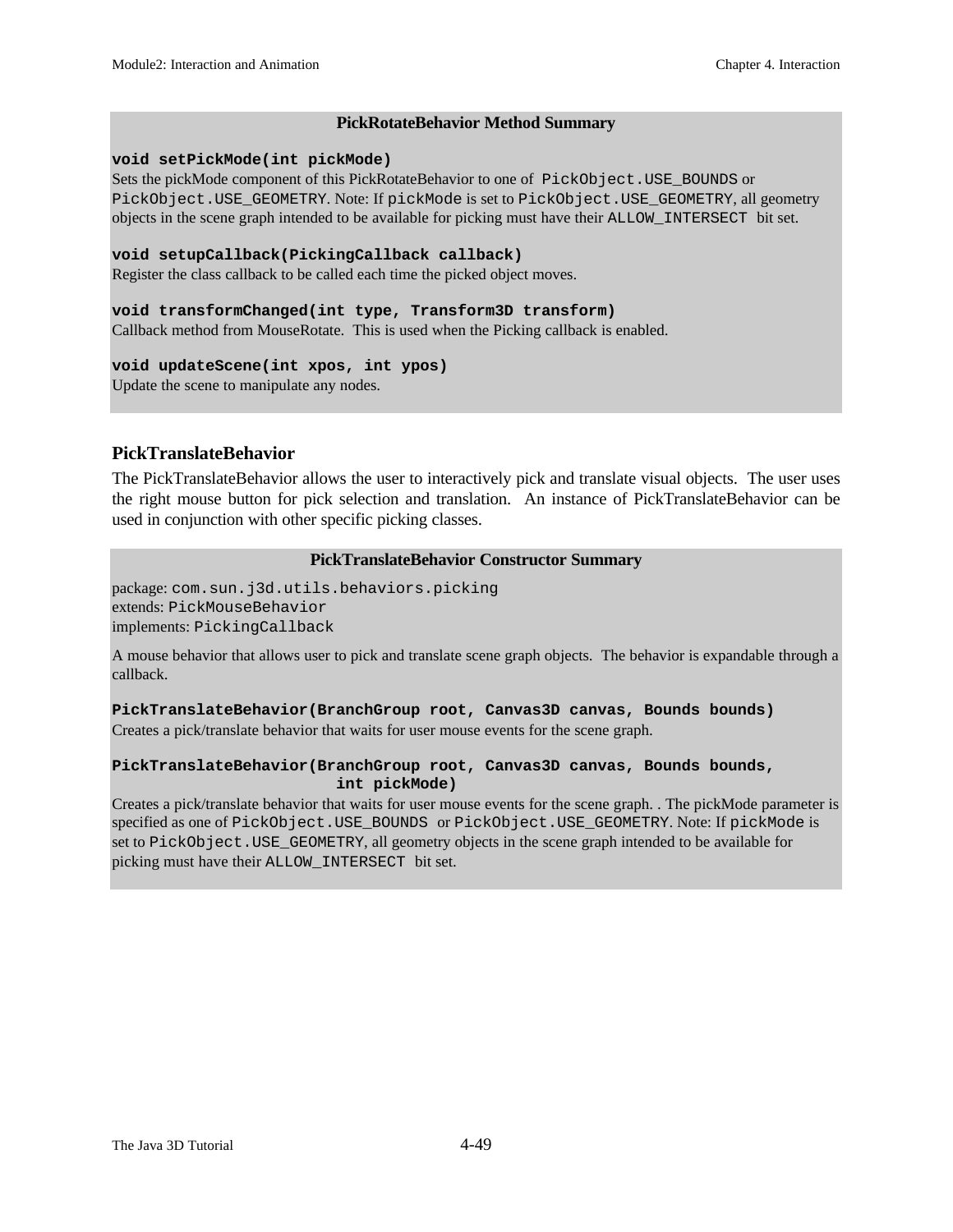#### **PickTranslateBehavior Method Summary**

#### **void setPickMode(int pickMode)**

Sets the pickMode component of this PickTranslateBehavior to the value of the passed pickMode.

#### **void setupCallback(PickingCallback callback)**

Register the class callback to be called each time the picked object moves.

#### **void transformChanged(int type, Transform3D transform)**

Callback method from MouseTranslate. This is used when the Picking callback is enabled.

#### **void updateScene(int xpos, int ypos)**

Update the scene to manipulate any nodes.

#### **PickZoomBehavior**

The PickZoomBehavior allows the user to interactively pick and zoom visual objects. The user uses the middle mouse button for pick selection and zooming. An instance of PickZoomBehavior can be used in conjunction with other specific picking classes.

#### **PickZoomBehavior Constructor Summary**

package: com.sun.j3d.utils.behaviors.picking extends: PickMouseBehavior implements: PickingCallback

A mouse behavior that allows user to pick and zoom scene graph objects. The behavior is expandable through a callback.

#### **PickZoomBehavior(BranchGroup root, Canvas3D canvas, Bounds bounds)** Creates a pick/zoom behavior that waits for user mouse events for the scene graph.

#### **PickZoomBehavior(BranchGroup root, Canvas3D canvas, Bounds bounds, int pickMode)**

Creates a pick/zoom behavior that waits for user mouse events for the scene graph. The pickMode parameter is specified as one of PickObject.USE\_BOUNDS or PickObject.USE\_GEOMETRY. Note: If pickMode is set to PickObject.USE\_GEOMETRY, all geometry objects in the scene graph intended to be available for picking must have their ALLOW\_INTERSECT bit set.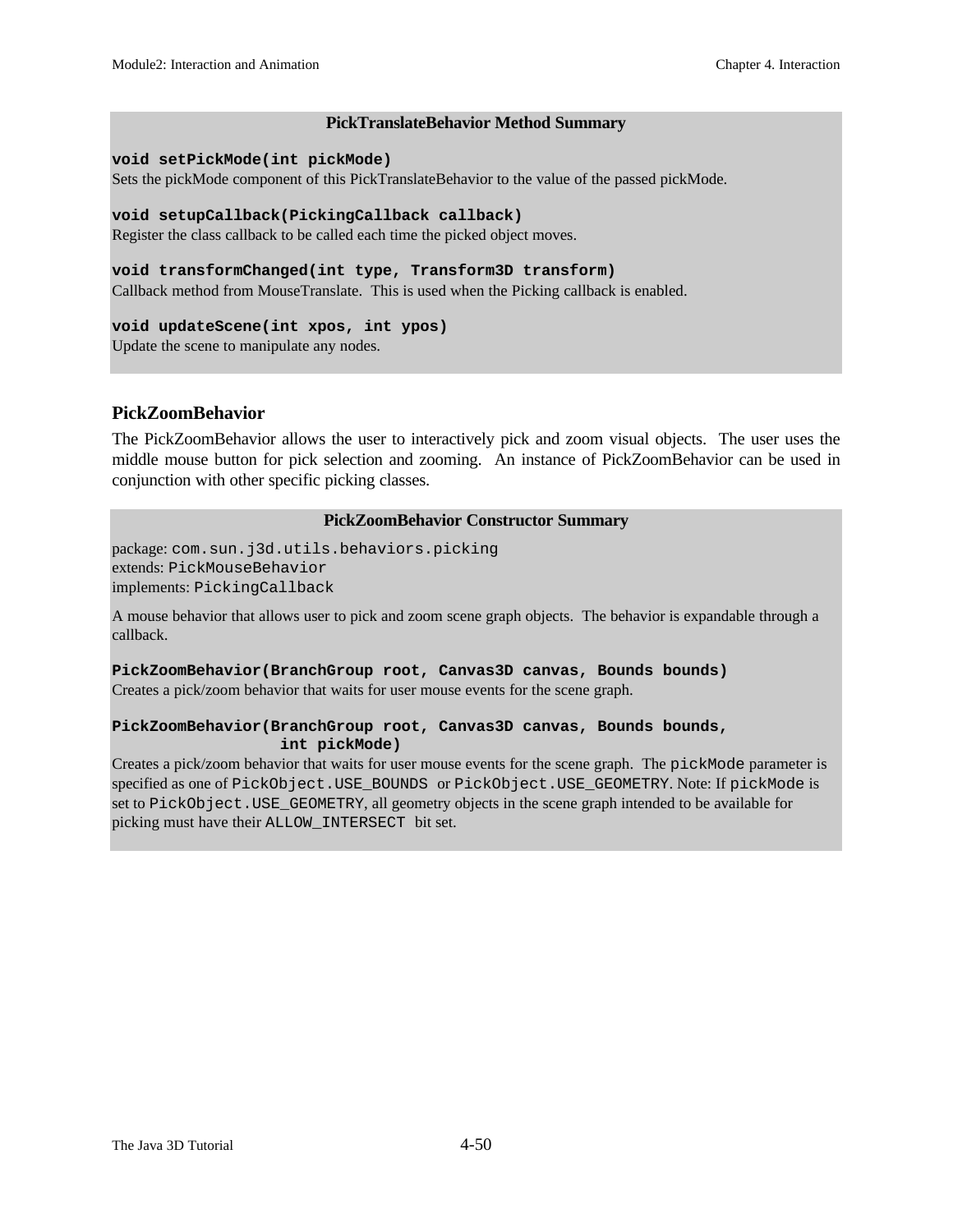#### **PickZoomBehavior Method Summary**

#### **void setPickMode(int pickMode)**

Sets the pickMode component of this PickZoomBehavior to the value of the passed pickMode.

#### **void setupCallback(PickingCallback callback)**

Register the class callback to be called each time the picked object moves.

#### **void transformChanged(int type, Transform3D transform)**

Callback method from MouseZoom. This is used when the Picking callback is enabled.

#### **void updateScene(int xpos, int ypos)**

Update the scene to manipulate any nodes.

#### 4.7 Chapter Summary

This chapter begins by explaining the significance of the Behavior class in providing interaction and animation in the Java 3D virtual universe. This chapter provides a comprehensive view of Java 3D core and utility classes used in providing interaction for viewer navigation of the virtual world, picking and interacting with individual visual objects, and how to create new interactive behavior classes.

Section 4.2 shows how custom behavior classes are written and then shows how to incorporate behavior objects to provide interaction in a Java 3D virtual world. Section 4.3 discusses the various classes used in the specification of behavior trigger conditions. Section 4.4 discusses the KeyNavigatorBehavior class which is used for view navigation through key strokes. Section 4.5 presents mouse interaction classes. Section 4.6 presents the topic of picking in general and discusses utility classes used to provide picking interaction.

#### 4.8 Self Test

- 1. Write a custom behavior application that moves visual objects to the left and right when a the left and right arrow keys are pressed, respectively. Then use the class in an application similar to SimpleBehaviorApp.java. Of course, you can use SimpleBehaviorApp.java as a starting point for both the custom behavior class and the application. What happens as the ColorCube object moves out of the view? How do you fix the problem?
- 2. In SimpleBehaviorApp, the rotation is computed using an angle variable of type double. The angle variable is used to set the rotation of a Transform3D object which sets the transform of the TransformGroup. An alternative would eliminate the angle variable using only a Transform3D object to control the angle increment. There are two variations on this approach: one would read the current transform of the TransformGroup and then multiply, another would store the transform in a local Transform3D object. In either case, the new rotation is found by multiplying the previous Transform3D with the Transform3D that holds the rotation increment. What problem may occur with this alternative? What improvement can be made to this approach?
- 3. Change the trigger condition in the SimpleBehavior class to **new ElapsedFrame(0)**. Compile and run the modified program. Note the result. Change the code to remove the memory burn problem from the class. Then recompile and run the fixed program.
- 4. Change the scheduling bounds for the KeyNavigatorBehavior object to something smaller (e.g., a bounding sphere with a radius of 10), then run the application again. What happens when you move